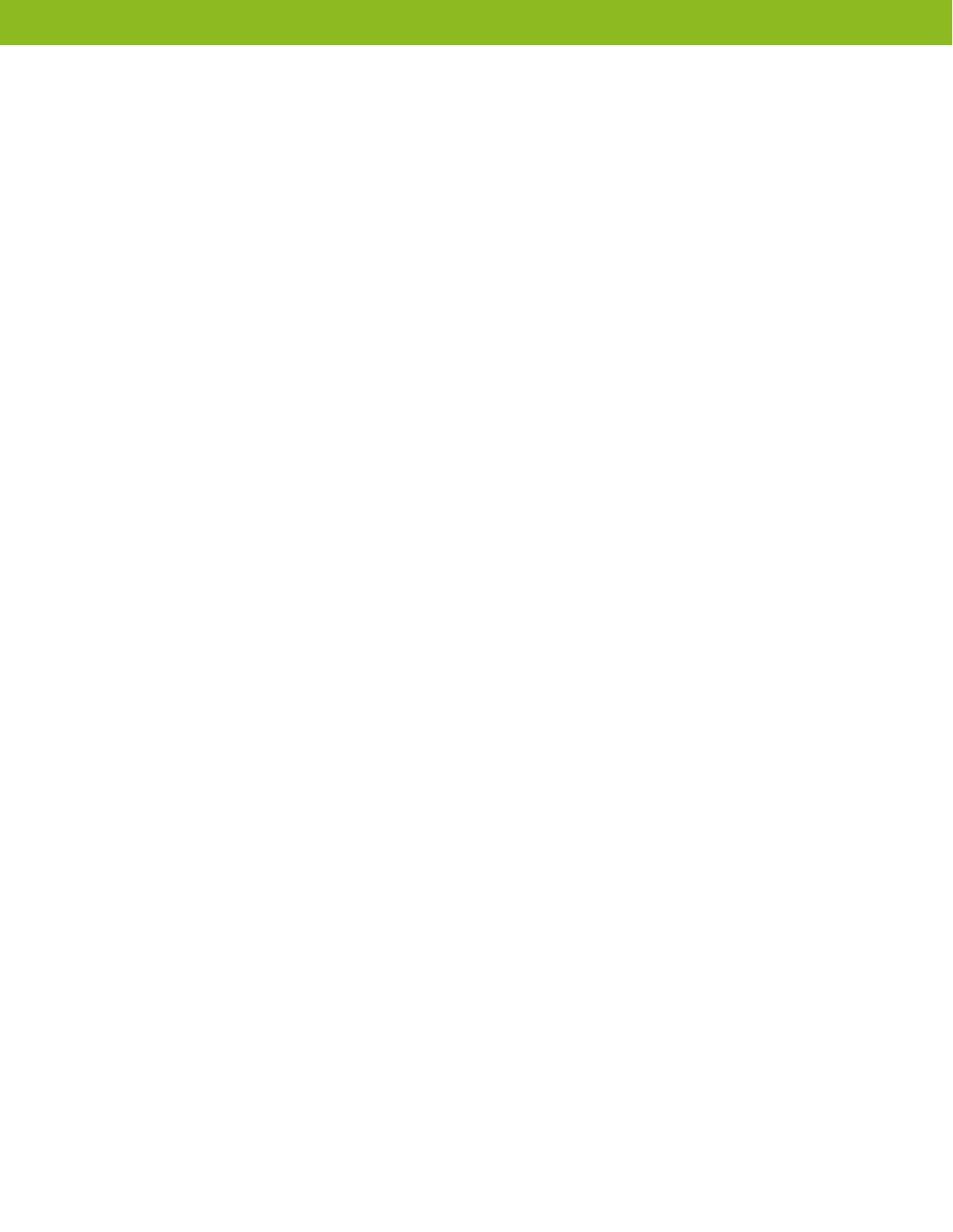# <span id="page-2-0"></span>**FOREWORD**

#### **Policy for Student Success**

*Capable young people thriving in a rapidly changing world.*

British Columbia has a great education system, and we have the opportunity to make it even better. B.C. is dedicated to maintaining its position as a global leader in education by pioneering systemic changes that prepare students for a rapidly changing world. Driven by advancements in technology, evolutions within the workplace and opportunities for broader social engagement – both locally and globally – today's students will be graduating into an exciting new world.

B.C. schools must do everything possible to prepare *all* students for their future. While B.C. student

#### **Education furthers government's objectives**

The Ministry of Education is guided by the provincial government's core mandate, to make life more affordable, provide better services to citizens and improve shared prosperity for all British Columbians. In addition, the education system operates within a fiscal framework that ensures consistency and fairness across the province, while enabling local flexibility for school districts.

success has been good, it is inconsistent. Significant gaps in student outcomes exist among Indigenous and vulnerable learners, and significant differences exist between schools across the province. These gaps can be eliminated.

This policy aims to align our education system's vision, our legislated mandate and the work of all boards of education and independent school authorities to further student success. This work is guided by the latest evidence and international best practice.

#### **Our Mandate – the Educated Citizen**

As specified in the Statement of Education Policy Order, the purpose of the British Columbia school system is to enable learners to develop their individual potential and to acquire the knowledge, skills and attitudes needed to contribute to a healthy society and a prosperous and sustainable economy.

To achieve this purpose, we have a collective mandate to develop the Educated Citizen, which is defined as having:

- *Intellectual Development* to develop the ability of students to analyze critically, reason and think independently, and acquire basic learning skills and bodies of knowledge; to develop in students a lifelong appreciation of learning, a curiosity about the world around them and a capacity for creative thought and expression.
- *Human and Social Development*  to develop in students a sense of self-worth and personal initiative; to develop an appreciation of the fine arts and an understanding of cultural heritage; to develop an understanding of the importance of physical health and well-being; to develop a sense of social responsibility, and tolerance and respect for the ideas and beliefs of others.
- *Career Development* to prepare students to attain their career and occupational objectives; to assist in the development of effective work habits and the flexibility to deal with change in the workplace.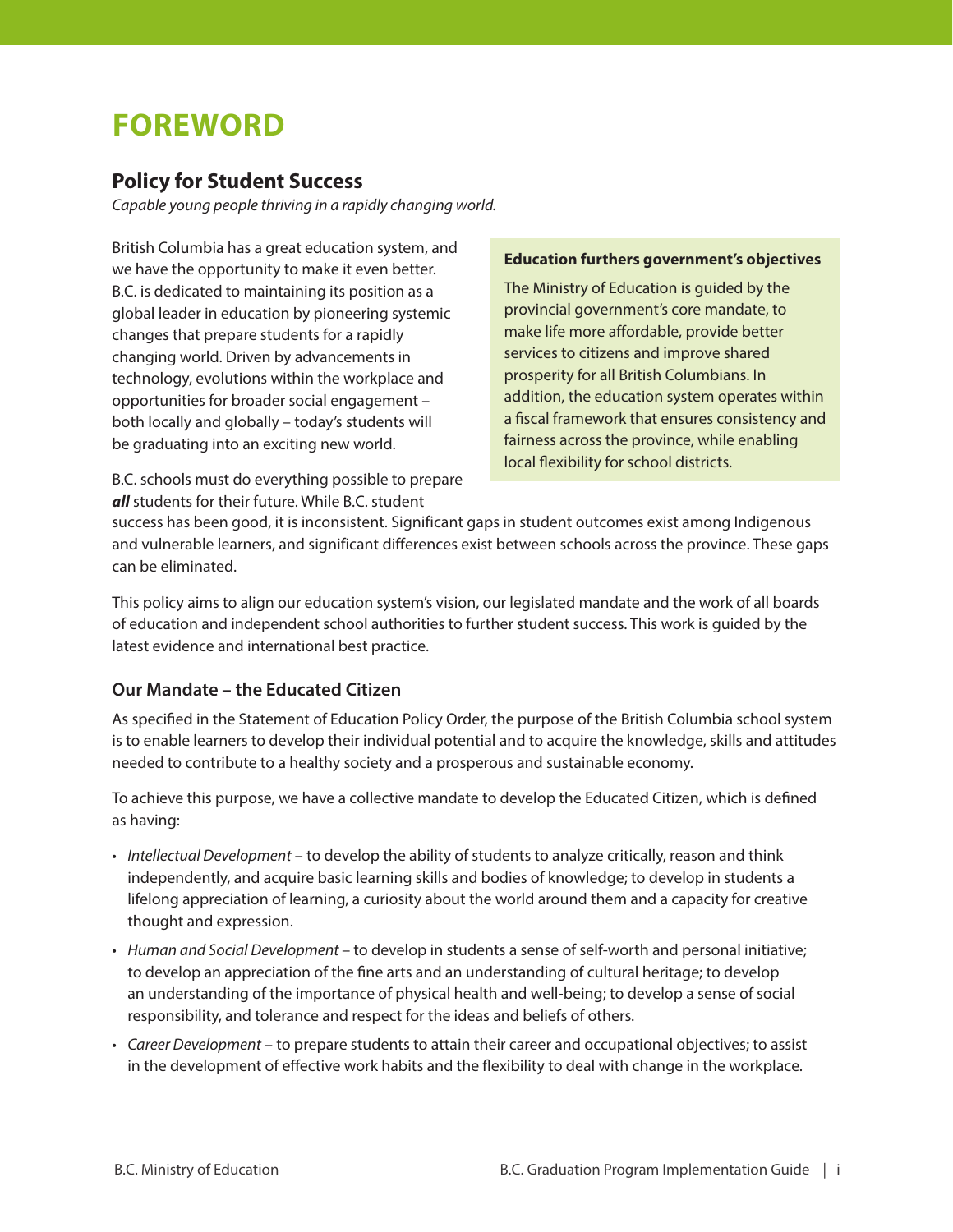#### **British Columbia's Policy for Student Success**

**Focus all talents, efforts and resources on improving student success.** Our success will not be measured by the amount of investment, legislative changes, the number of programs or the amount of new construction, but rather on how well all students, regardless of their background or where they live in B.C., are succeeding in life. This commitment depends on using evidence to make decisions, the courage to adjust and improve (or terminate) programs and policies that are not optimal for students, aligning investments that clearly demonstrate better outcomes, and leading through innovative new approaches.

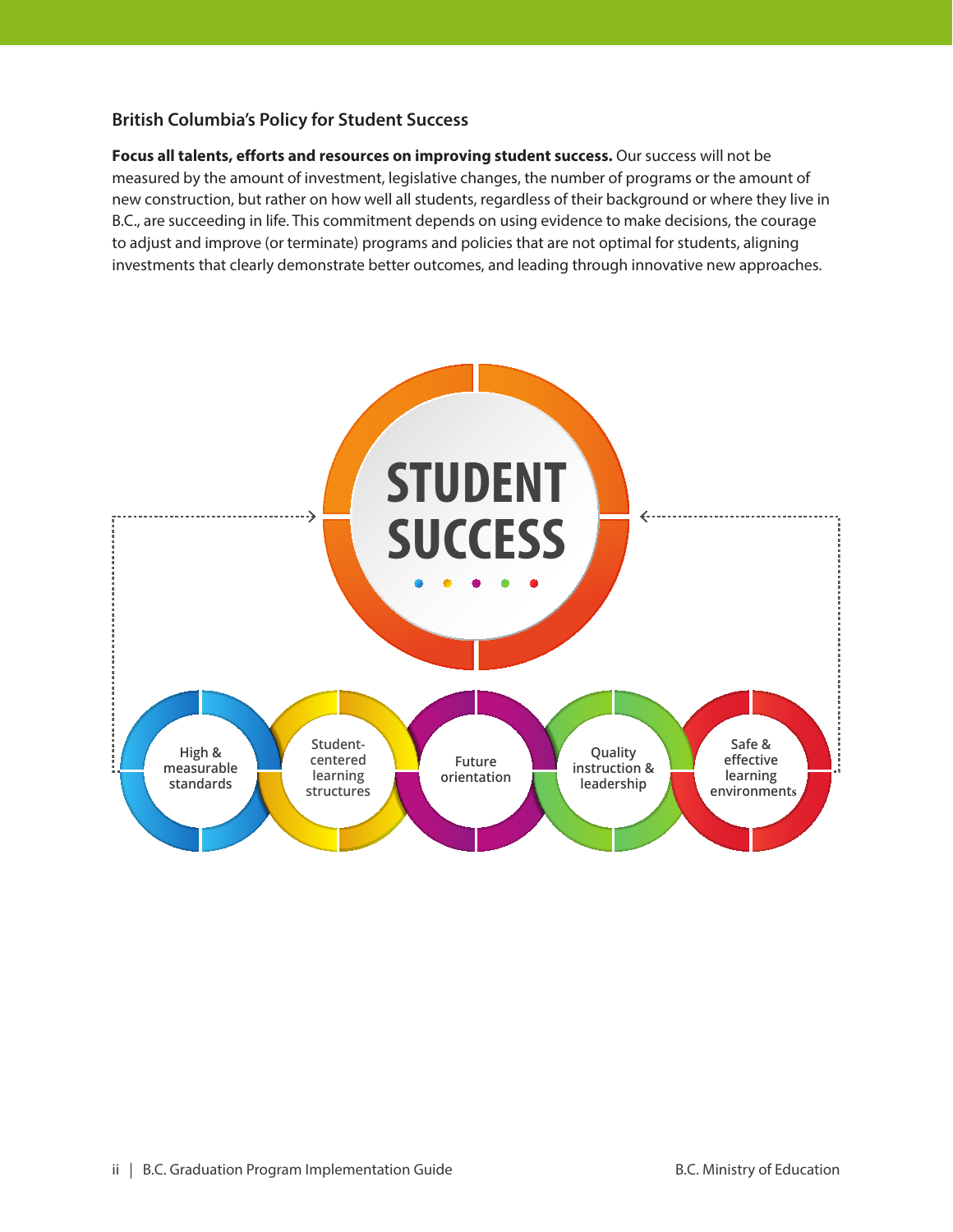Continuous improvement on student success will be guided by the following principles:

- **1. High and measurable standards** What students know and the abilities they are expected to demonstrate will continue to be reflected in a strong core curriculum, graduation standards and rigorous province-wide performance standards and assessments. This will continue to be guided by international best practice and robust evidence for what enables greater equity and improvement of student outcomes.
- **2. Student-centered learning structures** Students will benefit from more flexibility and choice with respect to how, when and where their learning takes place. This requires provincial-level consistency in policy design and funding allocation, while enabling the most flexibility as possible to organize and deliver programs within schools. This will become increasingly important as B.C. takes a more inclusive approach to education, ensuring all students – regardless of ability or background – benefit from a learning environment tailored to their needs. It also means a greater mix and variety of pathways to graduation and more opportunities for hands-on learning, such as skills, trades and technical training.
- **3. Future orientation** Students entering kindergarten this year will graduate in 2030 and retire around 2075. If we are dedicated to preparing children for successful futures, they will need to be persistent in pursuing their education, embrace the use of technology and focus more on soft skills. Students will need to be prepared for graduation with practical expectations informed by employers and postsecondary institutions.
- **4. Quality instruction and leadership** Great teachers and educational leaders have always been the key to student success, and this critically important role in a student's life will be shifting to align with the goal of achieving improved student outcomes. Teachers will act as guides, coaches and mentors for learning. With a primary focus on all students' success, teachers will need to accommodate the diverse and individual needs of their students. Educators will use methods proven to achieve results, including experiential learning and technology in their classrooms, developing learning plans for every student and allocating time for collaboration with other educators and professional development.
- **5. Safe and effective learning environments** We will foster learning environments where all students feel safe and belong, and where all students are comfortable and encouraged to explore their personal strengths and interests. In order to facilitate safe learning environments where students, parents and educators can focus on supporting students with their learning outcomes, we will build modern and seismically safe schools. We will also utilize the latest technology for learning, enable flexible and virtual learning delivery, and prepare best practice emergency management systems for districts and schools.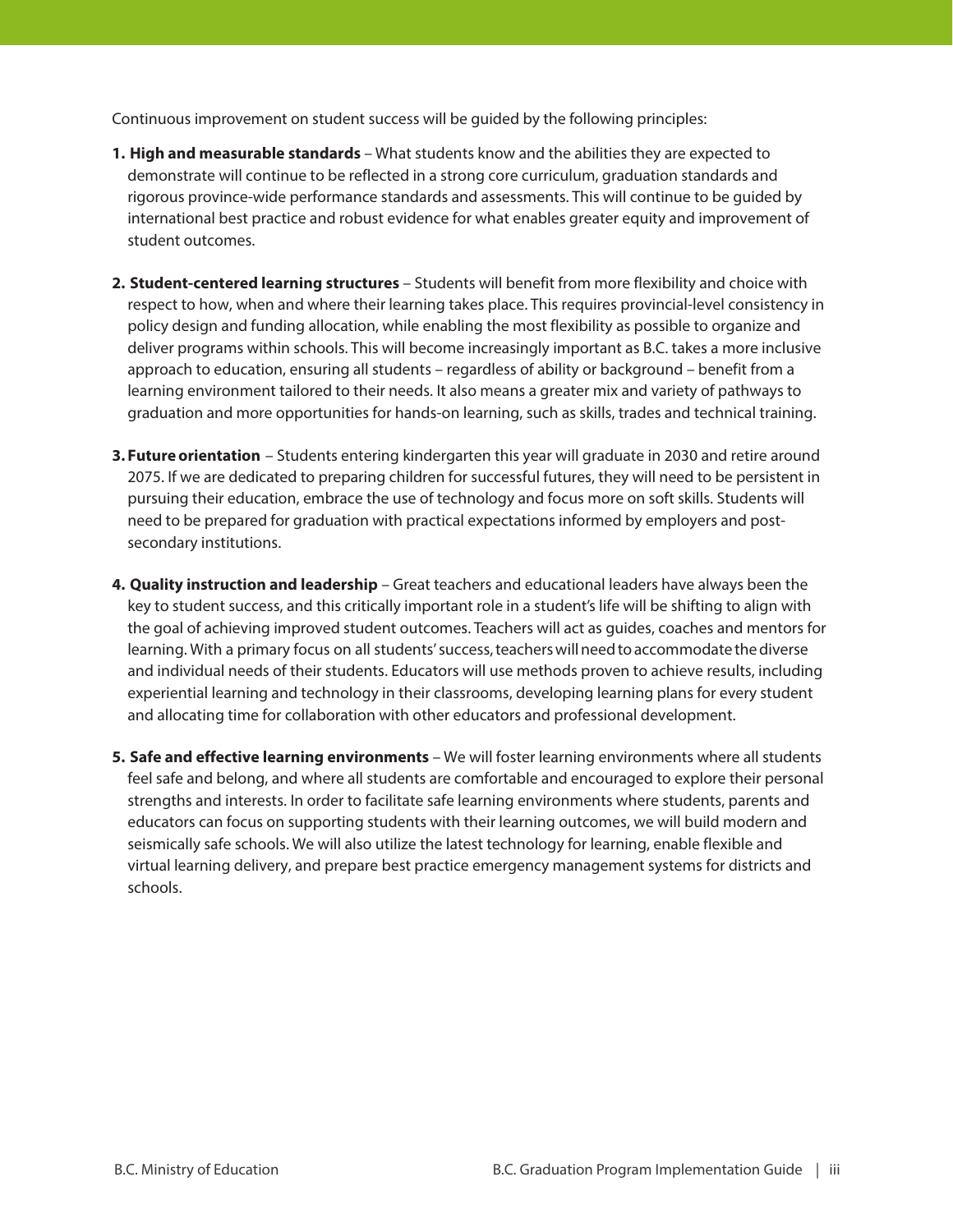#### iv | B.C. Graduation Program Implementation Guide B.C. Ministry of Education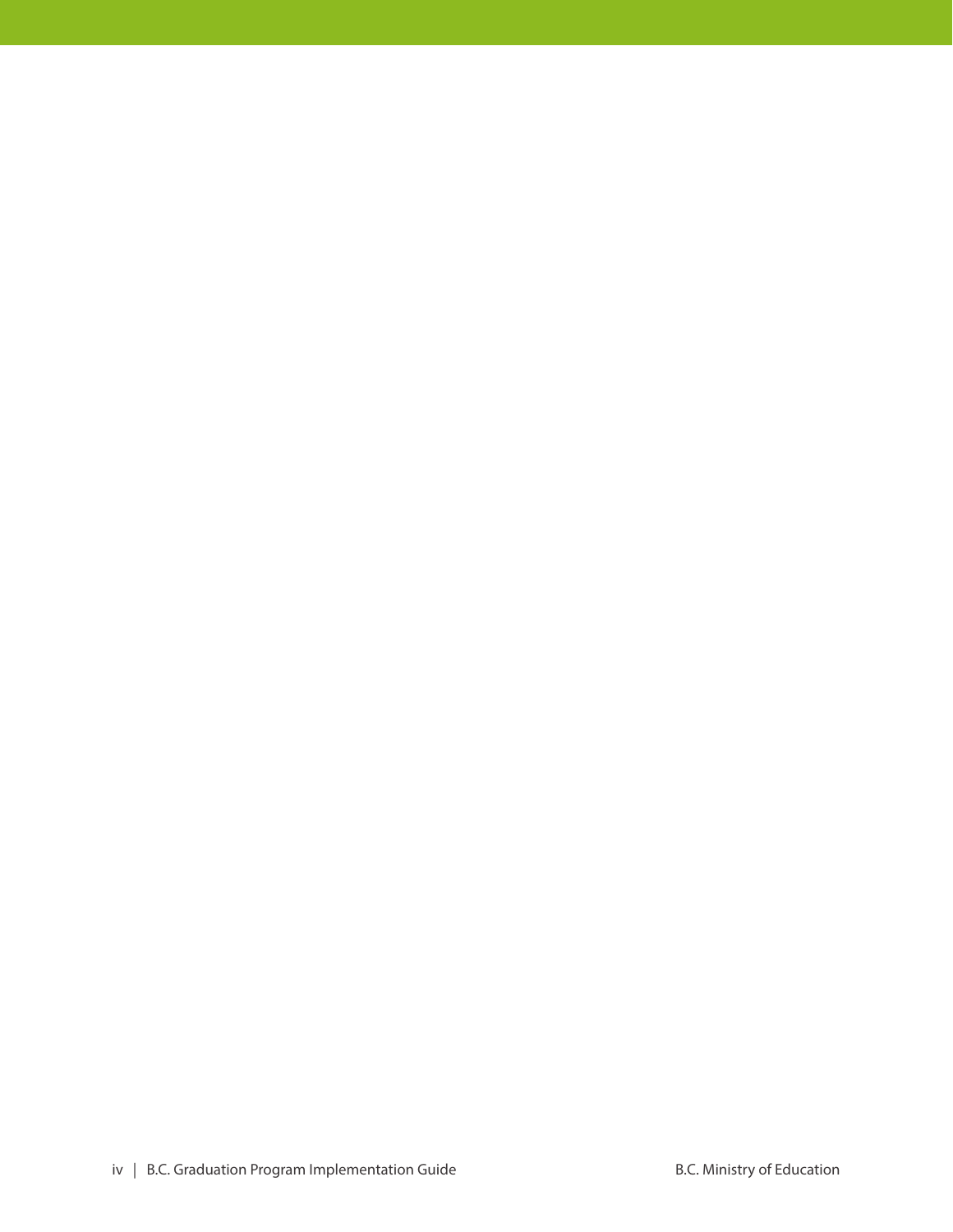# **CONTENTS**

|                                                                                | i.             |
|--------------------------------------------------------------------------------|----------------|
|                                                                                | j.             |
|                                                                                | $\overline{2}$ |
|                                                                                | $\overline{2}$ |
|                                                                                | $\overline{2}$ |
|                                                                                | 3              |
|                                                                                | 3              |
|                                                                                | 4              |
|                                                                                | $\overline{7}$ |
|                                                                                | 8              |
|                                                                                | 8              |
|                                                                                | 9              |
|                                                                                | 10             |
|                                                                                | 11             |
|                                                                                | 15             |
| Appendix 1: New Graduation Program: Implementation Schedule                    | 16             |
|                                                                                | 18             |
|                                                                                | 18             |
|                                                                                | 20             |
|                                                                                | 21             |
|                                                                                | 22             |
|                                                                                | 23             |
|                                                                                | 24             |
|                                                                                | 25             |
|                                                                                | 27             |
|                                                                                | 31             |
|                                                                                | 35             |
|                                                                                | 37             |
|                                                                                | 40             |
| Appendix 3: Other Means of Obtaining Credit Toward Graduation                  | 42             |
|                                                                                | 44             |
|                                                                                | 45             |
| Appendix 5: Associated Ministerial Orders and Policies under Review to Support | 46             |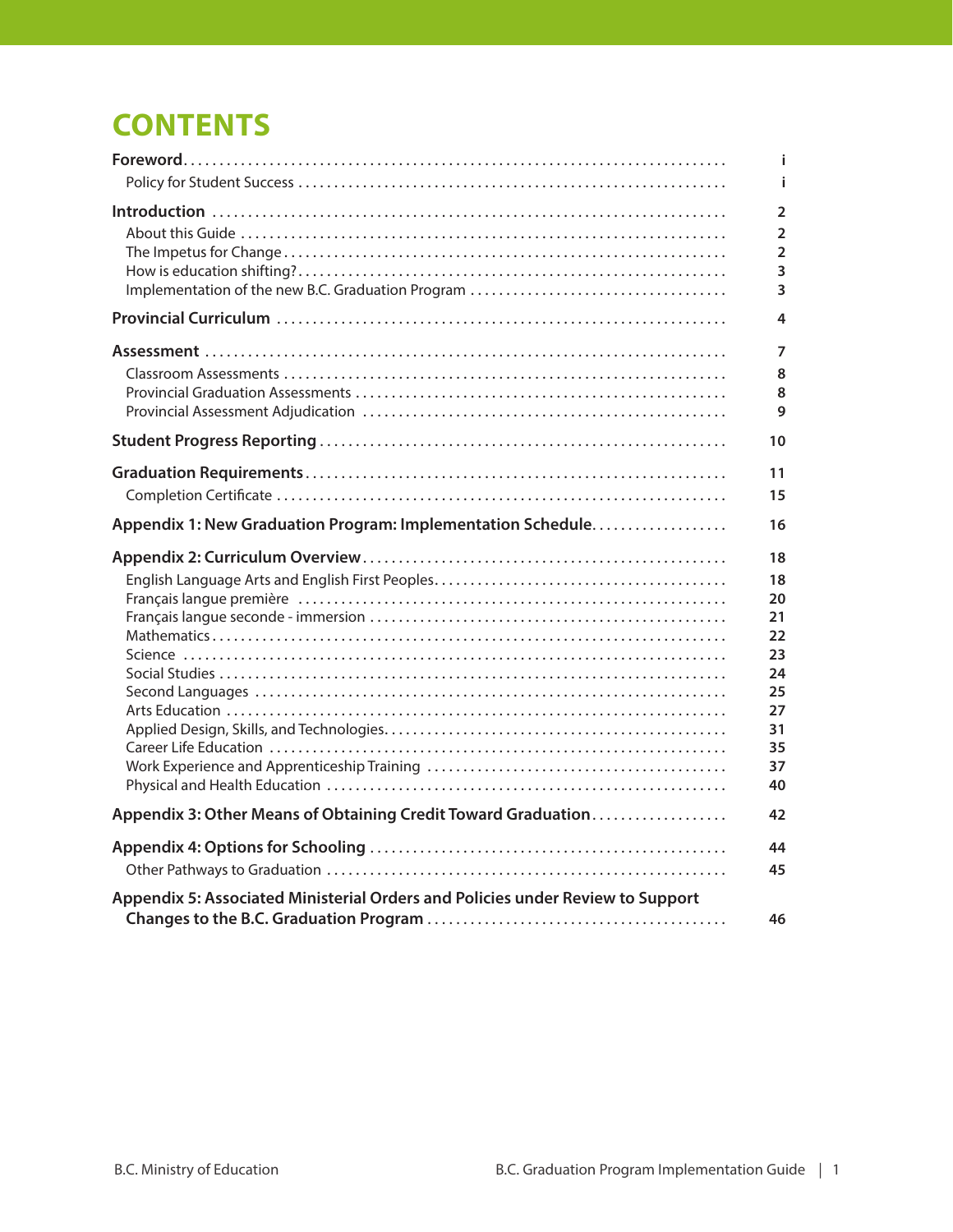# <span id="page-7-0"></span>**INTRODUCTION**

# **About this Guide**

British Columbia's education system is in the midst of change as it prepares our young people for a rapidly changing world. Intensive work continues to redesign the curriculum to include more variation, flexibility and real-life experiences to better prepare students for the future.

This guide focuses on the curriculum and assessment changes in Grades 10, 11 and 12 and the policies for the B.C. Graduation Program. The guide is intended to:

- facilitate a common understanding among educators, students, parents, post-secondary institutions, business and government of the current policies and planned educational shifts;
- foster discussion about how the planned changes and improvements will benefit students who will be graduating in the coming years, and our education system as a whole; and
- confirm and consolidate existing policies and those planned through to 2020.

The first part of the guide comprises an overview of the changes to the graduation program.

More detailed information about implementation, course information in specific subject areas, graduation requirements, other means of obtaining credit toward graduation, options for schooling and Ministry of Education policies, guidelines and Ministerial Orders is located in the Appendices.

As we prepare to implement the changes outlined in this guide, we continue to welcome feedback from stakeholders about the planned graduation program. This feedback will help align policies and procedures to support our education goals.

Please provide your comments by April 30, 2018 to curriculum@gov.bc.ca

The final Graduation Program Implementation Guide will be provided by Fall 2018.

# **The Impetus for Change**

The core goal underlying the planned curriculum, assessment and graduation requirements is to help students succeed and thrive in a world that is changing rapidly and radically. The change is driven by increased use and reliance on digital and other technologies (including artificial intelligence, machine learning and automation), greater integration of economies worldwide (international trade) and shifting demographics (including an aging population and urbanization).

Society and the citizens of tomorrow will rely less on content knowledge (what they know) and more on what they can do with what they know, with an ongoing need to continue to learn and grow. Education must continue to adapt and adjust our practices and policies to respond to global shifts and student needs.

British Columbia's education system is consistently one of the best in the world and has been recognized internationally for its excellence. This success is largely due to strong leadership, quality educators, high standards, continuous improvement, and monitoring of progress and achievement throughout all levels of the education system.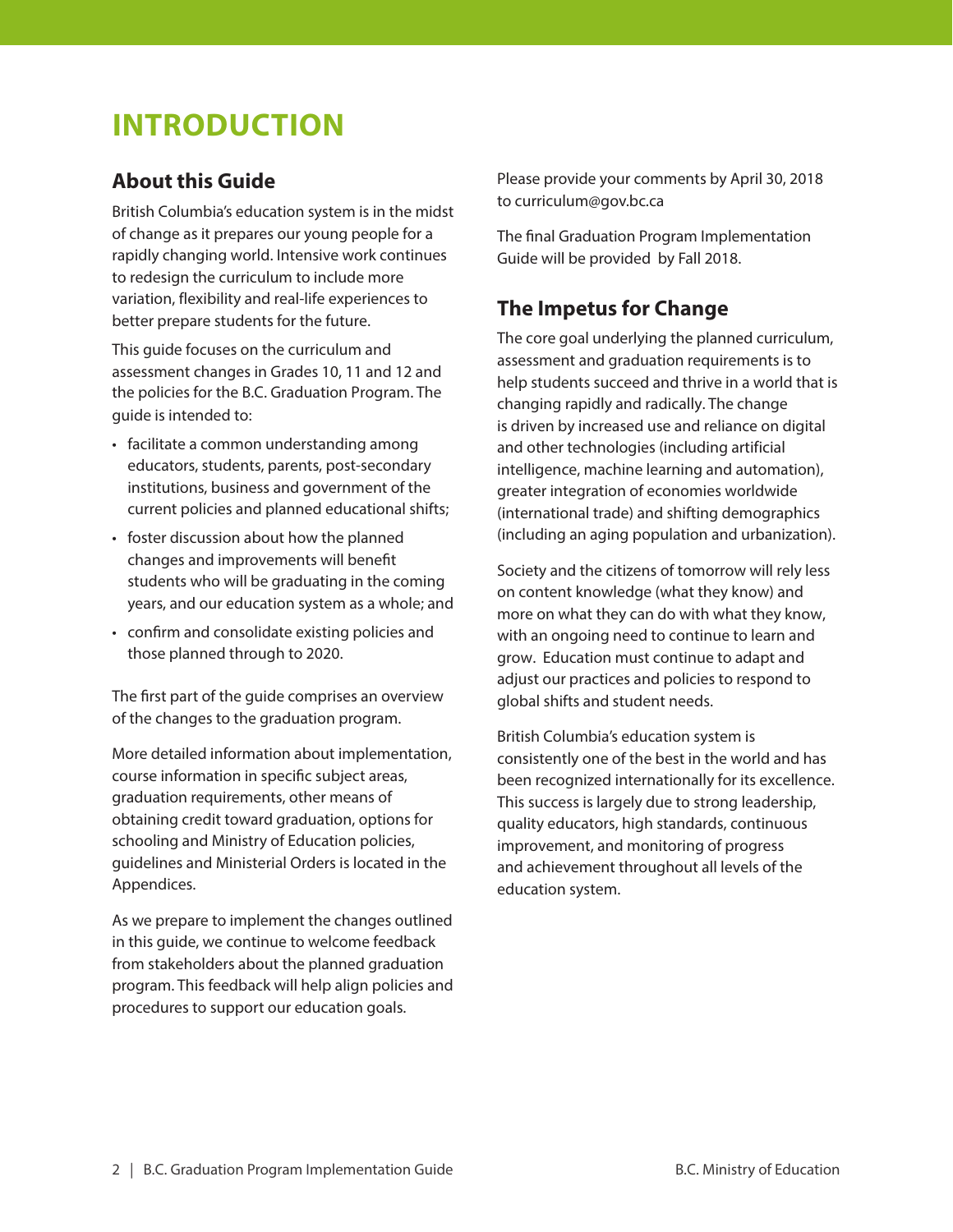## <span id="page-8-0"></span>**How is education shifting?**

Instead of preparing for a specific career, students are being encouraged to prepare for a career path that uses core skills and competencies, and also takes into account personal characteristics and preferences. This more personalized approach to learning and skills development will open the door to more opportunities in post-secondary education and training and support more diversified employment over a person's lifetime.

More than preparing a student for careers and work, an effective education helps prepare students for adulthood. Students are encouraged to:

- take ownership of their own health and learning;
- explore and make connections between their learning and their future; and
- create a plan for their personal growth and development as skilled, healthy, knowledgeable, participating citizens.

Students are also expected to develop and demonstrate proficiency in literacy and numeracy and acquire a range of other diverse skills, including:

- creative and analytical skills
- global awareness and civic education
- entrepreneurial skills
- leadership skills
- social and personal awareness skills
- digital and technical skills

A major shift is already underway globally toward a system that supports more personalized learning.

### **Implementation of the new B.C. Graduation Program**

Since 2011, the Ministry of Education has consulted widely with over 3,000 educators, parents, students and industry on making the education system more aligned to the needs of students, employers and society. The ministry worked with over 300 educators to develop the new curriculum, provincial assessments and graduation requirements.

During the curriculum transformation, the ministry reviewed education trends in national and international jurisdictions and consulted widely with authorities and stakeholders on curriculum and assessment design.

The new curriculum was mandated for Grades K-9 in the 2016/17 school year. Grade 10 will be mandated in the 2018/19 school year and Grades 11 & 12 in the 2019/20 school year. The draft Grades 10-12 Graduation Program curriculum has been available for review and feedback by stakeholders since 2016. The feedback is being integrated into the final curriculum prior to full implementation.

**For a detailed description of the implementation schedule for the Graduation Program, see Appendix 1.**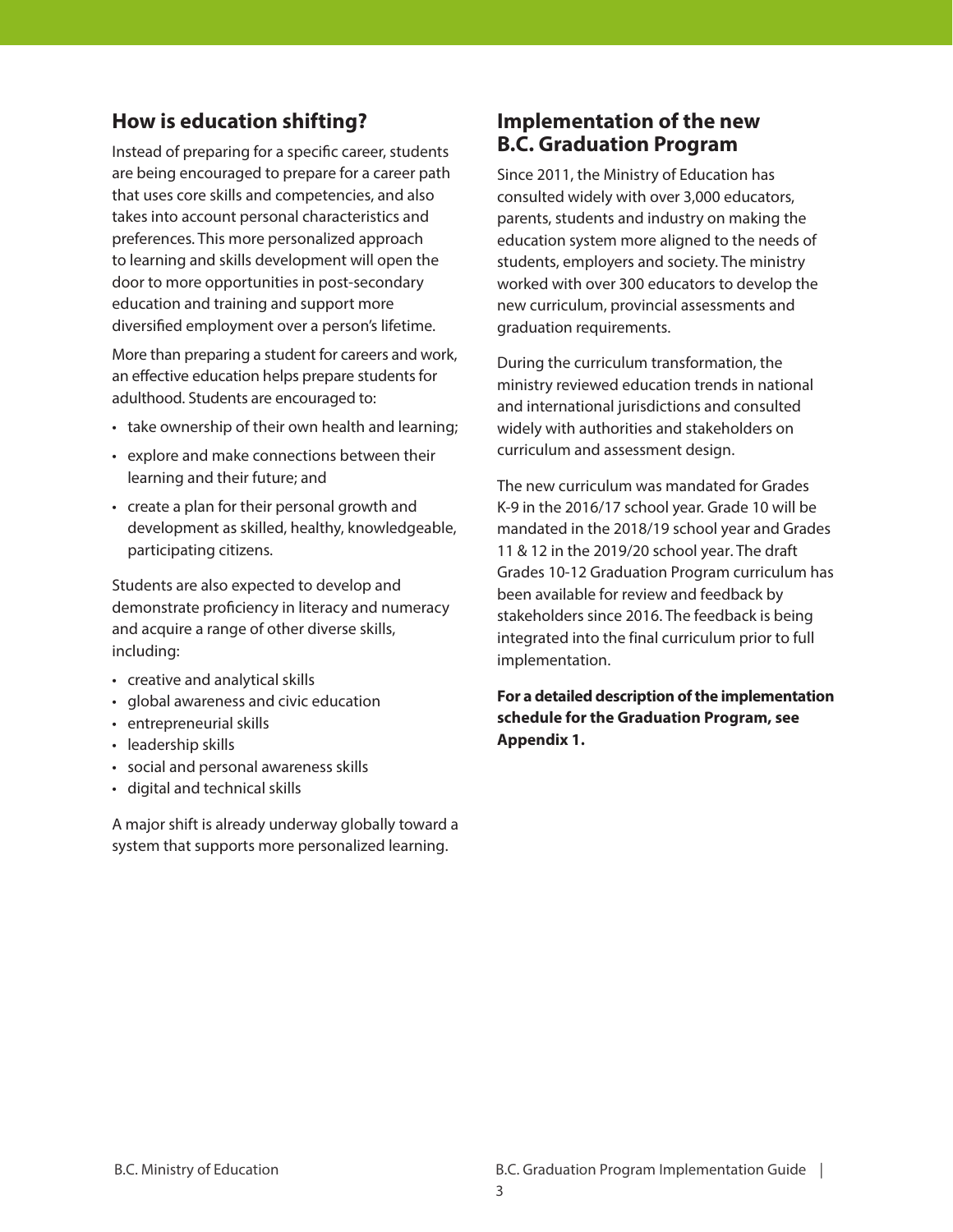# <span id="page-9-0"></span>**PROVINCIAL CURRICULUM**

**Development of thinking, communication, personal and social competencies Less emphasis on facts, more emphasis on developing deeper learning Indigenous culture and perspectives integrated into all curriculum Opportunities for students to explore their passions and focus on their interests Flexible classrooms where learning is more personalized Build strong foundational skills in literacy and numeracy Goals of the Redesigned Curriculum**

The provincial curriculum defines what students are expected to learn at each grade level and in every subject area. The process of researching, reviewing, piloting and updating the curriculum is ongoing and iterative, and is a key element of continuous improvement in the education system. While the provincial curriculum is approved and distributed by the Ministry of Education, boards of education and independent schools may develop additional individual courses to be offered within their own schools (Board/Authority Approved courses). All curriculum contributes to the development of an Educated Citizen.

B.C.'s updated curriculum provides the following benefits for students:

- more courses and more **choice** means a broader diversity, in response to both student preference and emerging trends
- **increased hands-on and experiential learning** leads to increased engagement
- **conceptual thinking** and learning about "big ideas" encourages students to look beyond learning-specific content
- opportunities to **develop core competencies** needed for life-long learning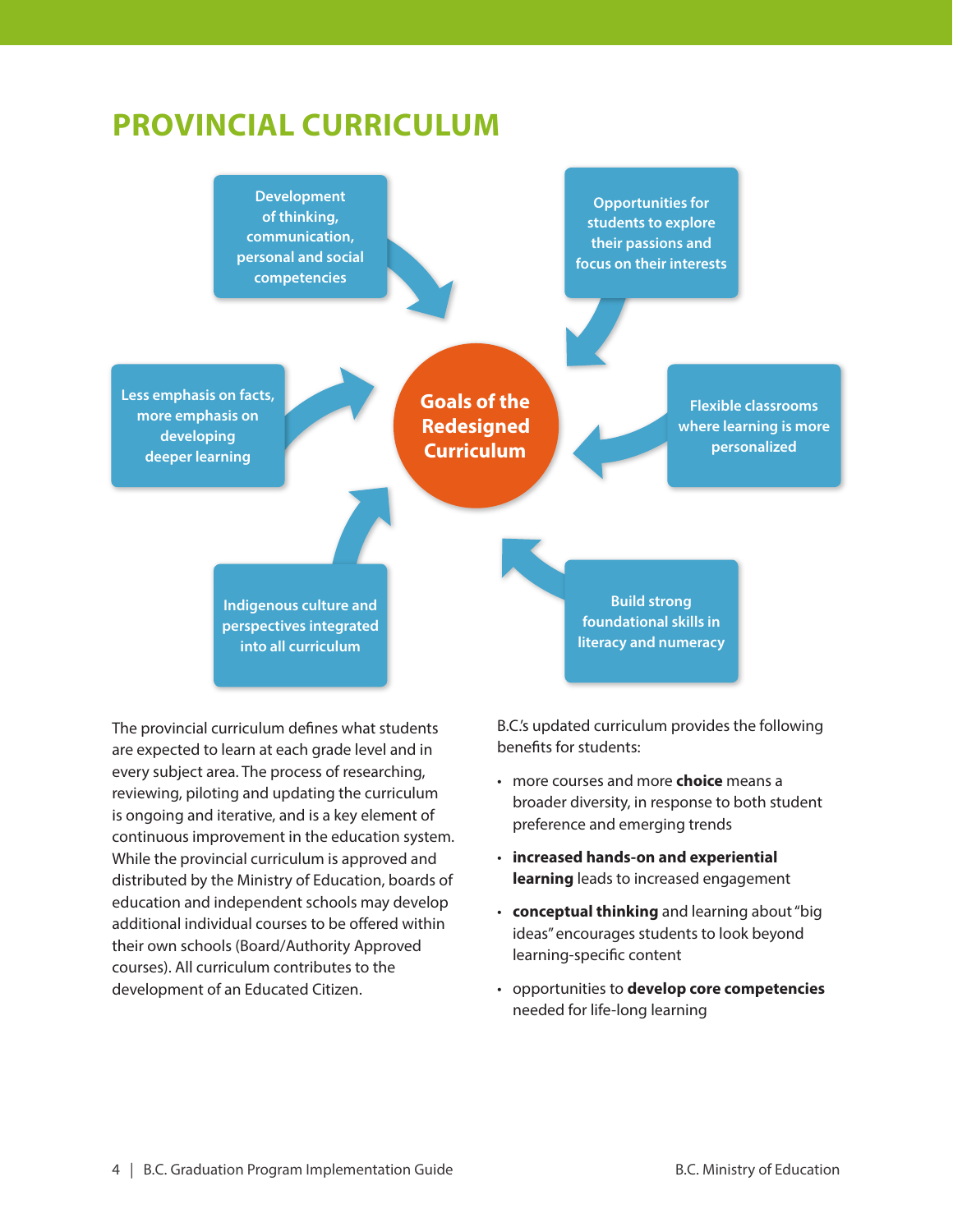B.C.'s new curriculum has three main components, regardless of subject, that most educators agree are essential for learning:

- **understand** the big ideas and concepts that can be transferred to other settings
- **know** the content of each subject areas
- develop and **apply** the competencies within each area of learning

The common focus is active engagement in the process of learning. Students learn more deeply when they are involved in "doing" than when they are passively listening or reading.

#### **Big Ideas (Understand)**

The big ideas consist of generalizations and principles and the key concepts important in a subject area. The big ideas represent what students will understand at the completion of their grade in each subject. These concepts extend beyond a single grade and help build a broad base for a student's future understanding.

#### *EXAMPLES*

- Science 10: Genes are the foundation for the diversity of living things
- English Studies 12: Language shapes ideas and influences others

#### **Content (Know)**

The content is the essential topics and knowledge that students must learn at each grade level.

#### *EXAMPLE*

• Social Studies 10: Discriminatory policies and injustices in Canada and the world, such as the Head Tax, the Komagata Maru incident, residential schools and internments

#### **Curricular Competencies (Do)**

Curricular competencies are the skills, strategies and processes that students develop over time and apply to their ongoing lifelong learning.

#### *EXAMPLE*

Science 10:

- Make observations aimed at identifying their own questions, including increasingly complex ones, about the natural world
- Formulate multiple hypotheses and predict multiple outcomes
- Ensure that safety and ethical guidelines are followed in their investigations
- Seek and analyze patterns, trends and connections in data, including describing relationships between variables (dependent and independent) and identifying inconsistencies

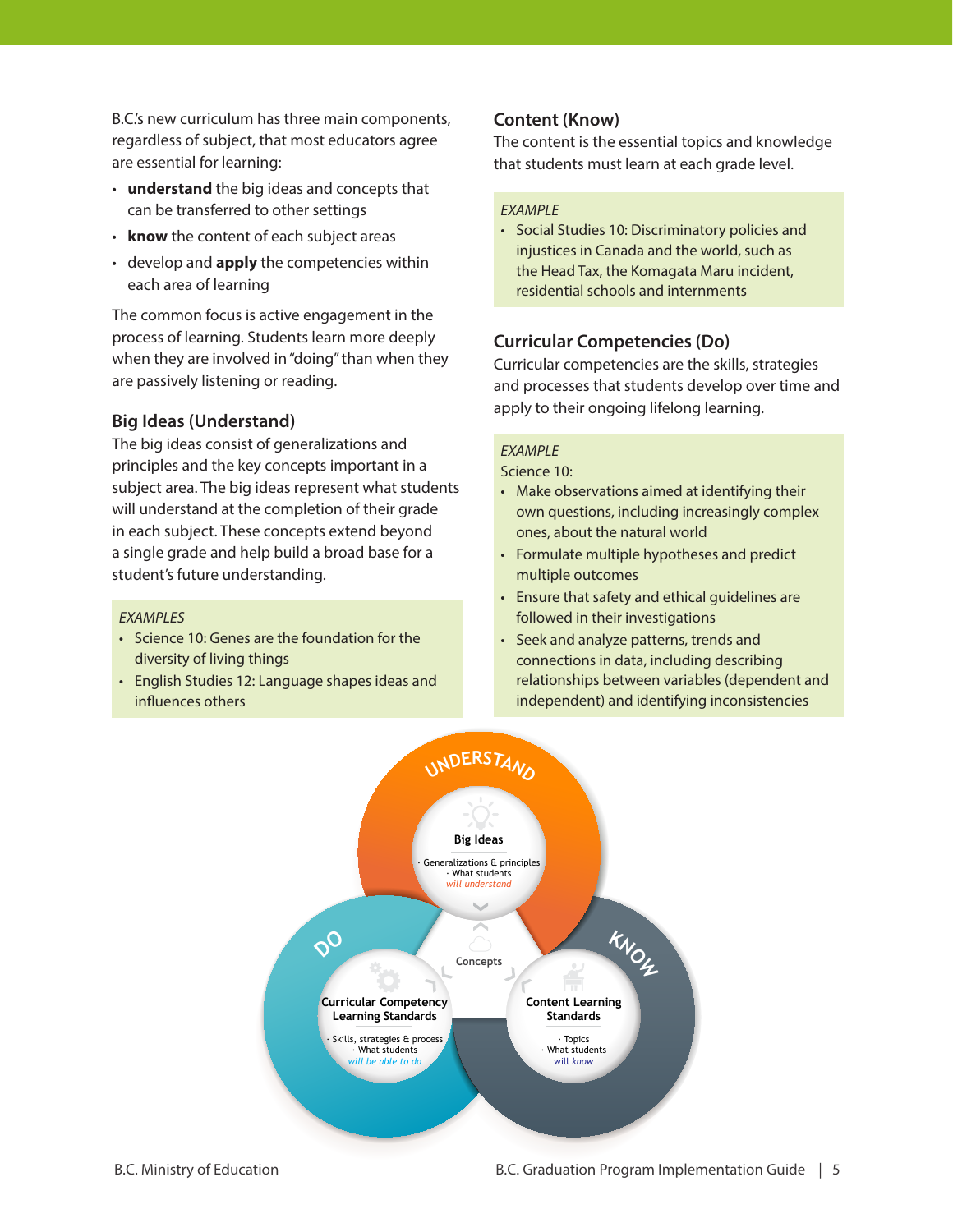The B.C. curriculum provides learners with a strong foundation of core competencies that encompass the intellectual, personal and social skills that students need to develop for success in life beyond school. These competencies are:

- 1. **Communication**  the set of abilities that students use to impart and exchange information, experiences and ideas, to explore the world around them, and to understand and effectively engage in the use of digital media
- 2. **Thinking** the knowledge, skills and processes we associate with intellectual development
- 3. **Personal and Social**  the set of abilities that relate to students' identity in the world, both as individuals and as members of their community and society

Competencies are embedded and evident within the learning standards of all courses. They come into play when students are engaged in "doing" in any area of learning.

Students are also expected to develop and demonstrate proficiency in numeracy and literacy across all subjects and grade levels. Literacy and numeracy skills are developed through applications in all curricular areas.

Literacy and numeracy are core skills that cut across every subject – the keys to success in university, college and careers.

- *Literacy:* The ability to understand, critically analyze and create a variety of forms of communication, including oral, written, visual, digital and multimedia.
- *Numeracy:* The ability to understand and apply mathematical concepts, processes and skills to solve problems and make decisions.

# **Aboriginal Perspectives and Knowledge**

Aboriginal worldviews, perspectives and content have been built into all new and redesigned curricula (K-12). For example, place-based learning and emphasis on Indigenous ways of knowing reflect the [First Peoples Principles of Learning](https://www2.gov.bc.ca/assets/gov/education/kindergarten-to-grade-12/teach/teaching-tools/aboriginal-education/principles_of_learning.pdf) in the curriculum. These principles and new curriculum content will:

- support students in re-examining Canada's history with a view to better understanding First Peoples' role and place in its evolution
- help young people challenge stereotypical portrayals of First Peoples
- contribute to reconciliation by helping students gain an understanding of the contributions of First Peoples to Canadian society

#### **For detailed descriptions of the curriculum for each of the major subject areas in Grades 10-12, see Appendix 2.**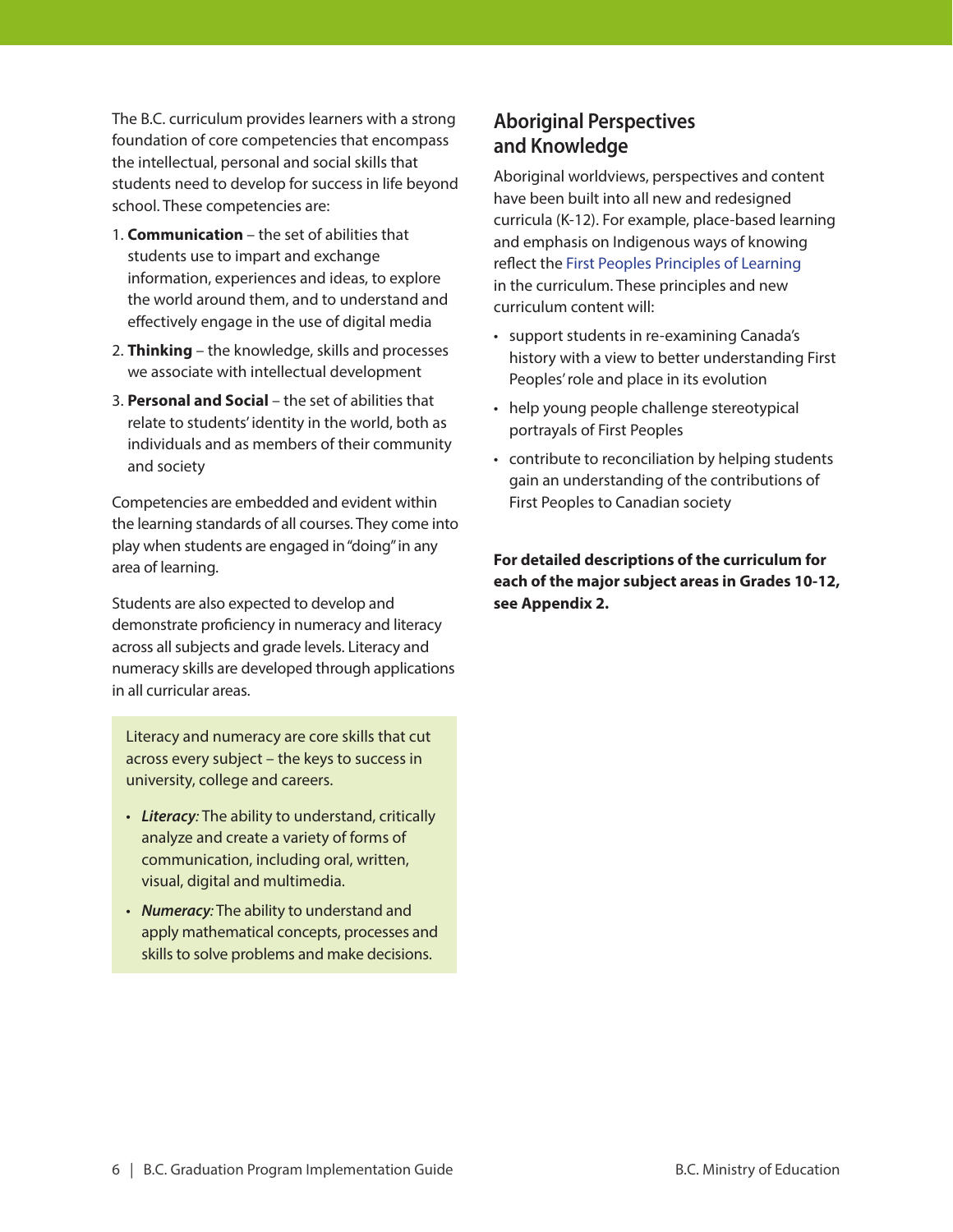# <span id="page-12-0"></span>**ASSESSMENT**

#### HIGHI IGHTS

Two new provincial graduation assessments are being introduced to ensure alignment with the redesigned curriculum. They provide system-level information (schools, districts, province) about student performance in literacy and numeracy and communicate feedback to students regarding their proficiency in numeracy and literacy.

All courses are fully assessed in the classroom, at the discretion of teachers, with a renewed focus on formative assessment.

#### **Provincial Graduation Assessments**

- Since July 2016, provincial exams for Language Arts, Math 10, Science 10, Social Studies 11 and BC First Nations Studies 12 have been discontinued. Students in these courses are now fully assessed in the classroom.
- Two new provincial graduation assessments aligned with the redesigned curriculum one in literacy and one in numeracy – are required for graduation.
- The Graduation Numeracy Assessment was implemented in January 2018, and the Graduation Literacy Assessment will be implemented in January 2020.
- Language Arts (LA) 12 Provincial Exam will continue to be administered, and weighted 40% of final mark, until the Graduation Literacy Assessment is implemented.
- The following set of policies [eassociated with the new assessments:
	- Stand-alone assessment (not tied to a specific course).
	- Students can take the graduation assessments at any time during their graduation years (Grades 10-12).
	- Students must write each assessment once and may choose to rewrite up to two times, if required.
	- Scored on a 4-level proficiency scale.
	- Results will appear on StudentTranscripts and their best outcome (proficiency score) will be recorded on their final transcript.

The new curriculum is changing how we connect students with the skills they need to succeed, and requires assessment practices that align and are congruent with the new curriculum.

Assessment must be more flexible to reflect a more personalized approach to learning and measure deeper, complex thinking. Assessment will continue to be timely and rigorous, and provide meaningful information on student learning.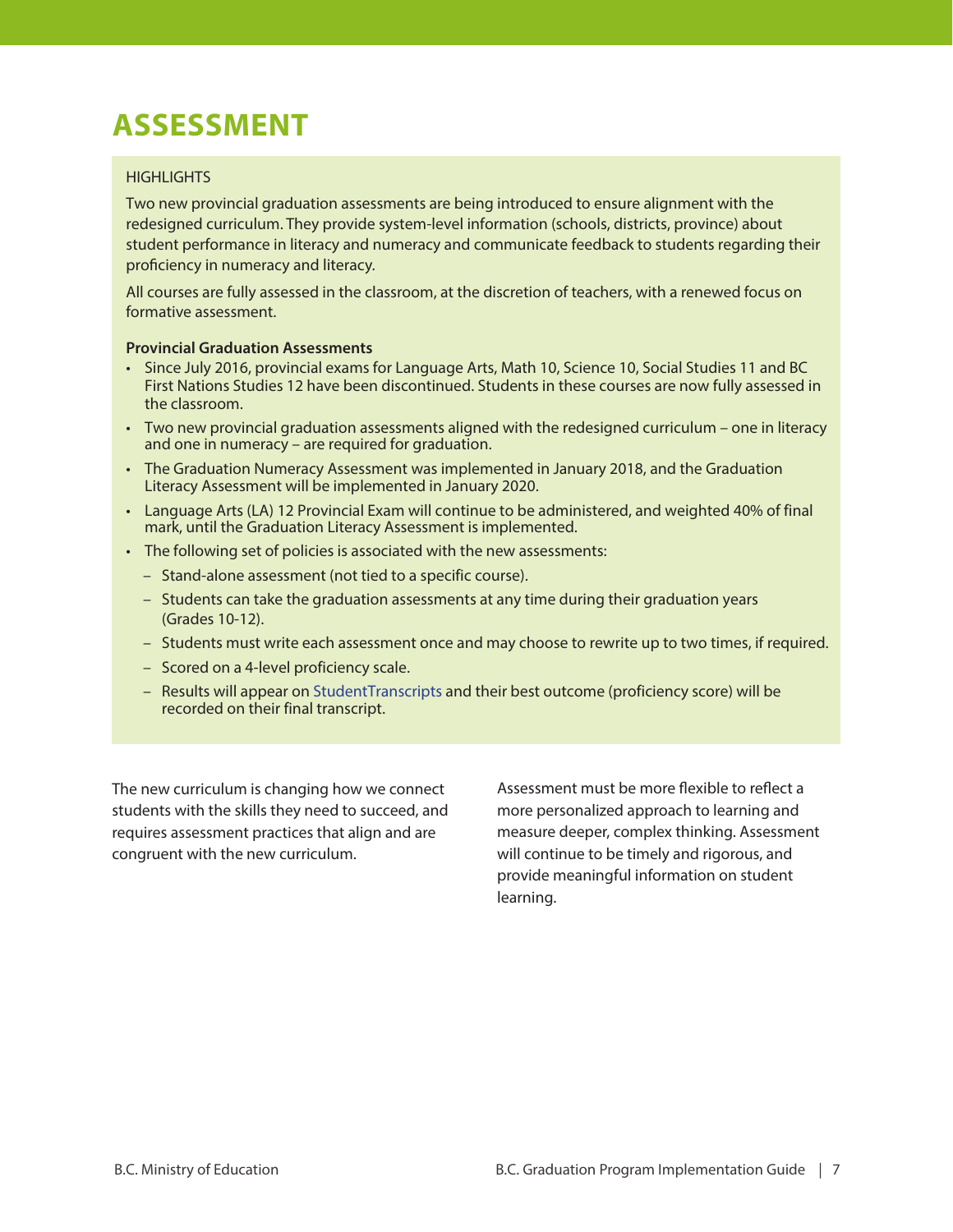# <span id="page-13-0"></span>**Classroom Assessments**

Classroom assessments continue to be the primary source of information about student learning. Feedback from ongoing assessment in the classroom can be immediate and personal, helping students identify areas of growth and set new learning goals. Classroom assessments are led by teachers.

The ministry supports teachers in their ongoing assessment of student progress by providing them with assessment support materials.

# **Provincial Graduation Assessments**

In the new Graduation Program, students will write two provincial assessments – one in literacy and one in numeracy.

The Graduation Literacy Assessment and Graduation Numeracy Assessment are required for graduation for all students following the new graduation program. They measure literacy and numeracy abilities that have been learned across multiple subjects. In the new curriculum, students' proficiency in literacy and numeracy is developed over the course of their education. The assessments ask critical-thinking and problemsolving questions within relevant contexts and scenarios.

The information from the numeracy and literacy assessments can be used summatively and formatively. The assessment results:

- provide schools, districts and the province with system-level information regarding students' numeracy and literacy to support student success
- support individual students by providing descriptive information for formative use and goal-setting
- provide students with evidence of their literacy and numeracy skills for use after graduation (i.e. to provide employers or those in a postsecondary setting evidence of their proficiency level in literacy and numeracy)
- describe the proficiency levels of sub-groups of a population (e.g. Indigenous students) for use by schools, boards of education, the province and key stakeholder groups
- provide information for schools, boards of education and the province regarding trends in performance over time

Students must write each assessment once and may choose to rewrite up to two times, if required. Students are encouraged to take the assessments early in their graduation years (Grades 10-12).

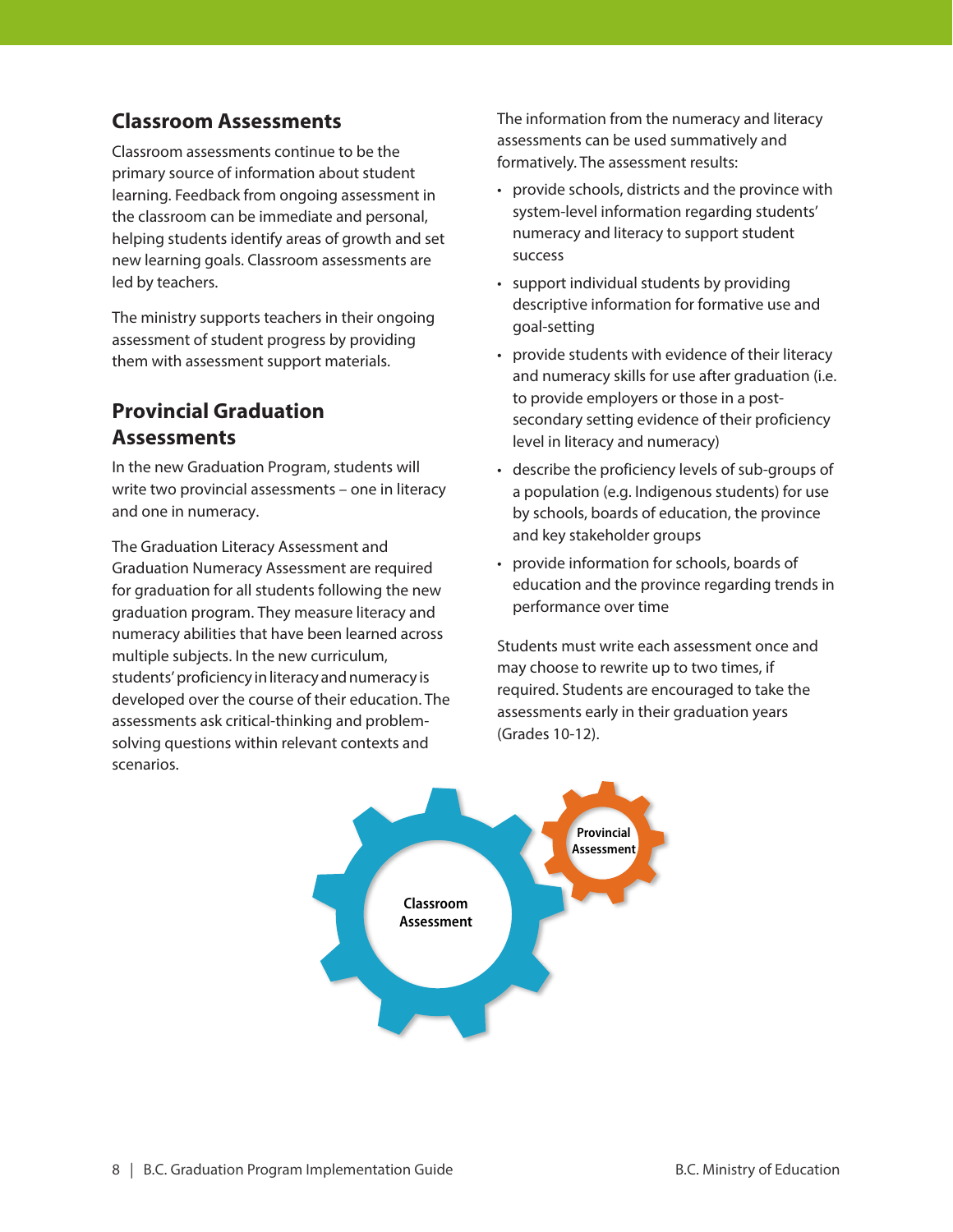<span id="page-14-0"></span>Both assessments:

- align with the new curriculum
- can be taken at any time during students' graduation years (Grades 10-12)
- are a stand-alone assessment (not tied to a course)
- are scored on a 4-level proficiency scale, with no pass or fail score

Results will appear on StudentT[ranscripts](www.studenttranscripts.gov.bc.ca) and students'best outcome (proficiency score) will be recorded on their final transcript.

The course-based provincial Language Arts 12 examinations will be phased out with the introduction of the Graduation Literacy Assessment. Until then, these examinations will continue to count for 40 per cent of the final mark in their respective Language Arts 12 courses.

### **Provincial Assessment Adjudication**

Adjudication is the official process that helps to ensure students with diverse abilities can access the provincial graduation assessments.

In the 2017/18 school year, the ministry moved to a universal model of supports for students when taking provincial graduation assessments. This model ensures that students who have been provided with accommodations in the regular classroom setting (such as extra time and speechto-text or text-to-speech software), are also able to access the same accommodations when writing the assessments.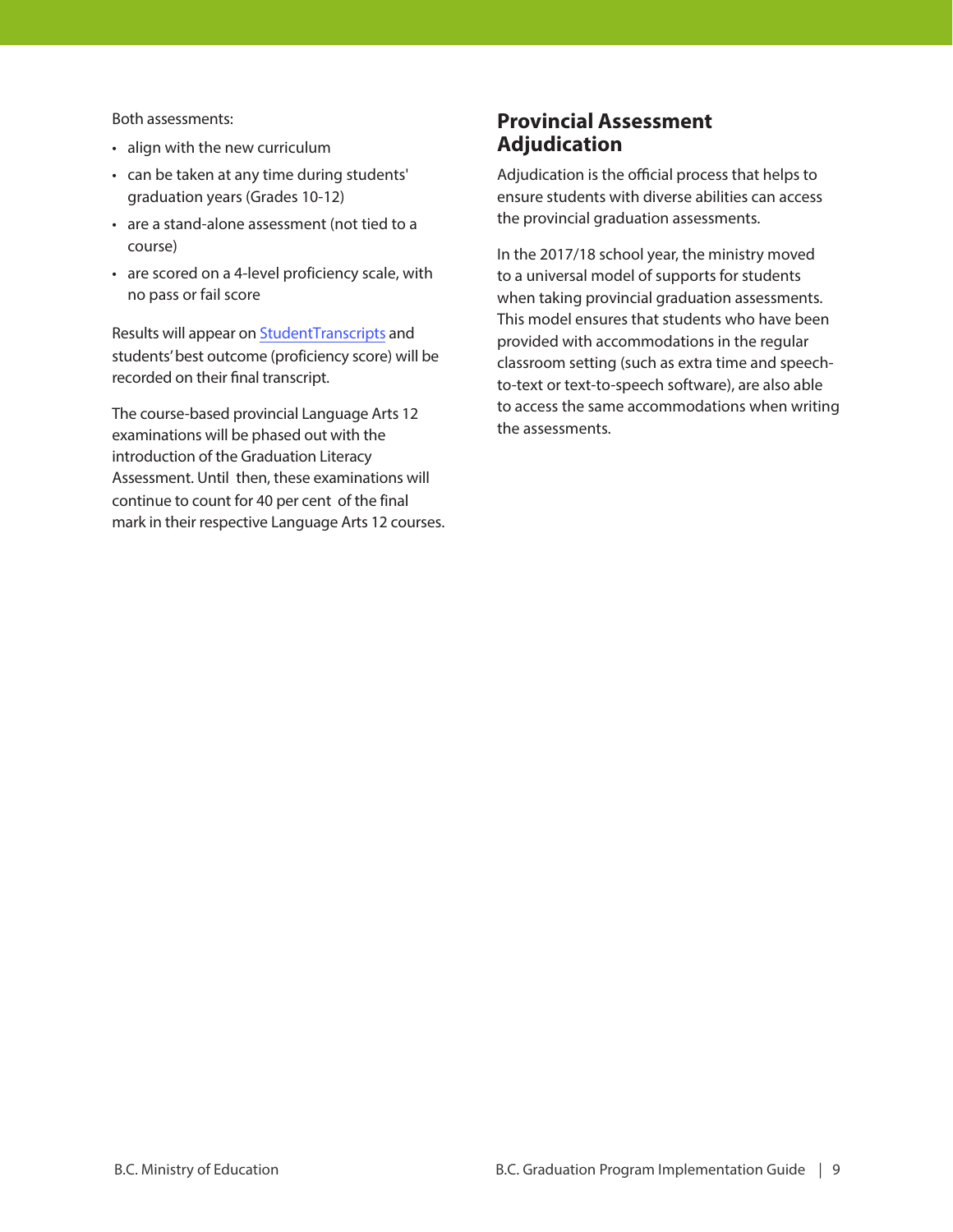# <span id="page-15-0"></span>**STUDENT PROGRESS REPORTING**

#### **HIGHLIGHTS**

- No planned changes to the Grades 10-12 reporting policy for 2018/19 or 2019/20.
- Letter grades and percentages continue to appear on formal report cards and transcripts for all courses taken.
- New Graduation Numeracy and Literacy Assessments evaluated with a 4-point provincial proficiency scale.

There are no planned changes to the Grades 10-12 reporting policy for 2018/19 or 2019/20.

Boards of education are required to provide parents with a minimum of five reports throughout the school year describing students' progress in all areas of learning. Students will continue to receive report cards with classroom marks (letter grades and percentages) for all courses, and a provincial exam mark for Language Arts 12 until the implementation of the Graduation Literacy Assessment in January 2020.

The student progress reporting guidelines for Grades 10-12 are as follows:

- Formal reports include letter grades, percentages and written reporting comments.
- Reports are provided at least five times a year (including a final summative report): three formal written reports and two informal reports.
- Letter grades, percentages, a Graduation Numeracy Assessment proficiency score and course credits continue to be recorded on the student transcript.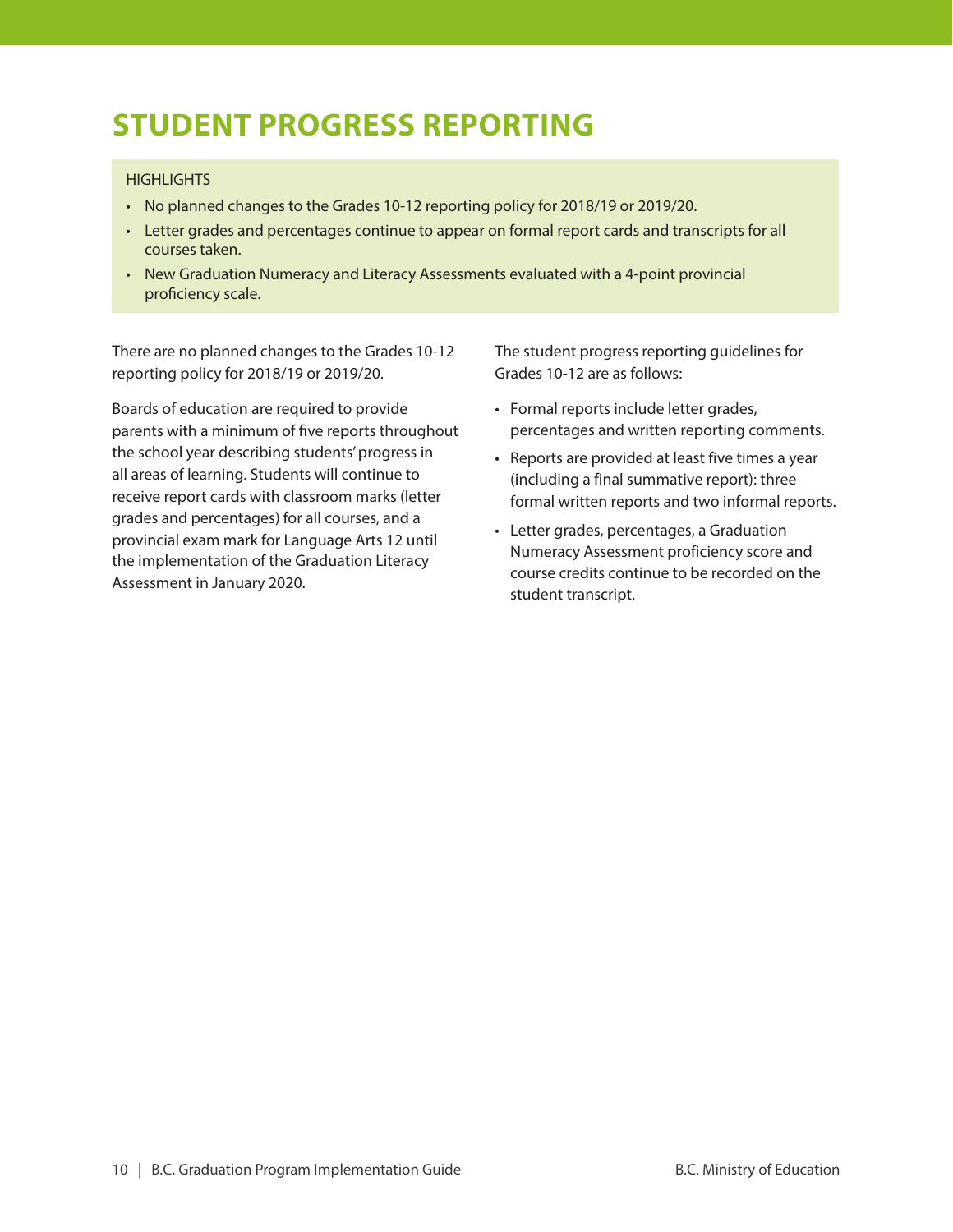# <span id="page-16-0"></span>**GRADUATION REQUIREMENTS**

#### **HIGHLIGHTS**

- All students are required to achieve Sf  $W\&f$  80 credits total (52 required credits + 28 elective credits).
- Two new mandatory stand-alone provincial assessments: numeracy and literacy.
- $\cdot$  8 credits of  $\check{W}$  career education courses are required for graduation.
- >VITVUYGSVVES V bVULW FSYVE Ua` f[gWfa SbbV&da` Xad\_S^d/Waaf USd/eS`V foS`eUqbfeXadS^^ UagdeWefS] W
- No changes to Independent Directed Studies, External Credentials, Course Challenges, Dual Credit courses or Equivalency credits.
- Board/Authority Authorized (BAA) courses must now be reviewed periodically, and revised according to the new BAA guidelines; July 1, 2018 (Grade 10) and July 1, 2019 (Grades 11 & 12).
- The requirements to graduate with a Dual Dogwood for Francophone and French Immersion students remain the same.

Rigorous graduation requirements ensure students are graduating from secondary school with the knowledge, competencies and skills they will need to transition successfully into higher education, training or the workforce, and to become educated citizens. Implementing the updated curriculum, assessment and reporting processes requires smooth integration with graduation requirements, ensuring we maintain high standards.

Reflecting the changes to the curriculum, graduation assessments will concentrate on literacy and numeracy. The provincial assessments will continue to be rigorous and of high technical quality, based on essential learning standards and core competencies, and will effectively evaluate student achievement.

In the immediate future, no changes will be made to the graduation credit requirements, while schools adjust to the new curriculum and new provincial assessments.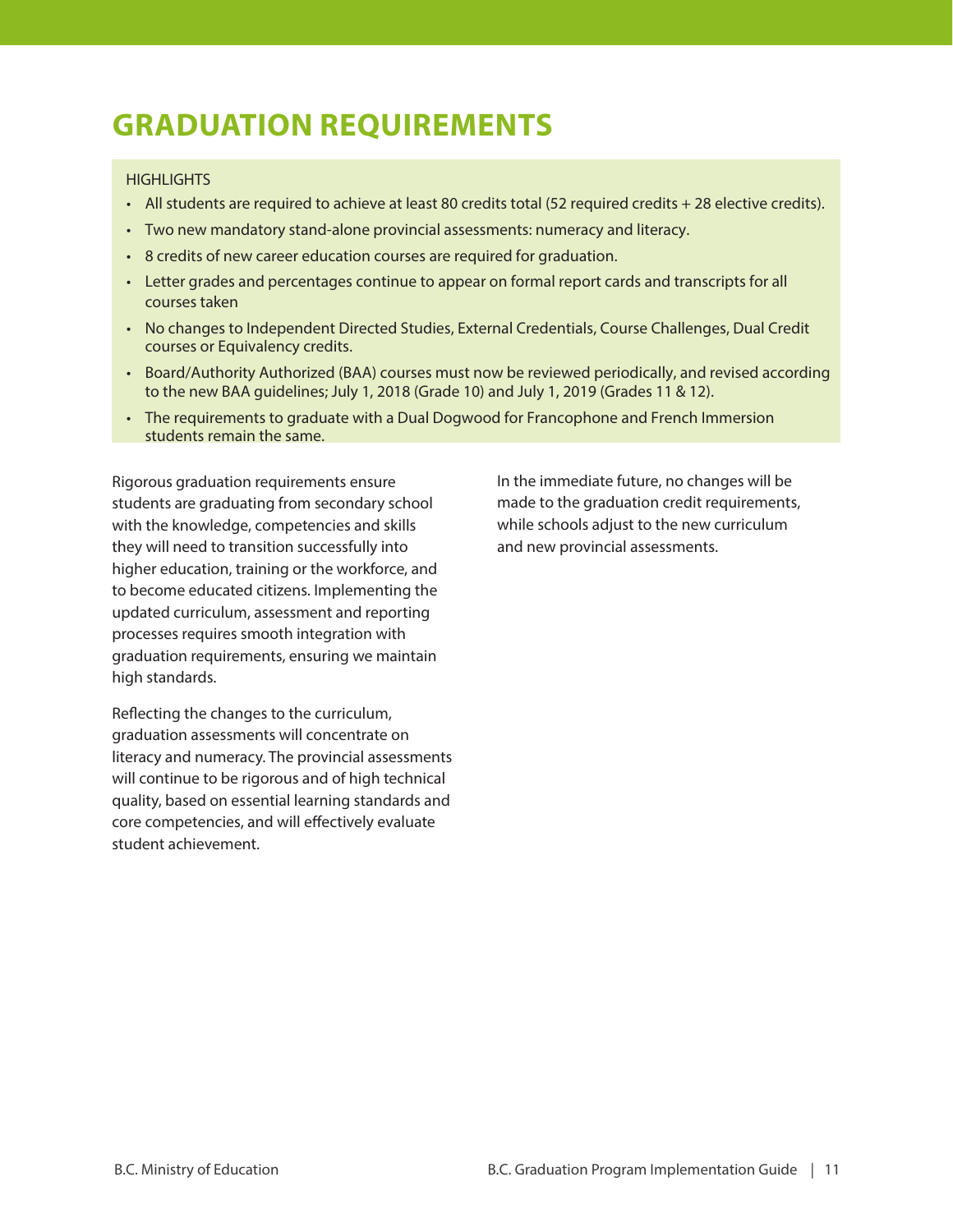### **There are four ways a student can qualify for graduation in B.C.**

#### **I. B.C. Certificate of Graduation (Dogwood Diploma)**

The B.C. Certificate of Graduation, or Dogwood Diploma, is awarded to students who successfully complete the provincial graduation requirements.

# **Graduation Requirements (Dogwood Diploma)**

| <b>Requirement</b>         | <b>Grade 10</b>                                                                                                                                                                                                                                                                                                                   | Grade 11                                                                                                                                                                                                                                                                                                                                | <b>Grade 12</b>                                                                                                                                                                                                              |
|----------------------------|-----------------------------------------------------------------------------------------------------------------------------------------------------------------------------------------------------------------------------------------------------------------------------------------------------------------------------------|-----------------------------------------------------------------------------------------------------------------------------------------------------------------------------------------------------------------------------------------------------------------------------------------------------------------------------------------|------------------------------------------------------------------------------------------------------------------------------------------------------------------------------------------------------------------------------|
| <b>Required 52 Credits</b> |                                                                                                                                                                                                                                                                                                                                   |                                                                                                                                                                                                                                                                                                                                         |                                                                                                                                                                                                                              |
|                            | 4 credits required (two 2-credit<br>course or one 4-credit course)<br>$\Box$ Composition 10<br>$\Box$ Creative Writing 10<br><b>Literary Studies 10</b><br>□<br>New Media 10<br>П<br>Spoken Language 10<br>□<br>$\Box$ EFP Writing 10<br>$\Box$ EFP Literary Studies 10<br>$\Box$ EFP New Media 10<br>EFP Spoken Language 10<br>□ | Choose one 4-credit course:<br>Composition 11<br>□<br><b>Creative Writing 11</b><br>□<br><b>Literary Studies 11</b><br>□<br>New Media 11<br>□<br>Spoken Language<br>□<br><b>EFP Literary Studies and</b><br>□<br>Writing 11<br>$\Box$ EFP Literary Studies and<br>New Media 11<br>$\Box$ EFP Literary Studies and<br>Spoken Language 11 | Choose one 4-credit course:<br><b>English Studies 12</b><br>□<br><b>English First Peoples 12</b>                                                                                                                             |
| <b>Mathematics</b>         | Choose one 4-credit course:<br>$\Box$ Foundations of<br>Mathematics and<br>Pre-calculus 10<br>$\Box$ Workplace Mathematics 10                                                                                                                                                                                                     | Choose one 4-credit course: (Grade 11 or Grade 12)<br>$\Box$ Foundations of<br><b>Mathematics 11</b><br>Pre-calculus 11<br>П.<br><b>Workplace Mathematics 11</b><br>ப<br><b>History of Mathematics 11</b><br>□<br>Computer Science 11<br>□                                                                                              | $\Box$ Foundations of<br><b>Mathematics 12</b><br>$\Box$ Apprenticeship<br>Mathematics 12<br>$\Box$ Pre-calculus 12<br>$\Box$ Calculus 12<br>Geometry 12<br>□.<br><b>Statistics 12</b><br>$\Box$<br>Computer Science 12<br>□ |
| <b>Science</b>             | Required 4-credit course:<br>Science 10<br>П.                                                                                                                                                                                                                                                                                     | Choose one 4-credit course: (Grade 11 or Grade 12)<br>Physics 11<br>⊔<br>Life Sciences 11<br>П<br>Chemistry 11<br>□<br>Earth Science 11<br>П<br>Science for Citizens 11<br>П<br><b>Environmental Science 11</b><br>□                                                                                                                    | $\Box$ Physics 12<br>Anatomy and Physiology 12<br>Chemistry 12<br>ப<br>Geology 12<br>□<br><b>Environmental Science 12</b><br>П<br>Specialized Science 12<br>□                                                                |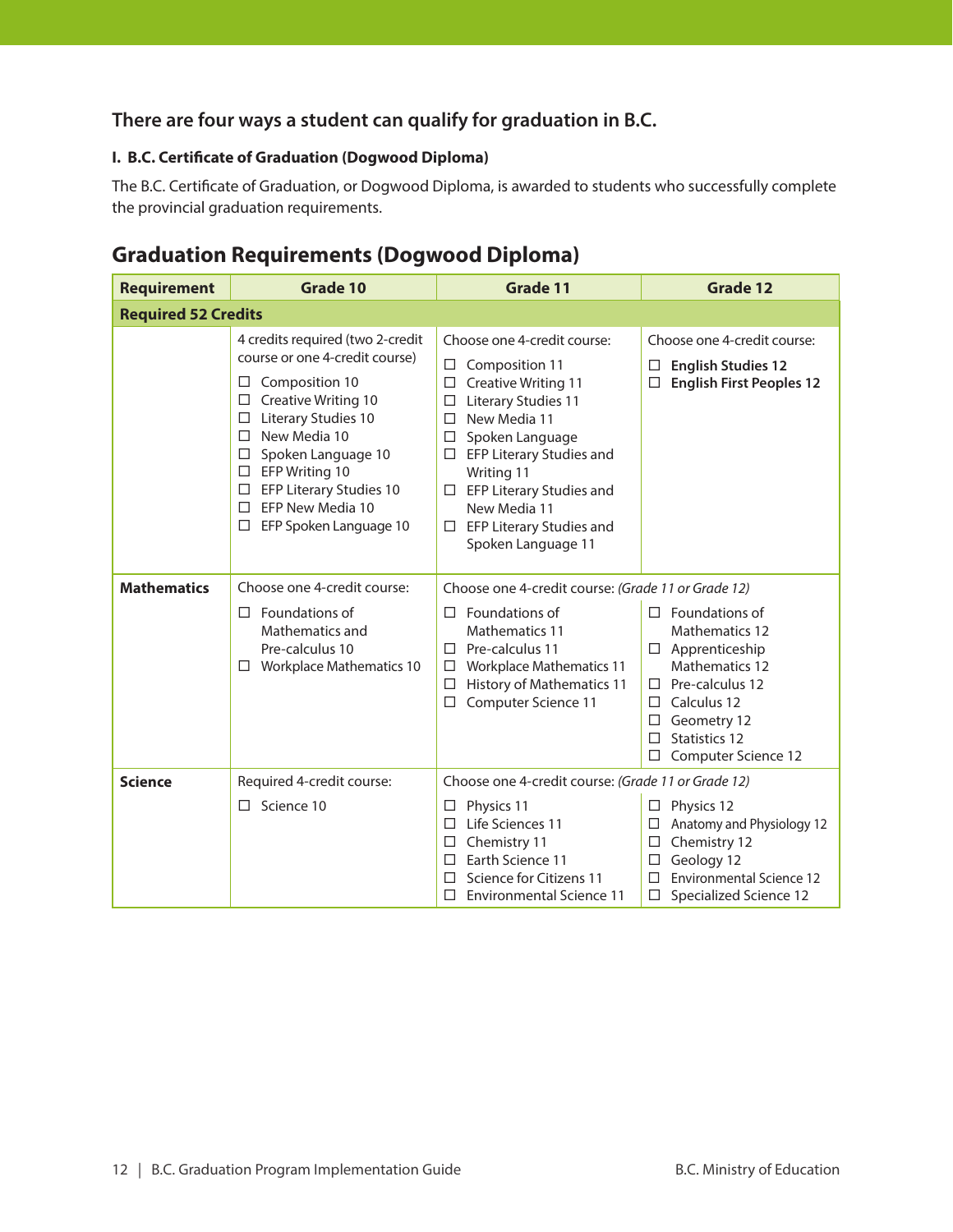| <b>Requirement</b>                                                                                                                                                                                                                                                                                                                                                                                                                    | Grade 10                                                                                                                                                                                                                                                                                                                                                                                             | Grade 11                                                                                                                           | <b>Grade 12</b>                                                                                                                                                                                                                                                                                                                                                                                                                                                                  |  |
|---------------------------------------------------------------------------------------------------------------------------------------------------------------------------------------------------------------------------------------------------------------------------------------------------------------------------------------------------------------------------------------------------------------------------------------|------------------------------------------------------------------------------------------------------------------------------------------------------------------------------------------------------------------------------------------------------------------------------------------------------------------------------------------------------------------------------------------------------|------------------------------------------------------------------------------------------------------------------------------------|----------------------------------------------------------------------------------------------------------------------------------------------------------------------------------------------------------------------------------------------------------------------------------------------------------------------------------------------------------------------------------------------------------------------------------------------------------------------------------|--|
| <b>Social Studies</b>                                                                                                                                                                                                                                                                                                                                                                                                                 | Required 4-credit course:<br>$\Box$ Social Studies 10                                                                                                                                                                                                                                                                                                                                                | Choose one 4-credit course: (Grade 11 or Grade 12)<br>$\Box$ Explorations in Social<br>Studies 11<br>$\Box$ Francophone History 11 | $\Box$ BC First Peoples 12<br>$\Box$ Contemporary Indigenous<br>Studies 12<br>$\Box$ Comparative Cultures 12<br>$\Box$ Comparative World Religions 12<br>$\Box$ Economic Theory 12<br>$\Box$ Human Geography 12<br>□ Physical Geography 12<br>$\Box$ Urban Studies 12<br>□ 20th Century World History 12<br>$\Box$ Asian Studies 12<br>$\Box$ Genocide Studies 12<br>$\Box$ Political Studies 12<br>$\Box$ Law Studies 12<br>$\square$ Philosophy 12<br>$\Box$ Social Justice 12 |  |
| <b>Arts Education/</b><br><b>ADST</b>                                                                                                                                                                                                                                                                                                                                                                                                 | Choose 4 credits: (Grade 10, 11 or Grade 12)<br>on pages 26-33.                                                                                                                                                                                                                                                                                                                                      |                                                                                                                                    | For course listings, see Arts Education and Applied Design, Skills, and Technologies (ADST) Tables                                                                                                                                                                                                                                                                                                                                                                               |  |
| Career<br><b>Education</b>                                                                                                                                                                                                                                                                                                                                                                                                            | Two required Career Education courses, during Grades 10-12 (8 credits total)<br><b>Career Life Education</b><br>$\Box$<br>Each course may be delivered as two 2-credit courses<br><b>Career Life Connections</b><br>□<br>or one 4-credit course, depending on the school.                                                                                                                            |                                                                                                                                    |                                                                                                                                                                                                                                                                                                                                                                                                                                                                                  |  |
| <b>Physical</b><br>and Health<br><b>Education (PHE)</b>                                                                                                                                                                                                                                                                                                                                                                               | Required 4-credit course:<br>$\Box$ Physical and Health<br><b>Education 10</b>                                                                                                                                                                                                                                                                                                                       |                                                                                                                                    |                                                                                                                                                                                                                                                                                                                                                                                                                                                                                  |  |
|                                                                                                                                                                                                                                                                                                                                                                                                                                       | <b>Electives: minimum 28 Credits</b>                                                                                                                                                                                                                                                                                                                                                                 |                                                                                                                                    |                                                                                                                                                                                                                                                                                                                                                                                                                                                                                  |  |
| Depending on the school's offerings and student's choice, the number of electives in each grade level will vary.<br>The 28 elective credits in Grade 10-12 can come from the following options:<br><b>External Credentials</b><br>• Ministry-developed or ministry-approved courses<br>$\bullet$<br>• Board/Authority Authorized (BAA) courses<br>Post-Secondary ("dual") credit<br>$\bullet$<br>• Independent Directed Studies (IDS) |                                                                                                                                                                                                                                                                                                                                                                                                      |                                                                                                                                    |                                                                                                                                                                                                                                                                                                                                                                                                                                                                                  |  |
| Grade 10: 2-5 electives<br>□<br>П<br>П<br>П<br>□                                                                                                                                                                                                                                                                                                                                                                                      | Grade 11: 3-5 electives<br>Grade 12: 6-8 electives*<br>□<br>□<br>$\Box$<br>□<br><u> 1980 - Jan Alexander Alexander (</u><br>$\Box$<br>□<br>$\Box$<br>□<br><u> 1980 - Andrea Andrew Maria Barat (</u><br>$\Box$<br>□<br><u> 1989 - Andrea Albert III, poet e provincia e a provincia e a provincia e a provincia e a provincia e a provi</u><br>the control of the control of the control of the<br>□ |                                                                                                                                    |                                                                                                                                                                                                                                                                                                                                                                                                                                                                                  |  |
| <b>Total: 80 Credits required for Graduation</b>                                                                                                                                                                                                                                                                                                                                                                                      |                                                                                                                                                                                                                                                                                                                                                                                                      |                                                                                                                                    |                                                                                                                                                                                                                                                                                                                                                                                                                                                                                  |  |
| *Of the 80 credits needed for graduation, at least 16 credits must be at the Grade 12 level, including a Grade 12<br>Language Arts course.                                                                                                                                                                                                                                                                                            |                                                                                                                                                                                                                                                                                                                                                                                                      |                                                                                                                                    |                                                                                                                                                                                                                                                                                                                                                                                                                                                                                  |  |
| <b>Examinations/</b><br><b>Assessments</b>                                                                                                                                                                                                                                                                                                                                                                                            | <b>Requirement:</b><br>$\Box$ Graduation Literacy Assessment (any time in Grades 10, 11, 12; two rewrites possible)<br>$\Box$ Graduation Numeracy Assessment (any time in Grades 10, 11, 12; two rewrites possible)                                                                                                                                                                                  |                                                                                                                                    |                                                                                                                                                                                                                                                                                                                                                                                                                                                                                  |  |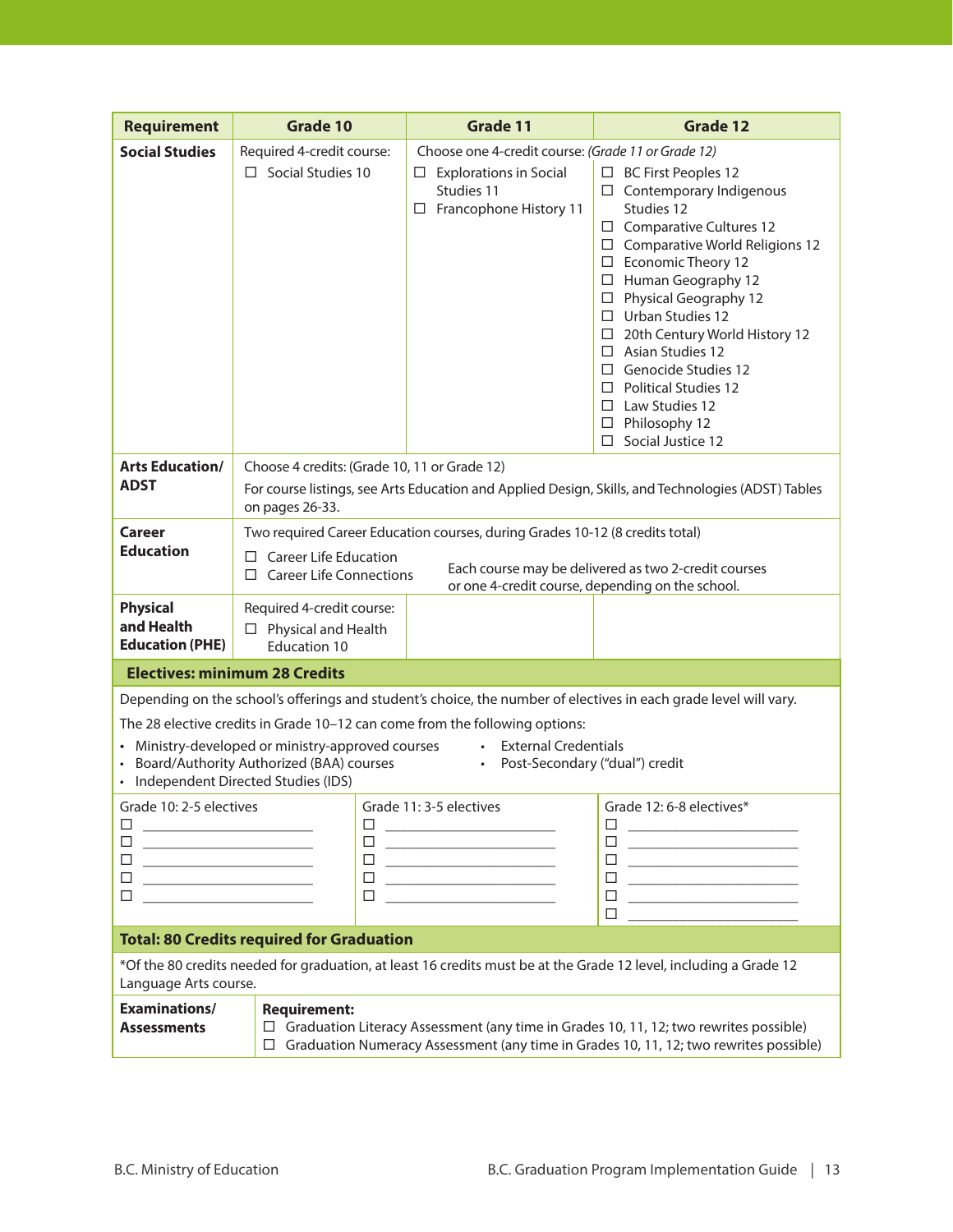#### **II. For French Immersion/Francophone Dual Dogwood**

French Immersion students can earn both a British Columbia Certificate of Graduation (Dogwood Diploma) and a Diplôme de fin d'études secondaires en Colombie-Britannique.

In order to graduate with both diplomas, French Immersion students must meet the graduation requirements for the Dogwood Diploma, and of these 80 credits, French Immersion students must earn:

- At least 16 credits at the Grade 12 level (including Français langue seconde - immersion 12)
- Français langue seconde-immersion 10
- Français langue seconde-immersion 11 or IB French A2 (SL) 11
- Français langue seconde-immersion 12 and take the Provincial Exam, and
- At least 12 credits in Grade 10, 11 or 12 courses that are in French with at least four of these credits at the Grade 11 or 12 level (excluding Graduation Transitions)\*

Francophone students can earn both a British Columbia Certificate of Graduation (Dogwood Diploma) and a Diplôme de fin d'études secondaires en Colombie-Britannique.

In order to graduate with both diplomas, Francophone students must meet the Graduation requirements for the Dogwood Diploma, and of these 80 credits, Francophone students must earn:

- At least 16 credits at the Grade 12 level (including a language Arts 12 course)
- English Language Arts 10
- English Language Arts 11
- English Language Arts 12
- Français Langue première 10
- Français Langue première 11
- Français Langue première 12, and its Provincial Exam

#### **III. B.C. Adult Graduation Diploma (Adult Dogwood)**

Students over the age of 18 have the choice of pursuing graduation through a Dogwood Diploma or an Adult Dogwood Diploma. Learners must be 18 or older to be an "adult learner" and take courses as credit towards their Adult Graduation Diploma. Courses can be taken at school district continuing education centres, or as part of the Adult Basic Education (ABE) program at a post-secondary institution.

To graduate with an Adult Dogwood, learners must have:

- a Language Arts 12 course (or higher);
- a Math 11 or 12 course; and
- at least three additional Grade 12 electives, or Social Studies 11 and two additional Grade 12 electives.

Courses and credits can be counted from the public secondary and post-secondary systems provided they have met the criteria for equivalency.

Adult learners may also get credit recognition for current or past work skills or competencies or for post-secondary training courses they have completed.

Adult learners are not required to complete the Graduation Numeracy or Literacy Assessments.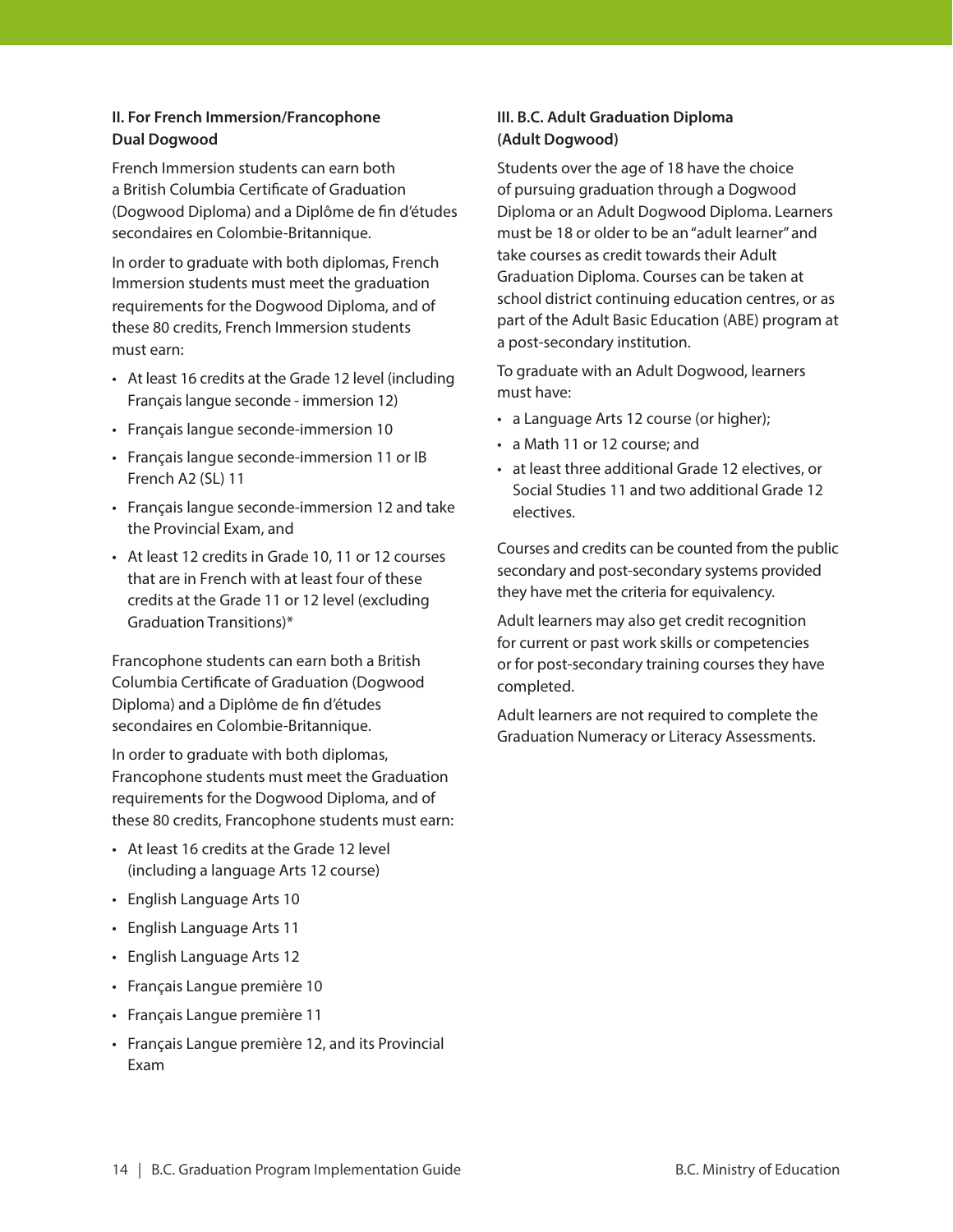#### <span id="page-20-0"></span>I**V. International Student Graduation Credit**

To earn a Dogwood Diploma, international students must meet all graduation requirements and demonstrate competence in one of Canada's two official languages.

There are a number of specific conditions that pertain to international students. They must earn credit for courses from a British Columbiacertified teacher as per the [International Student](https://www2.gov.bc.ca/gov/content/education-training/administration/legislation-policy/public-schools/international-student-graduation-credit)  [Graduation Credit Policy.](https://www2.gov.bc.ca/gov/content/education-training/administration/legislation-policy/public-schools/international-student-graduation-credit) No Equivalency review or Challenge process is permitted for these courses.

**For details about other means of obtaining credit toward graduation, see Appendix 3.**

### **Completion Certificate**

#### **B.C. School Completion Certificate (Evergreen)**

There are no changes to the Evergreen Certificate.

The Evergreen Certificate does not represent graduation and therefore is not equivalent to a B.C. Certificate of Graduation (Dogwood Diploma).

It represents the completion of personal learning goals as identified in the student's Individual Education Plan (IEP).

The Evergreen Certificate is intended to celebrate success in learning and accomplishments of diverse learners. To be eligible for a school completion certificate, the student must have an IEP and be designated in one of the Ministry of Education's inclusive education categories.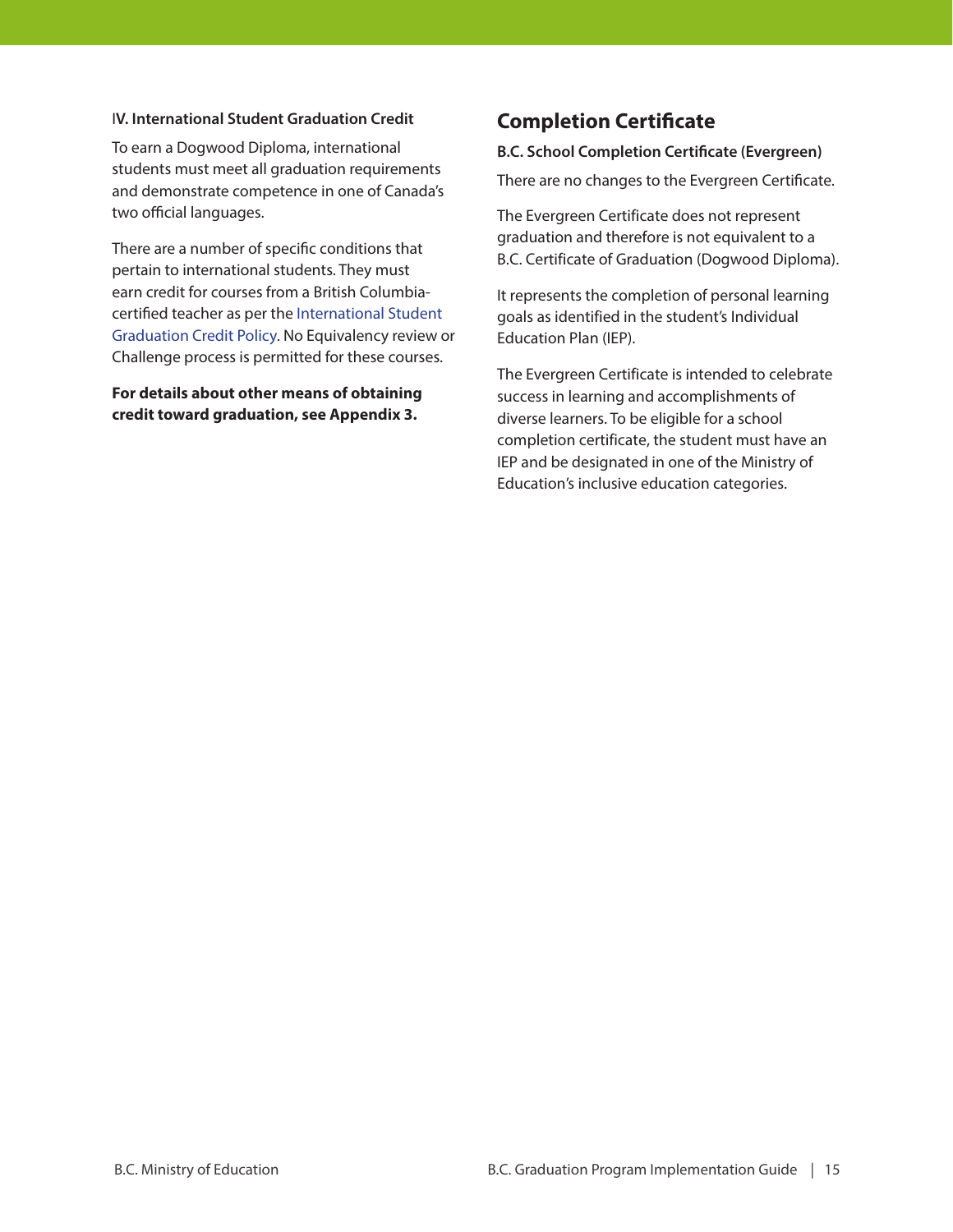# <span id="page-21-0"></span>**Appendix 1**

# **Implementation Schedule**

|                                                                                                                                    | 2017/18                                                                                                                                                                              | 2018/19                                                                                                                                                                                             | 2019/20                                                                                                                                                                                                                                                                                                  | 2020/21                                                                                                                                                                                                                                               |  |
|------------------------------------------------------------------------------------------------------------------------------------|--------------------------------------------------------------------------------------------------------------------------------------------------------------------------------------|-----------------------------------------------------------------------------------------------------------------------------------------------------------------------------------------------------|----------------------------------------------------------------------------------------------------------------------------------------------------------------------------------------------------------------------------------------------------------------------------------------------------------|-------------------------------------------------------------------------------------------------------------------------------------------------------------------------------------------------------------------------------------------------------|--|
| * The new graduation program starts on July 1, 2018. Students graduating after June 30, 2018 are on the new<br>graduation program. |                                                                                                                                                                                      |                                                                                                                                                                                                     |                                                                                                                                                                                                                                                                                                          |                                                                                                                                                                                                                                                       |  |
| <b>Provincial 10-12</b><br><b>Curriculum</b>                                                                                       | All 10-12 draft<br>provincial curriculum<br>will be finalized by<br><b>June 2018</b>                                                                                                 | New Grade 10<br>provincial curriculum<br>implemented<br>(July 2018)<br>Grade 11/12 provincial<br>curriculum trial<br>(July 2018)                                                                    | <b>Grade 11/12</b><br>provincial curriculum<br>implemented<br>(July 2019)                                                                                                                                                                                                                                | Full implementation<br>continues<br>(ongoing regular<br>enhancements)                                                                                                                                                                                 |  |
| <b>Changes to</b><br><b>Provincial</b><br><b>Course</b>                                                                            |                                                                                                                                                                                      | Discontinuation<br>of Planning 10<br>(June 2018)<br>Introduction of<br><b>Career Life Education</b><br>(July 2018)                                                                                  | Discontinuation of<br><b>Graduation Transitions</b><br>(June 2019)<br>Introduction of Career<br><b>Life Connections</b><br>(includes Capstone)<br>(July 2019)<br><b>Career Life Connections</b><br>will be graded upon<br>completion (alignment<br>with Student Progress<br>Report Order)<br>(July 2019) |                                                                                                                                                                                                                                                       |  |
| <b>Structures</b>                                                                                                                  |                                                                                                                                                                                      | Discontinuation of<br>Daily Physical Activity<br>requirement for<br>Grade 10 (July 2018)<br>DPA included as part<br>of new Physical and<br><b>Health Education</b><br>curriculum for<br>Grades K-10 | DPA is no longer a<br>separate requirement<br>within Graduation<br>Transitions (as<br><b>Graduation Transitions</b><br>is discontinued)<br>(June 2019)                                                                                                                                                   |                                                                                                                                                                                                                                                       |  |
|                                                                                                                                    |                                                                                                                                                                                      | All Social Studies 11<br>and 12 courses to<br>meet requirements for<br>graduation (July 2018)                                                                                                       |                                                                                                                                                                                                                                                                                                          |                                                                                                                                                                                                                                                       |  |
| <b>Changes to</b><br><b>Additional</b><br><b>Credit Options</b>                                                                    | No planned changes<br>to policies associated<br>with External<br>Credentials, Dual<br>Credit, Equivalency,<br>Challenge, and<br>Independent Directed<br>Studies between<br>2017-2020 | All BAA Grade 10<br>courses to be aligned<br>with provincial Grade<br>10 curriculum<br>(July 2018)                                                                                                  | All BAA Grade 11/12<br>courses to be aligned<br>with provincial 11/12<br>curriculum (July 2019)                                                                                                                                                                                                          | Incremental<br>enhancements to<br>policies associated<br>with External<br>Credentials, Dual<br>Credit, Equivalency,<br>Challenge, Independent<br>Directed Studies with<br>the lens of further<br>transformation of<br>the Grad Program<br>(June 2021) |  |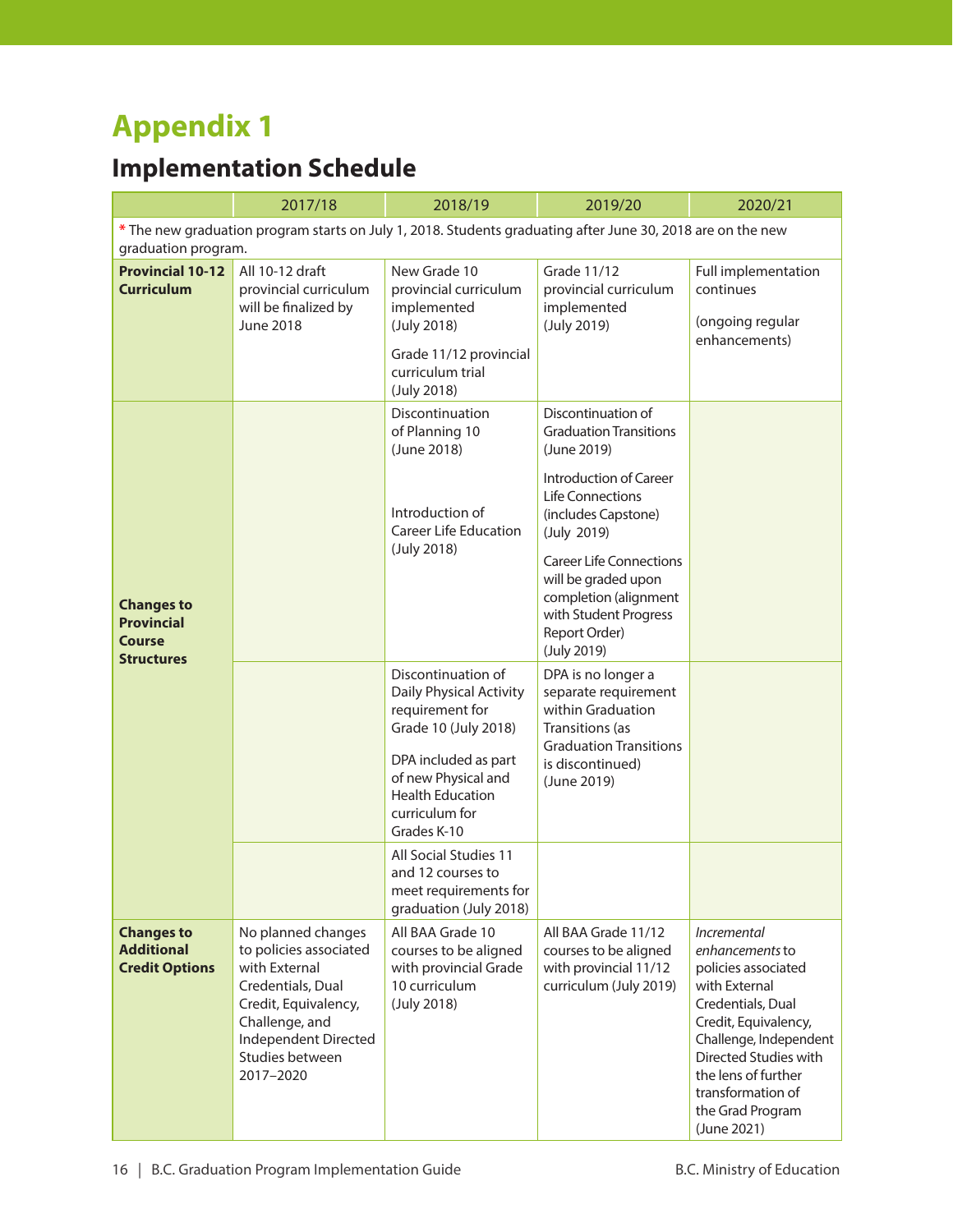|                                                       | 2017/18                                                                                                                                                                                                                        | 2018/19                                                                                                                                        | 2019/20                                                                                                                                                                                                                                                                                                                                                              | 2020/21                                                                                                                                                            |
|-------------------------------------------------------|--------------------------------------------------------------------------------------------------------------------------------------------------------------------------------------------------------------------------------|------------------------------------------------------------------------------------------------------------------------------------------------|----------------------------------------------------------------------------------------------------------------------------------------------------------------------------------------------------------------------------------------------------------------------------------------------------------------------------------------------------------------------|--------------------------------------------------------------------------------------------------------------------------------------------------------------------|
|                                                       | Numeracy Assessment<br>- controlled<br>implementation<br>(Jan 2018)<br><b>Full Numeracy</b><br>Administration - open<br>to all students (June<br>and August 2018)<br>Numeracy Assessment<br>is a requirement for<br>Graduation | Continuation of<br>Numeracy Assessment<br>- open to all students<br>Grades 10-12<br>(assessment dates<br>TBD)                                  |                                                                                                                                                                                                                                                                                                                                                                      | Full Implementation<br>continues (ongoing<br>enhancements as<br>required)                                                                                          |
| <b>Provincial</b><br><b>Assessments</b>               |                                                                                                                                                                                                                                | LA 12 exam continues<br>to be a requirement<br>for graduation until<br>June 2019<br>Rewrites of the LA 12<br>exam available until<br>June 2020 | Literacy Assessment -<br>controlled<br>implementation<br>(Jan 2020)<br>Literacy Assessment -<br>open to all students<br>(June and August<br>2020)<br>Discontinuation of<br>Language Arts 12 (and<br>equivalent) exams<br>(effective July 2019)<br>Literacy Assessment<br>is a requirement for<br>Graduation                                                          | <b>Full Implementation</b><br>continues (ongoing<br>enhancements<br>as required)                                                                                   |
| <b>Student</b><br><b>Progress</b><br><b>Reporting</b> |                                                                                                                                                                                                                                |                                                                                                                                                |                                                                                                                                                                                                                                                                                                                                                                      | Possible new 10-12<br>reporting policy<br>implemented<br>*engagement and trial<br>required to determine<br>scope of change                                         |
| <b>Scholarships</b><br>and Transcripts                | Proficiency level<br>(numerical value on<br>4-point scale) will be<br>recorded on student<br>transcript as a record<br>of results on I<br>Numeracy Assessment<br>(June 2017)                                                   |                                                                                                                                                | Proficiency level<br>(numerical value on<br>4-point scale) will be<br>recorded on student<br>transcript as a record<br>of results on Literacy<br>Assessment (June<br>2019)<br>Possible changes to<br>align Scholarship<br>Program with new<br>provincial assessments<br>(June 2019) *targeted<br>discussions with sector<br>required to determine<br>scope of change | Possible changes to<br>transcripts to align<br>with a new 10-12<br><b>Reporting Policy (June</b><br>2021) *engagement<br>required to determine<br>scope of changes |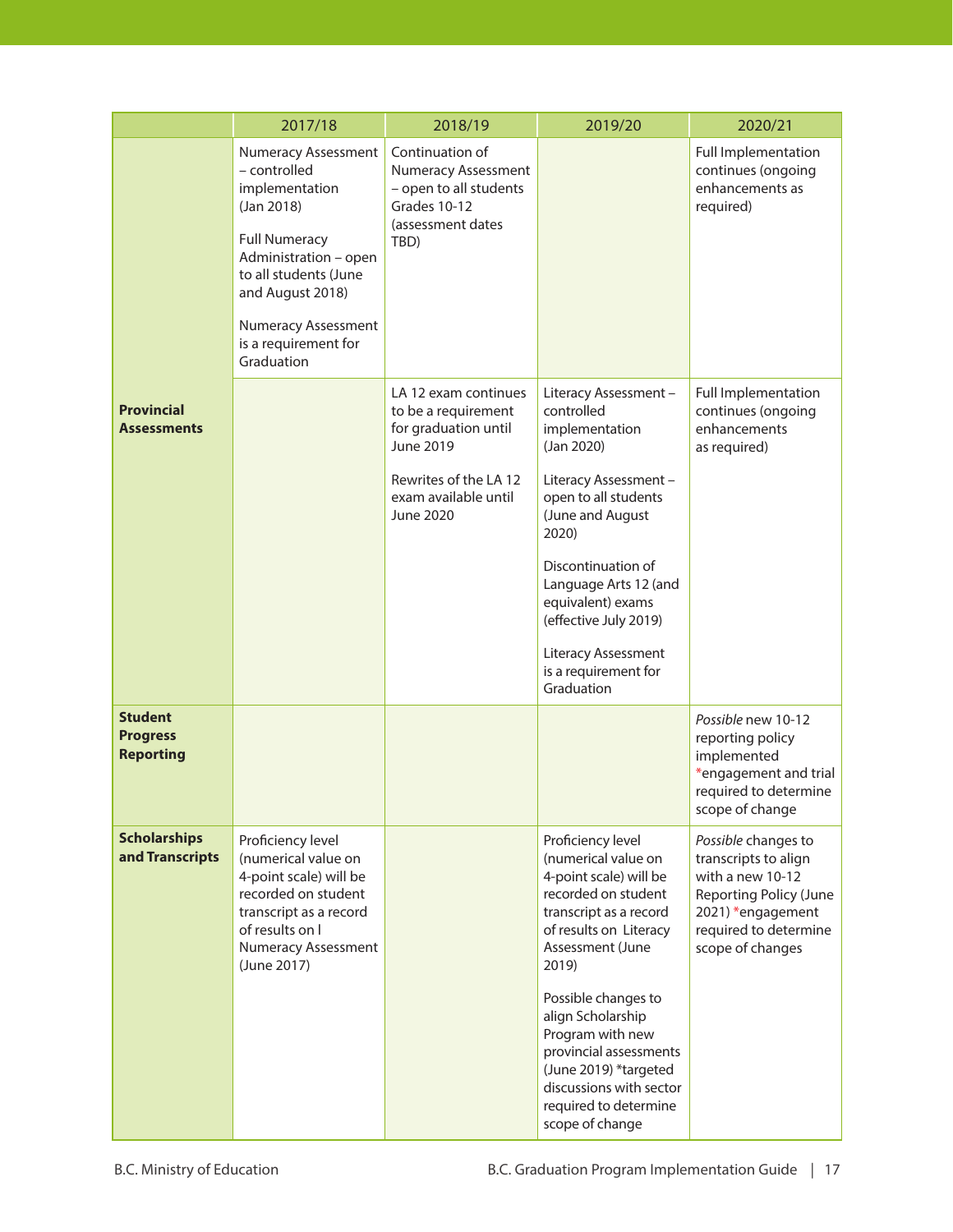# <span id="page-23-0"></span>**Appendix 2**

# **Curriculum Overview**

Note: The courses listed under each curricular subject area below represent the entire listing of available ministry courses. Individual schools determine which courses they will deliver during any given school year.

# **English Language Arts and English First Peoples**

#### **HIGHLIGHTS**

**English**: Still require 12 credits (4 credits in each grade) for graduation. New choices are available for students (9 new courses for Grade 10; 8 new courses for Grade 11; 7 new courses for Grade 12). Communications 11 and 12 discontinued. English Studies 12 or English First Peoples 12 is required by all students for graduation. More flexibility offered in English Language Arts 10, which can be taken as two 2-credit courses.

English Language Arts (ELA) equips students with the language and literacy skills for success in school, community, career and life. It provides students with the opportunity to become effective communicators, to develop and express their own ideas and to think deeply and critically about the ideas of others.

Through their study of language and texts, students have opportunities to develop a lifelong love of reading, writing and learning, and gain insight into their own lives and the lives of others.

The English Language Arts curriculum is designed to empower students to become thoughtful, ethical and responsible citizens of our diverse society. Students come to understand the influences shaping Canadian society and the unique contribution of Canada's First Peoples. Students develop communication skills, including the ability to interact with information from a variety of sources and in multiple modes and to critically evaluate digital media, a crucial skill for today's adults.

English 10-12 and English First Peoples (EFP)10-12 build on English Language Arts K-9. Choices offered in Grades 10 and 11 let students pursue their interests, aspirations and passions.

English First Peoples 10-12 is the academic equivalent to ELA 10-12 and provides a more indepth and focused opportunity for all learners to encounter and study authentic First Peoples texts.

The English Language Arts curriculum contributes to students' development as educated citizens. In English First Peoples 10-12, opportunities are provided for all students to enter the worlds of First Peoples provincially, nationally and globally.

#### **A total of 12 credits of ELA and/or EFP are required for graduation.**

Students must take either English Studies 12 or English First Peoples 12 for graduation, and may take any of the new ELA/EFP 12 courses for elective credit.

Additional flexibility has been provided for students in Grade 10 with the addition of 9 new 2-credit ELA/EFP, and in Grade 11 with the addition of 8 new 4-credit ELA/EFP, allowing these students more opportunity and exposure to redesigned ELA/EFP components.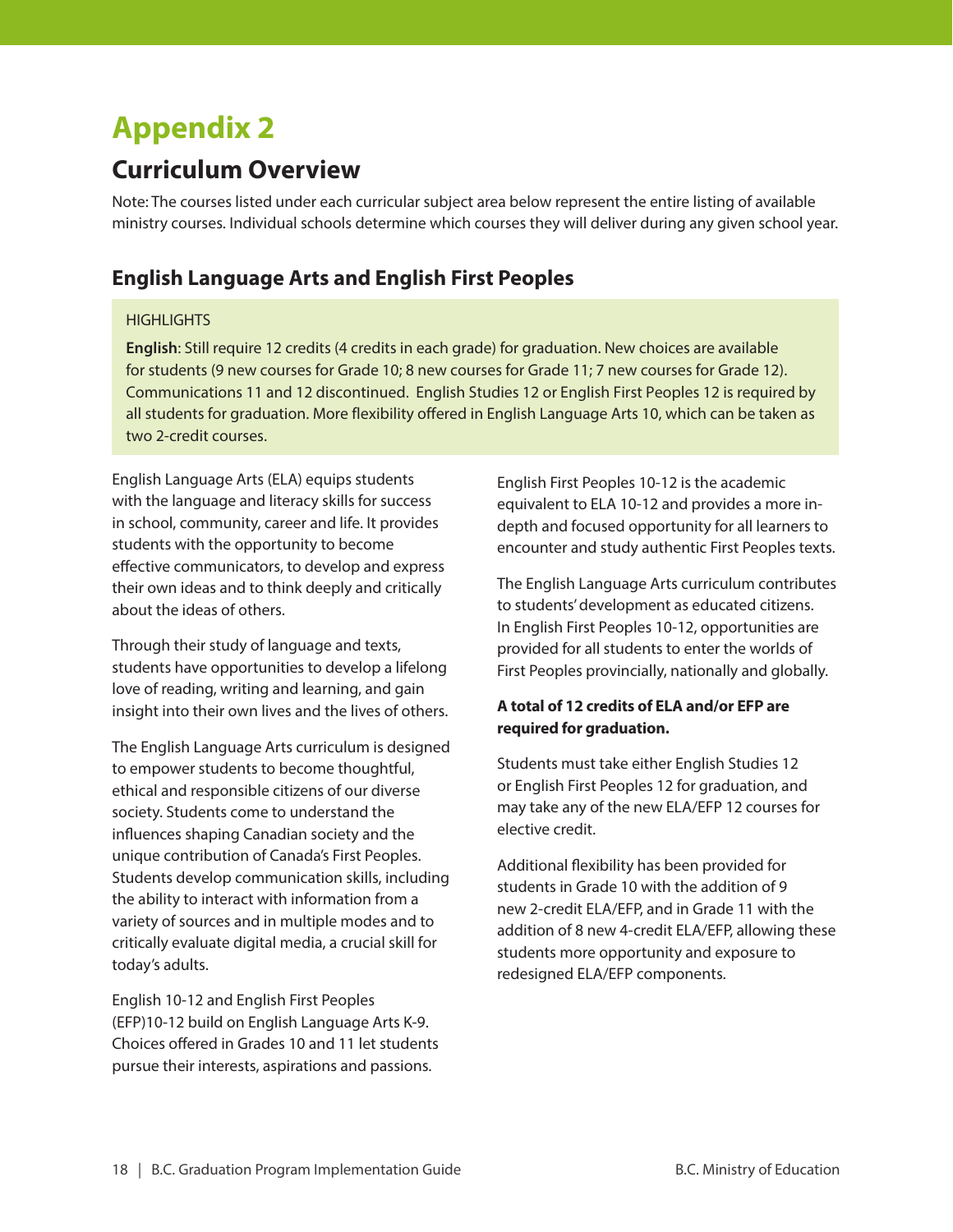| <b>Current ELA/EFP</b><br><b>Curriculum</b> | <b>New English Language Arts/</b><br><b>English First Peoples Curriculum</b> | <b>New Credit</b><br><b>Weighting</b>           |
|---------------------------------------------|------------------------------------------------------------------------------|-------------------------------------------------|
| $\cdot$ English 10                          | • Composition 10                                                             |                                                 |
| • English First Peoples 10                  | • Creative Writing 10                                                        |                                                 |
|                                             | • Literary Studies 10                                                        |                                                 |
|                                             | • New Media 10                                                               |                                                 |
|                                             | · Spoken Language 10                                                         | 2 credits each;<br>4 credits required           |
|                                             | • EFP Writing 10                                                             | for Grade 10                                    |
|                                             | • EFP Literary Studies 10                                                    |                                                 |
|                                             | • EFP New Media 10                                                           |                                                 |
|                                             | • EFP Spoken Language 10                                                     |                                                 |
| • English 11                                | • Composition 11                                                             |                                                 |
| • Communications 11                         | • Creative Writing 11                                                        |                                                 |
| • English First Peoples 11                  | • Literary Studies 11                                                        | 4 credits each;                                 |
|                                             | • New Media 11                                                               | 4 credits required                              |
|                                             | · Spoken Language 11                                                         | for Grade 11                                    |
|                                             | • EFP Literary Studies and Writing 11                                        |                                                 |
|                                             | • EFP Literary Studies and New Media 11                                      |                                                 |
|                                             | • EFP Literary Studies and Spoken Language 11                                |                                                 |
| • Communications 12                         | • English Studies 12                                                         |                                                 |
| $\cdot$ English 12                          | • English First Peoples 12                                                   |                                                 |
|                                             | Electives:                                                                   | 4 credits each;                                 |
| • English First Peoples 12                  | • Composition 12                                                             | 4 credits of either                             |
| • Writing 12                                | • Creative Writing 12                                                        | <b>English Studies 12</b><br>or EFP 12 required |
| • English Literature 12                     | • Literary Studies 12                                                        | for Grade 12                                    |
|                                             | • New Media 12                                                               |                                                 |
|                                             | • Spoken Language 12                                                         |                                                 |
|                                             |                                                                              |                                                 |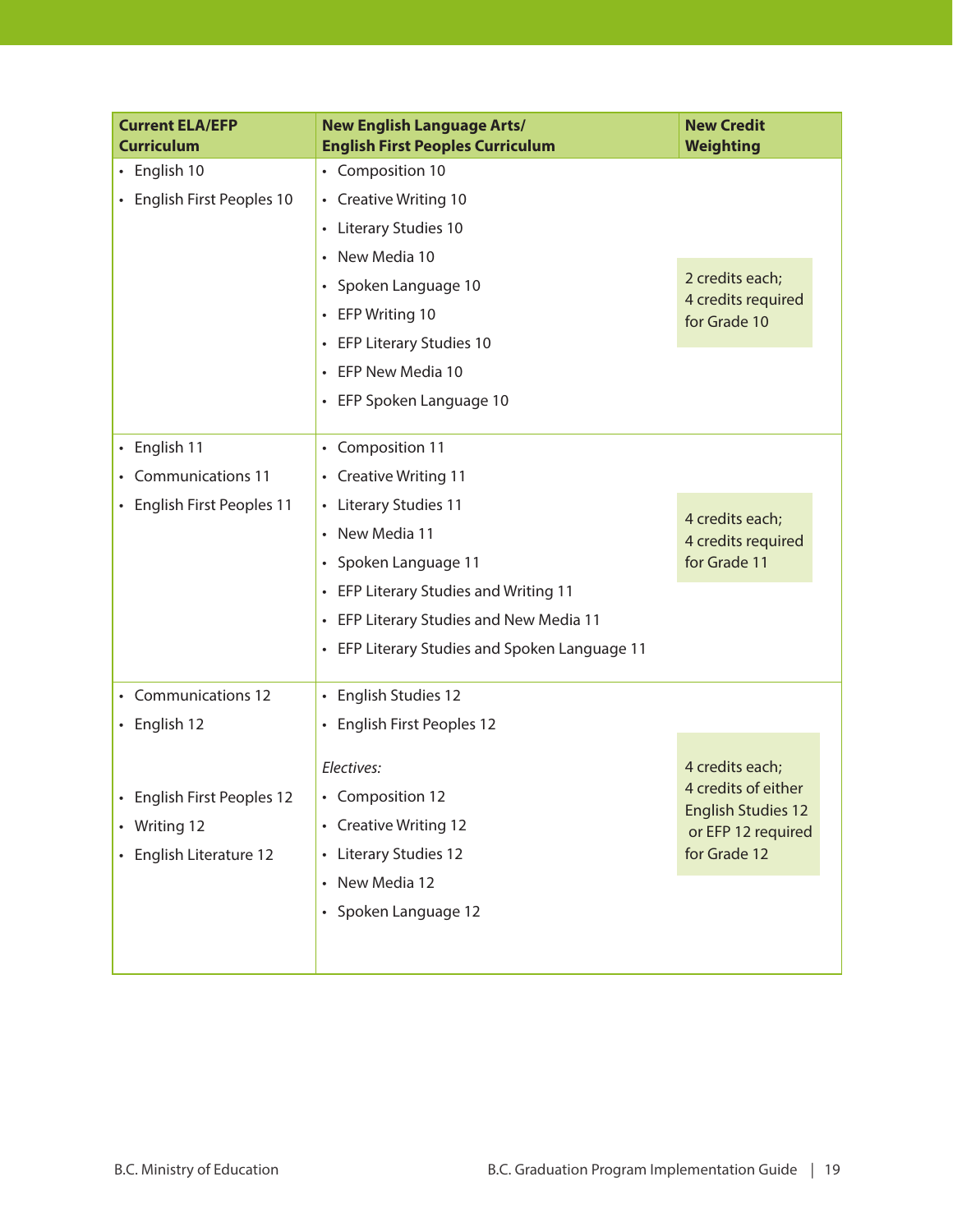# <span id="page-25-0"></span>**Français langue première**

#### **HIGHLIGHTS**

**Français langue première (FRALP):** Still require 12 credits of Français langue première for graduation. More course choices are being finalized and will be aligned and similar to choice options in English Language Arts (ELA) and English First Peoples (EFP) courses at Grades 10 and 11. Similar flexibility will be offered in Français langue première (FRALP)10 courses, which will be available as two 2-credit courses.

The objective of the Français langue première curriculum is to help students become educated and informed citizens who exercise a positive and practical influence on society. It provides students with the opportunity to become effective communicators, to develop and express their own ideas, to think deeply and critically about the ideas of others, to widen their horizons by analyzing and studying francophone and First Peoples texts, and to affirm their cultural identity as francophones in a minority context.

The emphasis of the new Français langue première curriculum is on literacy, critical thinking and cultural identity. The discovery and exploration of French literature allows students to gain a more profound sense of their culture while developing solid communication competencies. By developing their curiosity and creativity, students will be able to gain a larger understanding of diversity and consequently a wider perspective on the world.

| <b>Current Français langue première Curriculum</b> | New Français langue première Curriculum                                                        |
|----------------------------------------------------|------------------------------------------------------------------------------------------------|
| 1. Français langue première 10                     | 1. Options being finalized and aligned with choice                                             |
| 2. Français langue première 11                     | options similar to English Language Arts<br>2. Options being finalized and aligned with choice |
| 3. Français langue première 12                     | options similar to English Language Arts                                                       |
|                                                    | 3. Français langue première 12                                                                 |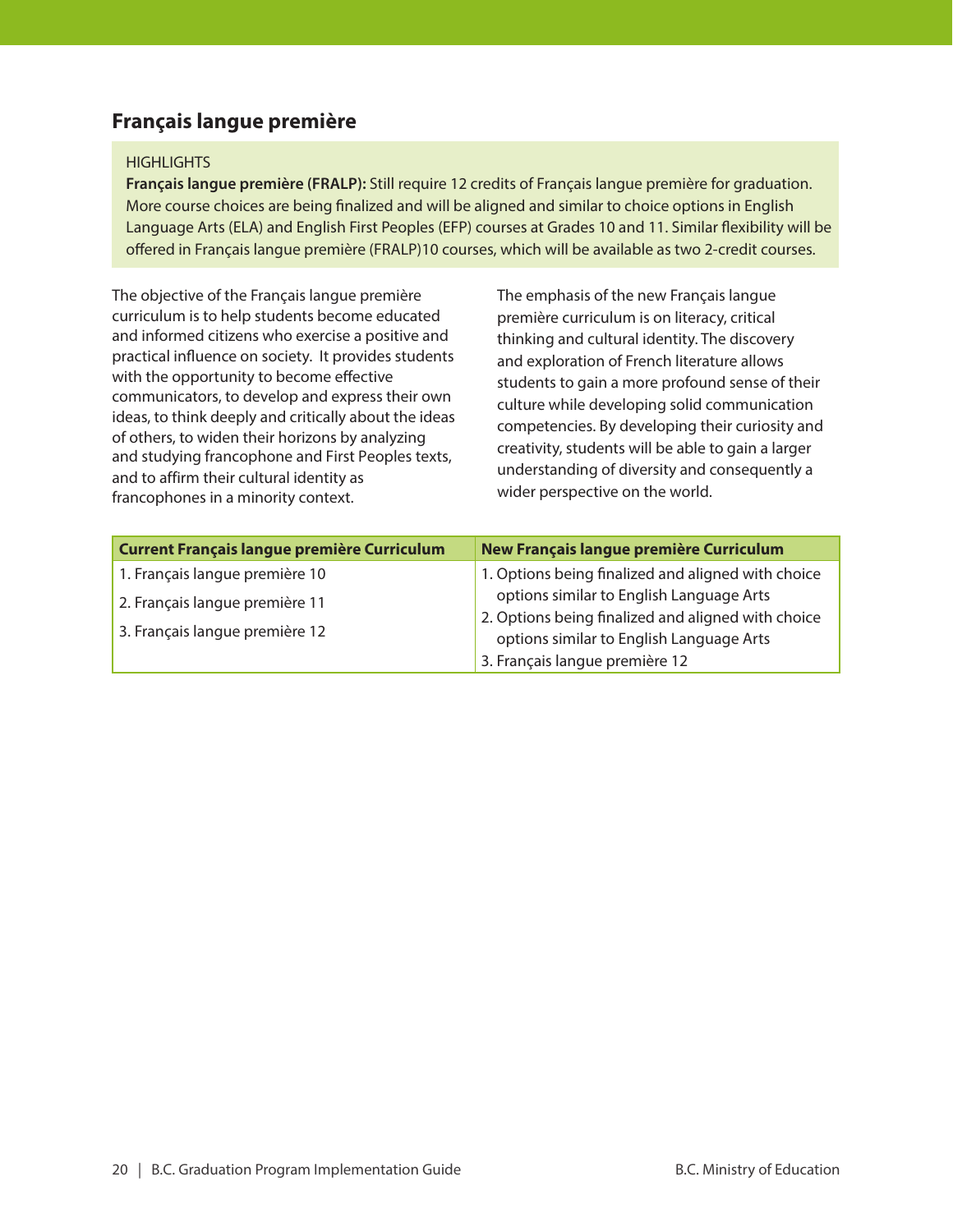## <span id="page-26-0"></span>**Français langue seconde - immersion**

#### **HIGHLIGHTS**

**Français langue seconde - immersion:** More course options are being reviewed.

The objective of the Français langue seconde immersion curriculum is to help students become educated and informed citizens who are capable of questioning the world around them and who exercise a positive and practical influence on society. By placing students in learning environments in French, they acquire the competencies, knowledge and strategies necessary to communicate and interact in French effectively and with confidence.

The Français langue seconde - immersion program provides students with the opportunity to become effective communicators, to develop and express their own ideas, to think deeply and critically about the ideas of others, and to widen their horizons by analyzing and studying francophone and First Peoples texts. The cultural dimension plays an important role in the program as it offers students the opportunity to explore and better understand the realities of their culture(s), those of the francophone world, and the cultures and traditional values of the First Peoples. By identifying themselves as students in a bilingual learning environment, they become conscious of the ways the acquisition of a new language contributes to the development of their Canadian identity as well as their own personal and social development.

| <b>Current Français langue seconde -</b><br><b>immersion Curriculum</b> | <b>New Français langue seconde -</b><br><b>immersion Curriculum</b> |
|-------------------------------------------------------------------------|---------------------------------------------------------------------|
| 1. Français langue seconde - immersion 10                               | 1. Français langue seconde - immersion 10                           |
| 2. Français langue seconde - immersion 11                               | 2. Options for Grade 11 being reviewed                              |
| 3. Français langue seconde - immersion 12                               | 3. Options for Grade 12 being reviewed                              |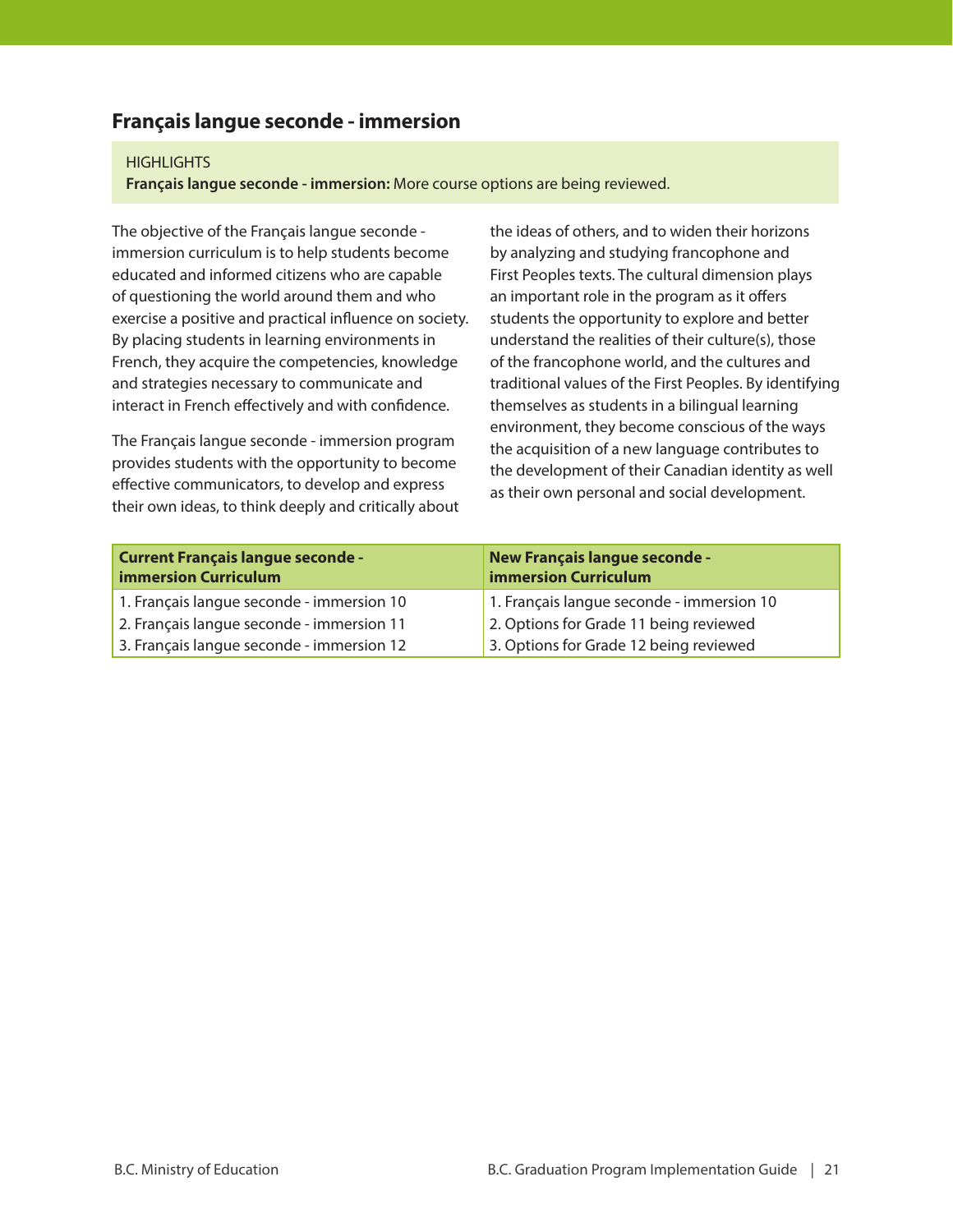### <span id="page-27-0"></span>**Mathematics**

#### **HIGHLIGHTS**

Still require 8 credits for graduation between Grades 10-12 (4 credits in Grade 10 and 4 credits in either Grade 11 or 12). New or redesigned Mathematics courses in Grades 10-12 such as Geometry 12, History of Math 11 and Computer Science 12.

The Mathematics curriculum aims to develop skills and processes students can use to critically analyze information encountered at work, in finances and in daily life, while also providing the fundamentals that mathematical specialties and professional applications are built upon.

The curriculum is designed to develop deep mathematical understanding and fluency, logical reasoning, analytical thought and creative thinking. Students actively investigate problems, find solutions and develop a willingness to take risks, experiment and make logical guesses.

Mathematical thinking helps students make sound inferences and decisions that empower them to understand the patterns and relationships within the world.

Mathematics courses are not intended to be streamed. Mathematics curriculum is designed so that there are no prerequisites, allowing students to move between courses as desired.

**Student must select one 4-credit Grade 10 Math course and one 4-credit Grade 11 or Grade 12 Math course to graduate.** 

| <b>Current Math Curriculum</b>                                                                                  | <b>New Math Curriculum</b>                                                                                                                                | <b>New Credit</b><br><b>Weighting</b> |
|-----------------------------------------------------------------------------------------------------------------|-----------------------------------------------------------------------------------------------------------------------------------------------------------|---------------------------------------|
| • Foundations of Math and<br>Pre-calculus 10<br>• Apprenticeship and Workplace Math 10                          | • Foundations of Mathematics and<br>Pre-calculus 10<br>• Workplace Mathematics 10                                                                         | 4 credits each                        |
| • Foundations of Mathematics 11<br>• Pre-calculus $11$<br>• Apprenticeship and Workplace Math 11                | • Foundations of Mathematics 11<br>• Pre-calculus $11$<br>• Workplace Mathematics 11<br>• History of Mathematics 11<br>• Computer Science 11              | 4 credits each                        |
| • Foundations of Mathematics 12<br>• Apprenticeship and Workplace Math 12<br>• Pre-calculus 12<br>• Calculus 12 | • Foundations of Mathematics 12<br>• Apprenticeship 12<br>• Pre-calculus 12<br>• Calculus 12<br>• Geometry 12<br>• Statistics 12<br>• Computer Science 12 | 4 credits each                        |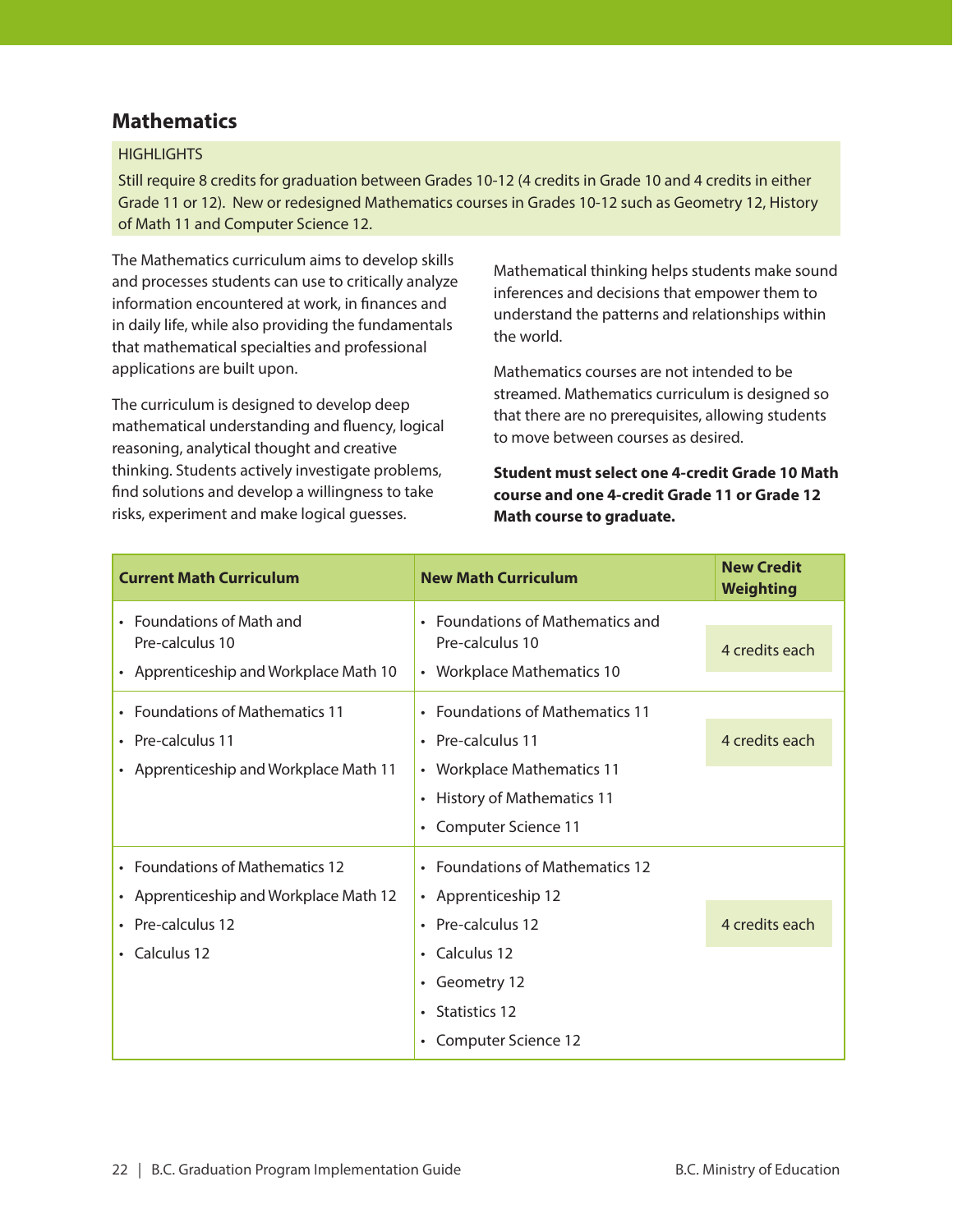### <span id="page-28-0"></span>**Science**

#### **HIGHLIGHTS**

Still require 8 credits for graduation between Grades 10-12 (4 credits in Grade 10 and 4 credits in either Grade 11 or 12). New and redesigned sciences courses in Grades 11 and 12, such as Specialized Science 12, Science for Citizens 11 and Environmental Science 11 and 12.

Studying science studies give students opportunities to better understand our natural world. It encourages them to ask questions and seek answers.

Students develop place-based knowledge about the area in which they live, learning about and building on First Peoples' knowledge and other traditional knowledge. This helps them develop a relationship with and respect for the natural world.

The Science 10-12 curriculum expands on content from biology, chemistry, physics, and earth and space sciences in earlier levels to include anatomy and physiology, environmental science and geology. Using critical thinking, creative insight

and current scientific knowledge, students collaborate, investigate, problem solve, communicate, innovate, discover and increase their understanding of science through hands-on experience.

The intent of the curriculum is to develop scientifically literate citizens who have a critical awareness of the role of science in society and an understanding of the social, health, ethical and environmental dimensions of issues.

#### **Student must take the 4-credit Grade 10 Science course and one 4-credit Grade 11 or Grade 12 Science course to graduate.**

| <b>Current Science Curriculum</b> | <b>New Science Curriculum</b> | <b>New Credit</b><br><b>Weighting</b> |
|-----------------------------------|-------------------------------|---------------------------------------|
| $\cdot$ Science 10                | $\cdot$ Science 10            | 4 credits each                        |
| • Applications of Physics 11      | • Physics 11                  |                                       |
| • Physics 11                      | • Life Sciences 11            |                                       |
| • Biology 11                      | • Chemistry 11                | 4 credits each                        |
| • Chemistry 11                    | • Earth Science 11            |                                       |
| • Earth Science 11                | • Science for Citizens 11     |                                       |
| • Science and Technology 11       | • Environmental Science 11    |                                       |
| • Sustainable Resources 11        |                               |                                       |
| • Applications of Physics 12      | • Physics 12                  |                                       |
| • Physics 12                      | • Anatomy and Physiology 12   |                                       |
| • Biology 12                      | • Chemistry 12                |                                       |
| • Chemistry 12                    | • Geology 12                  | 4 credits each                        |
| • Geology 12                      | • Environmental Science 12    |                                       |
| • Sustainable Resources 12        | • Specialized Science 12      |                                       |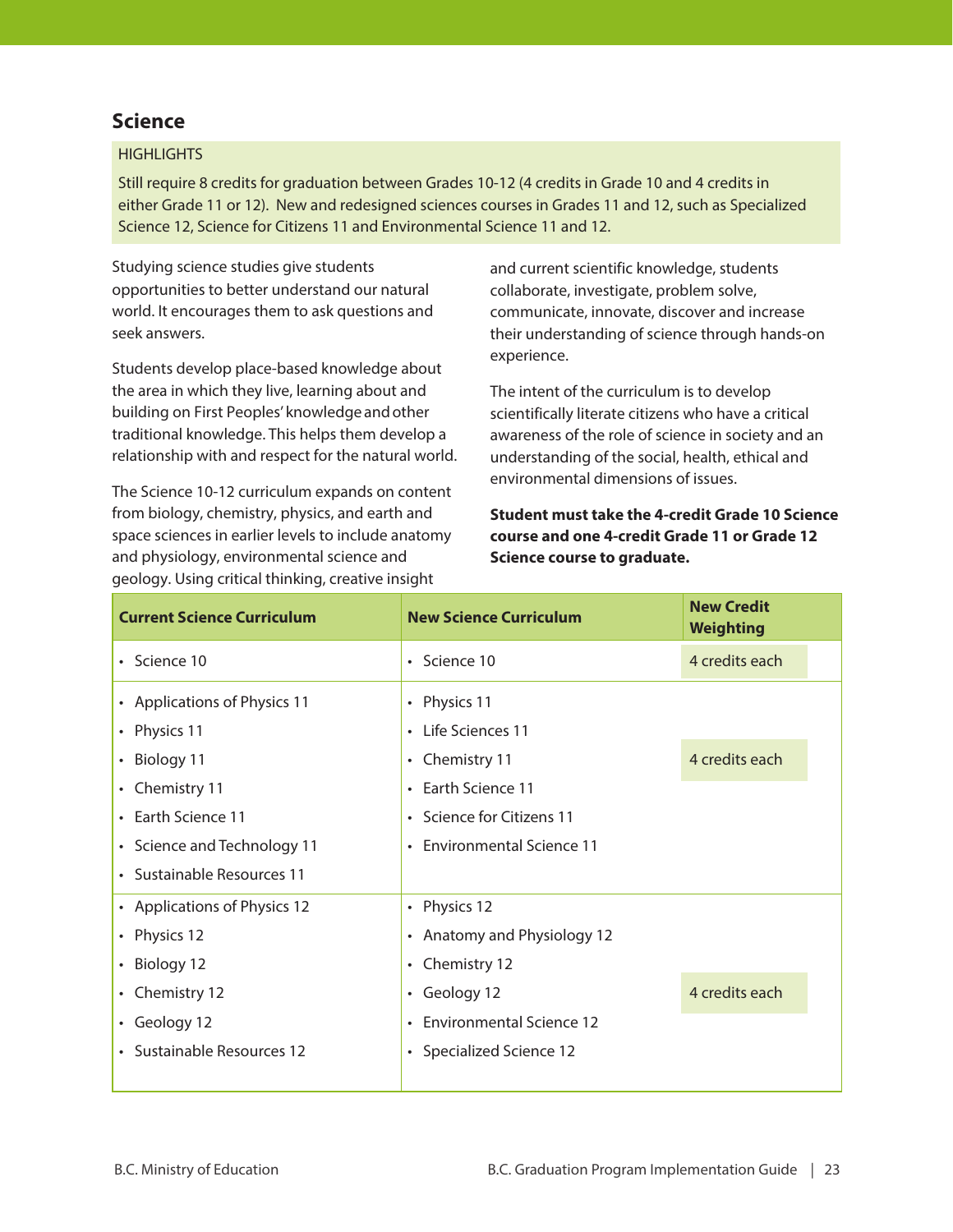# <span id="page-29-0"></span>**Social Studies**

#### **HIGHLIGHTS**

Still require 8 credits for graduation between Grades 10-12 (4 credits in Grade 10 and 4 credits in either Grade 11 or 12). New and redesigned Grades 11 & 12 courses such as Explorations in Social Studies 11, Genocide Studies 12, Asian Studies 12 and Contemporary Indigenous Studies 12; new courses allow more flexibility when selecting Social Studies courses for credit at the Grades 11 & 12 level (any one course at the Grades 11 or 12 level).

Social Studies gives students the knowledge, skills and competencies to be active, informed citizens and to understand key historical, geographical, political, economic and societal concepts.

Social Studies provides opportunities to build greater understanding and knowledge and promotes disciplinary thinking skills that students can apply in today's world. Easy access to information makes it more important than ever to teach students the skills needed to gather, assess, analyze and synthesize information and ideas from multiple sources.

Students have opportunities to conduct quantitative and qualitative research, learn how to collect and interpret data, and communicate their findings through a variety of methods.

The knowledge, skills and competencies they develop will prepare them to participate in society as responsible citizens. Significantly more new Social Studies courses have been designed at the Grade 11 and Grade 12 level, giving students more opportunity and exposure to redesigned Social Studies components.

#### **Students must take the 4-credit Grade 10 Social Studies course and one 4-credit Grade 11 or Grade 12 Social Studies course to graduate.**

| <b>Current Socials Curriculum</b>                                                                                                                     | <b>New Socials Curriculum</b>                                                                                                                                                                                                                                                                                                                                                        | <b>New Credit</b><br><b>Weighting</b> |
|-------------------------------------------------------------------------------------------------------------------------------------------------------|--------------------------------------------------------------------------------------------------------------------------------------------------------------------------------------------------------------------------------------------------------------------------------------------------------------------------------------------------------------------------------------|---------------------------------------|
| • Social Studies 10                                                                                                                                   | Social Studies 10<br>$\bullet$                                                                                                                                                                                                                                                                                                                                                       | 4 credits each                        |
| • Social Studies 11<br>• Civic Studies 11                                                                                                             | <b>Explorations in Social Studies 11</b><br>$\bullet$<br><b>Francophone History 11</b><br>$\bullet$                                                                                                                                                                                                                                                                                  | 4 credits each                        |
| • BC First Nations Studies 12<br>• Comparative Civilizations 12<br>Geography 12<br>$\bullet$<br>• History 12<br>$\cdot$ Law 12<br>• Social Justice 12 | • BC First Peoples 12<br>Contemporary Indigenous Studies 12<br>$\bullet$<br><b>Comparative Cultures 12</b><br>$\bullet$<br><b>Comparative World Religions 12</b><br>$\bullet$<br><b>Economic Theory 12</b><br>$\bullet$<br>Human Geography 12<br>$\bullet$<br>Physical Geography 12<br>$\bullet$<br>Urban Studies 12<br>4 credits each<br>20th Century World History 12<br>$\bullet$ |                                       |
|                                                                                                                                                       | <b>Asian Studies 12</b><br>$\bullet$<br><b>Genocide Studies 12</b><br><b>Political Studies 12</b><br>$\bullet$<br>Law Studies 12<br>$\bullet$<br>Philosophy 12<br>$\bullet$<br>Social Justice 12                                                                                                                                                                                     |                                       |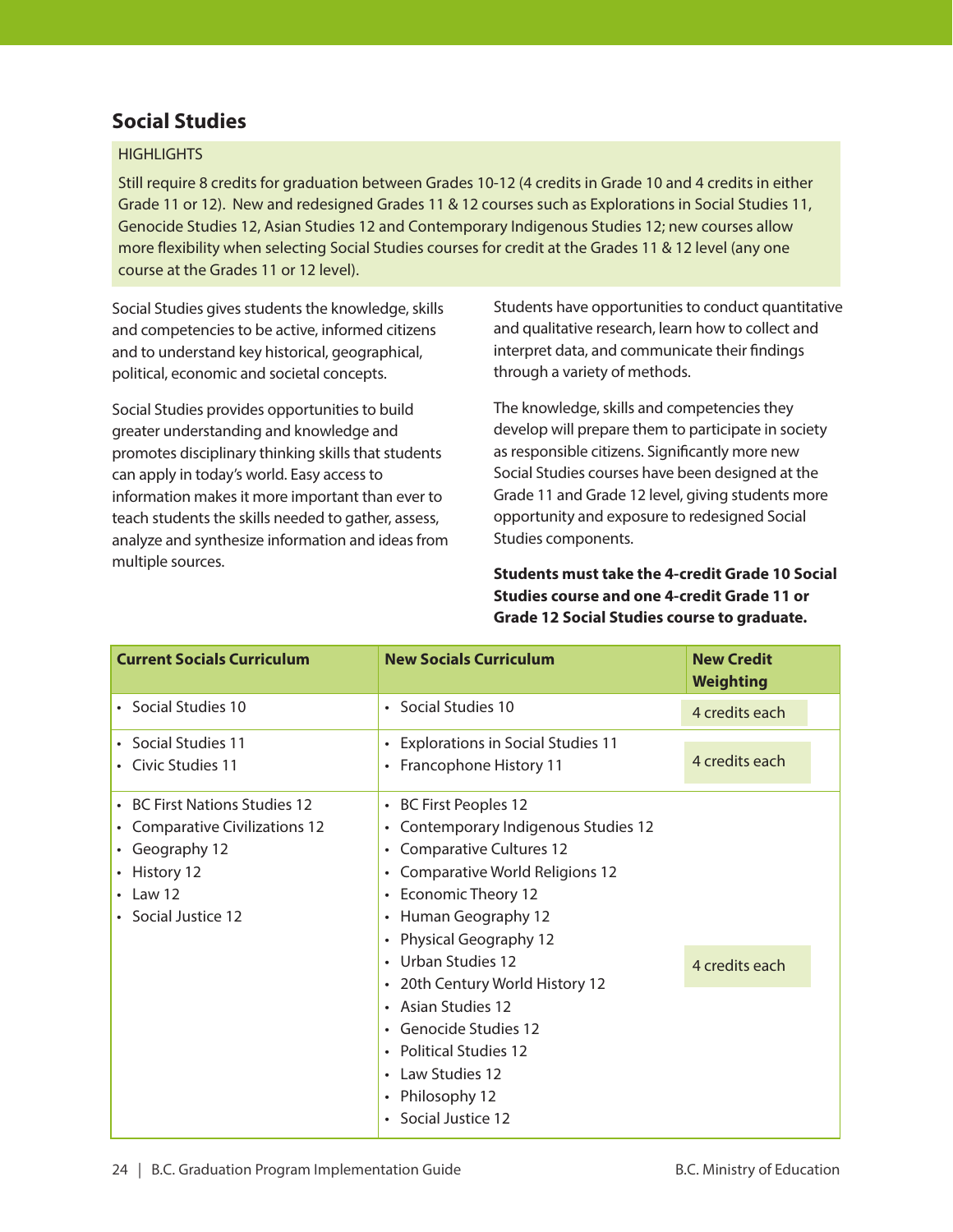# <span id="page-30-0"></span>**Second Languages**

#### **HIGHLIGHTS**

Second language courses have been aligned with the new curriculum. New curriculum templates are being developed for international languages.

New curriculum templates are being developed for Indigenous languages.

Students have the opportunity to study a broad range of second languages in Grades 5-12. Second Language (SL) courses are designed to allow flexible student entry in Grade 5, Grade 9 (Spanish) and Grade 11.

Three additional Second Language courses have been developed and used as regionally specific offerings: Arabic, Croatian and Russian (all offered in Grades 5-12).

Curriculum for each language uses an integrated approach to help students acquire a language. The components of language learning are:

- reading, writing, listening, speaking and interacting;
- grammar; and
- developing an understanding of the culture.

The curriculum allows for flexible instruction by providing multiple ways for teachers to create lessons and learning experiences.

**Second Language courses are elective options in Grades 9-12 (not required for graduation), and are 4 credits each.** 

| <b>Current Second Language Curriculum</b>    | <b>New Second Language Curriculum</b>                                                                                                                                                                  | <b>New Credit</b><br><b>Weighting</b> |
|----------------------------------------------|--------------------------------------------------------------------------------------------------------------------------------------------------------------------------------------------------------|---------------------------------------|
| • American Sign Language 5 to 12 (1998)      | • American Sign Language 5-12                                                                                                                                                                          |                                       |
| • Core French 5 to 12 (2001)                 | • Core French 5-12                                                                                                                                                                                     |                                       |
| German 5 to 12 (1997)<br>$\bullet$           | German 5-12<br>$\bullet$                                                                                                                                                                               |                                       |
| • Italian 5 to 12 (2005)                     | $\cdot$ Italian 5-12                                                                                                                                                                                   | 4 credits each                        |
| Japanese 5 to 12 (1997)<br>$\bullet$         | Japanese 5-12<br>$\bullet$                                                                                                                                                                             |                                       |
| • Korean 5 to 12 (2006)                      | Korean 5-12<br>$\bullet$                                                                                                                                                                               |                                       |
| Mandarin Chinese 5 to 12 (1998)<br>$\bullet$ | Mandarin 5-12<br>$\bullet$                                                                                                                                                                             |                                       |
| Punjabi 5 to 12 (1995)<br>$\bullet$          | Punjabi 5-12<br>$\bullet$                                                                                                                                                                              |                                       |
| Spanish 5 to 12 (2005)<br>$\bullet$          | Spanish 5-12<br>$\bullet$                                                                                                                                                                              |                                       |
|                                              | A redesigned international languages<br>curriculum template (aligned with the<br>principles of the new curriculum) will<br>be available for all new international<br>languages curriculum development. |                                       |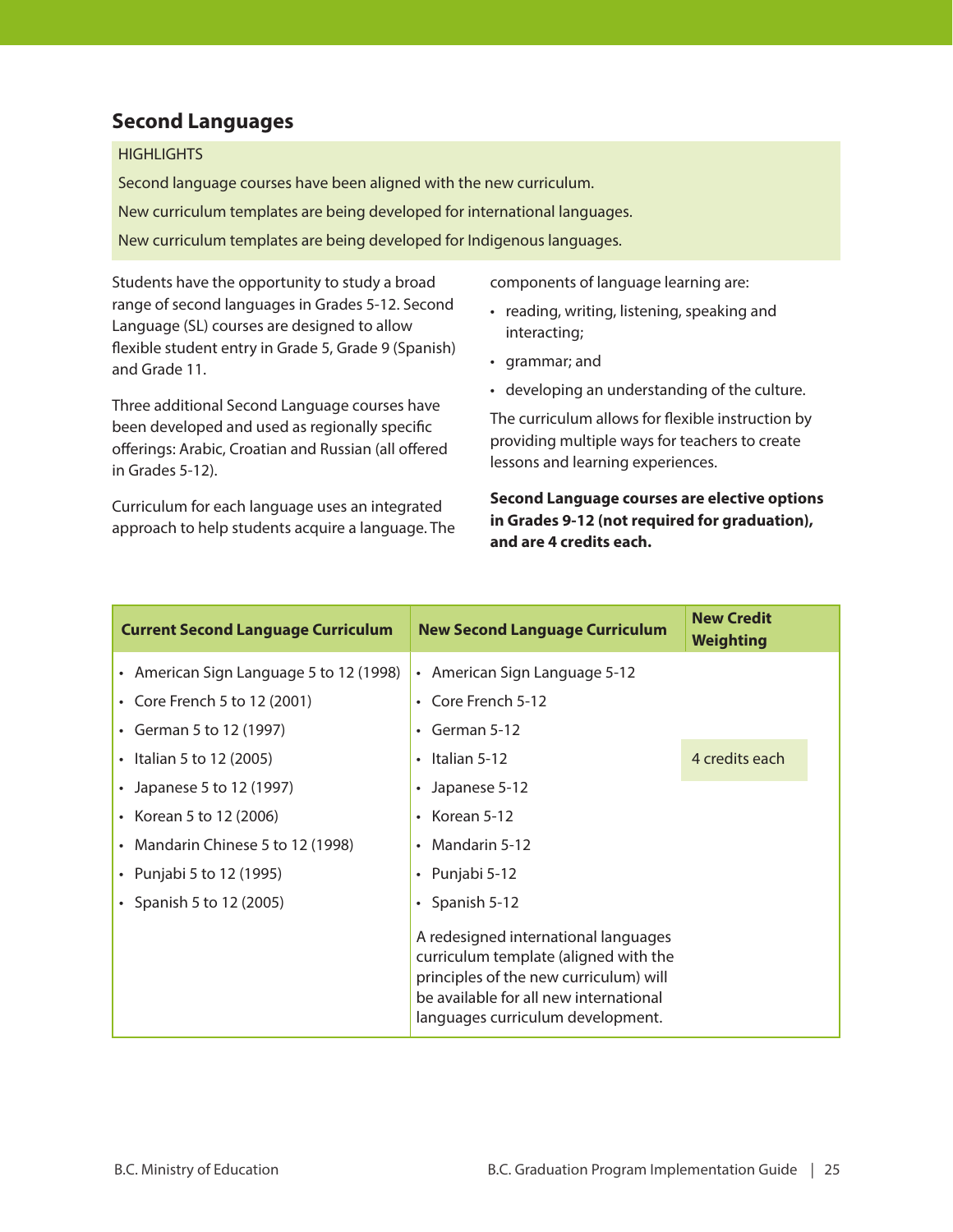| <b>Indigenous Languages</b><br>of British Columbia                                                                                              | <b>Indigenous Languages</b><br>of British Columbia                                                         | <b>New Credit</b><br><b>Weighting</b> |
|-------------------------------------------------------------------------------------------------------------------------------------------------|------------------------------------------------------------------------------------------------------------|---------------------------------------|
| • Gitxsenimx $\sim$ Gitxsanimax 5 to 12 (2014)<br>• Halq'eméylem 5 to 12 (2007)<br>• Heiltsuk 5 to 12 (2002)<br>• Hul'q'umi'num' 5 to 12 (2007) | All existing Indigenous languages<br>will be grandfathered as part of the<br>new curriculum                |                                       |
| • Kwak'wala 5 to 12 (2010)                                                                                                                      | Separate policy on the use and<br>development of Indigenous                                                | 4 credits each                        |
| • Liqwala/Kwakwala 5 to 12 (2008)<br>• nsíylxcan 5 to 12 (1999)                                                                                 | languages to be developed (July<br>2018)                                                                   |                                       |
| Nte?kepmxcin 5 to 12 (2008)<br>$\bullet$<br>• Nuučaanuł 5 to 12 (2009)                                                                          |                                                                                                            |                                       |
| • Secwepemctsin 5 to 12 (1999)<br>$\cdot$ SENCOTEN 5 to 12 (2012)                                                                               | A new second language template<br>(aligned with the principles of the<br>new curriculum) will be available |                                       |
| • Shashishalem 5 to 12 (2001)<br>· Sim'algaxhl Nisga'a 5 to 12 (2001)                                                                           | for all new Indigenous languages<br>curriculum development                                                 |                                       |
| • Sm'algyax 5 to 12 (2000)                                                                                                                      |                                                                                                            |                                       |
| • Tsek'ene 5 to 12 (2006)<br>• Upper St'at'imcets 5 to 12 (1998)                                                                                |                                                                                                            |                                       |
| • Xaayda Kil / Xaad Kil Grades 5 to 12<br>(2017)                                                                                                |                                                                                                            |                                       |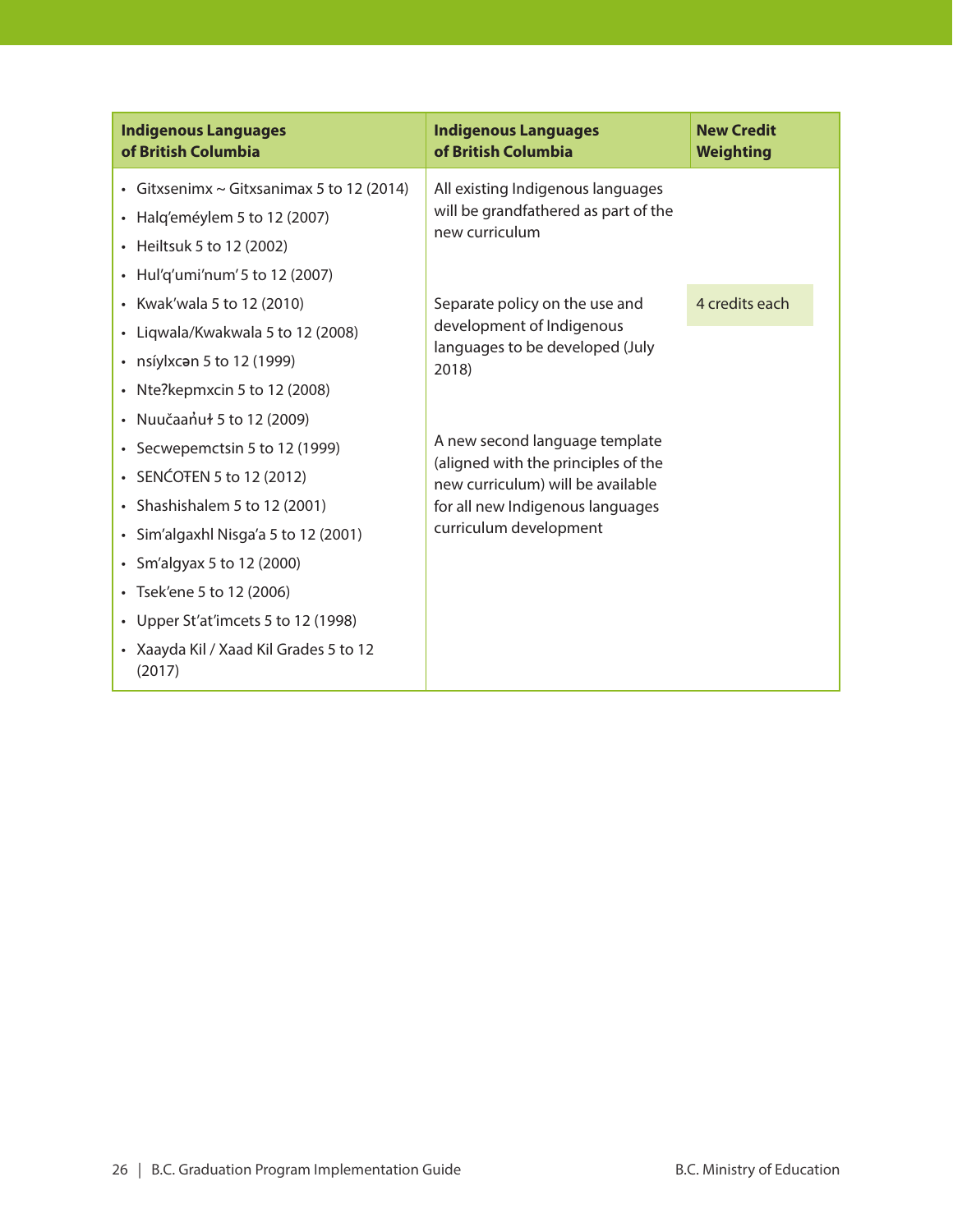## <span id="page-32-0"></span>**Arts Education**

#### **HIGHLIGHTS**

Require 4 credits for graduation in either Arts Education or Applied Design, Skills, and Technologies (ADST) or a combination of both; available as 2- or 4-credit courses in Grades 10, 11 and 12, depending on the school. More new/redesigned courses in Dance, Drama, Music and Visual Arts (all Grades 10-12).

The arts connect students with history, heritage, culture and community, and help them develop a broader understanding of the diverse values and perspectives of global, Indigenous and Canadian societies. Arts education also stimulates students' imaginations, innovation and creativity, and promotes competencies useful to students' education and careers.

Through the arts, students learn to co-operate, overcome challenges, find innovative approaches, appreciate differences and negotiate with others. The curriculum is designed to let students explore the world through an artistic lens and express their ideas, opinions, beliefs and emotions.

Students are guided in developing artistic abilities in four core disciplines – dance, drama, music and visual arts – as well as interdisciplinary forms. The curriculum is founded on the artistic habits

of mind: explore and create, reason and reflect, communicate and document, and connect and expand. All are lifelong and transferable knowledge and skills.

Each of the four core art disciplines offers students opportunities to deepen their understanding, while also challenging them in dynamic ways of creating, thinking and problem solving.

#### **Students must take 4 credits of Arts Education 10, 11 or 12 and/or Applied Design, Skills, and Technologies 10, 11 or 12 to graduate.**

Grade 10, 11 and 12 Arts Education and ADST courses may be delivered as 2 or 4 credits, depending on the length of the course and offerings at each school. Students can also meet the Arts Education/ADST requirement with BAA courses.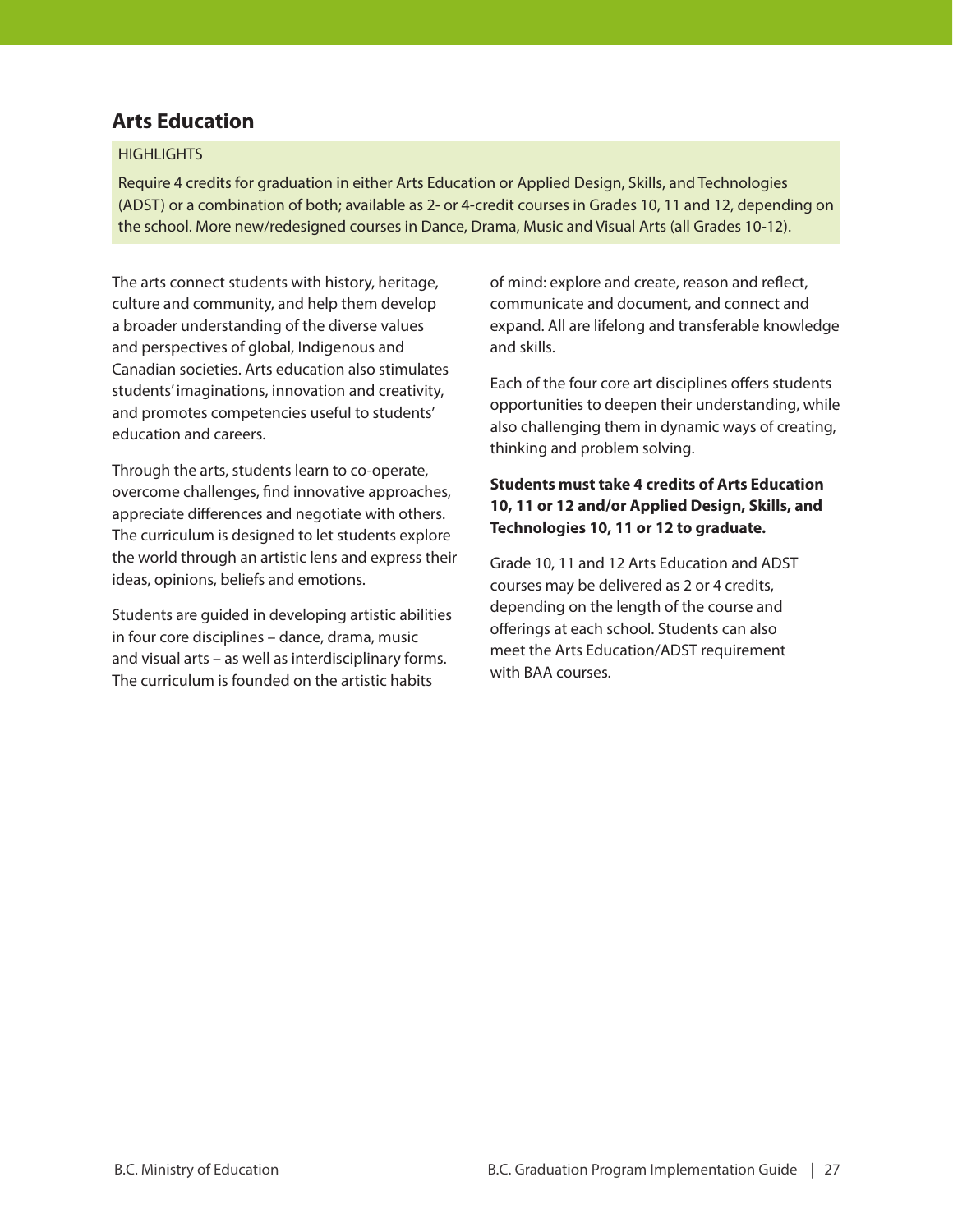| <b>Current Fine Arts Curriculum</b>                                                                                                                   | <b>New Arts Education Curriculum</b>                                                                                                                                       | <b>New Credit Weighting</b>                                                                   |
|-------------------------------------------------------------------------------------------------------------------------------------------------------|----------------------------------------------------------------------------------------------------------------------------------------------------------------------------|-----------------------------------------------------------------------------------------------|
| • Dance $10$<br>• Dance 10: Choreography<br>Dance 10: Performance                                                                                     | Dance Foundations 10<br>$\bullet$<br>Dance Choreography 10<br>$\bullet$<br>Dance Technique and Performance 10<br>$\bullet$<br>Dance Company 10<br>$\bullet$                |                                                                                               |
| • Drama 10: General<br>• Drama 10: Theatre Production<br>• Choral Music 10                                                                            | Drama 10<br>$\bullet$<br>• Theatre Production 10<br>Theatre Company 10<br>$\bullet$<br><b>Musical Theatre 10</b><br>$\bullet$<br>• Choral Music 10 (Concert Choir, Chamber | Grade 10 courses<br>may be delivered as<br>2 or 4 credits each,<br>depending on the<br>school |
| • Music 10: Concert Band<br>• Music 10: Orchestral Strings<br>• Music 10: Jazz Band<br>• Music 10: Guitar                                             | Choir and Vocal Jazz)<br>• Contemporary Music 10<br>Instrumental Music 10 (Concert Band,<br>$\bullet$<br>Orchestra, Jazz Band and Guitar)                                  |                                                                                               |
| • Visual Arts 10: General<br>• Visual Arts 10: Drawing and<br>Painting<br>• Visual Arts 10: Media Arts<br>• Visual Arts 10: Ceramics and<br>Sculpture | • Art Studio 10<br>Drawing and Painting 10<br>$\bullet$<br>Media Arts 10<br>$\bullet$<br>Sculpture 10<br>$\bullet$<br>• Photography 10                                     |                                                                                               |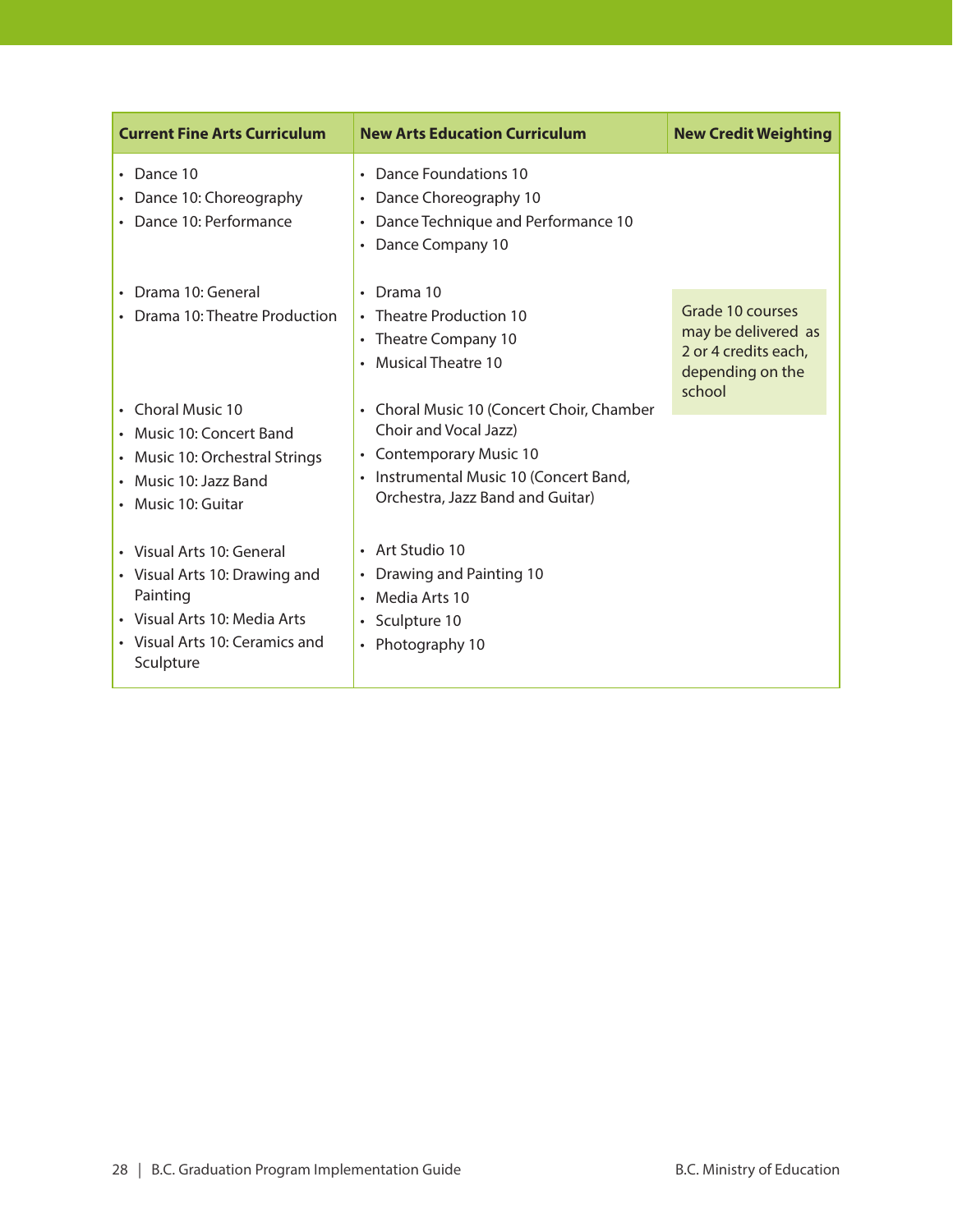| <b>Current Fine Arts Curriculum</b>                                                                                                                                                                                                                                                                     | <b>New Arts Education Curriculum</b>                                                                                                                                                                                                              | <b>New Credit Weighting</b>                                                                   |
|---------------------------------------------------------------------------------------------------------------------------------------------------------------------------------------------------------------------------------------------------------------------------------------------------------|---------------------------------------------------------------------------------------------------------------------------------------------------------------------------------------------------------------------------------------------------|-----------------------------------------------------------------------------------------------|
| • Dance 11: Choreography<br>Dance 11: Performance                                                                                                                                                                                                                                                       | • Dance Choreography 11<br>Dance Technique and Performance 11<br>$\bullet$<br>Dance Company 11<br>$\bullet$<br>Dance Foundations 11<br>• Dance Conditioning 11                                                                                    |                                                                                               |
| Drama 11: Theatre<br>Performance - Acting<br>• Drama 11: Theatre Production<br>Drama 11: Theatre Production<br>- Directing and Script<br>Development 11<br>• Film and Television 11                                                                                                                     | Drama 11<br>$\bullet$<br>Theatre Production 11<br>• Theatre Company 11<br>Directing and Script Development 11<br>Film and Television 11<br>$\bullet$                                                                                              | Grade 10 courses<br>may be delivered as<br>2 or 4 credits each,<br>depending on the<br>school |
| <b>Choral Music 11: Concert Choir</b><br>Choral Music 11: Vocal Jazz<br>Music 11: Concert Band<br>Music 11: Orchestral Strings<br>Music 11: Jazz Band<br>Music 11: Concert Band<br>Music 11: Orchestral Strings<br>Music 11: Jazz Band<br>Music 11: Guitar<br>• Music: Composition and<br>Technology 11 | Musical Theatre 11<br>• Choral Music 11 (Concert Choir, Chamber<br>Choir and Vocal Jazz)<br>• Contemporary Music 11<br><b>Composition and Production 11</b><br>Instrumental Music 11 (Concert Band,<br>$\bullet$<br>Orchestra, Jazz Band, Guitar) |                                                                                               |
| • Art Foundations 11<br>• Studio Arts 11: Drawing and<br>Painting<br>· Studio Arts 11: Printmaking<br>and Graphic Design<br>• Visual Arts 11: Media Arts<br>Studio Arts 11: Ceramics and<br>Sculpture                                                                                                   | • Art Studio 11<br><b>Drawing and Painting 11</b><br><b>Graphic Arts 11</b><br>$\bullet$<br>Media Arts 11<br>Sculpture 11<br>$\bullet$<br>Photography 11<br>$\bullet$                                                                             |                                                                                               |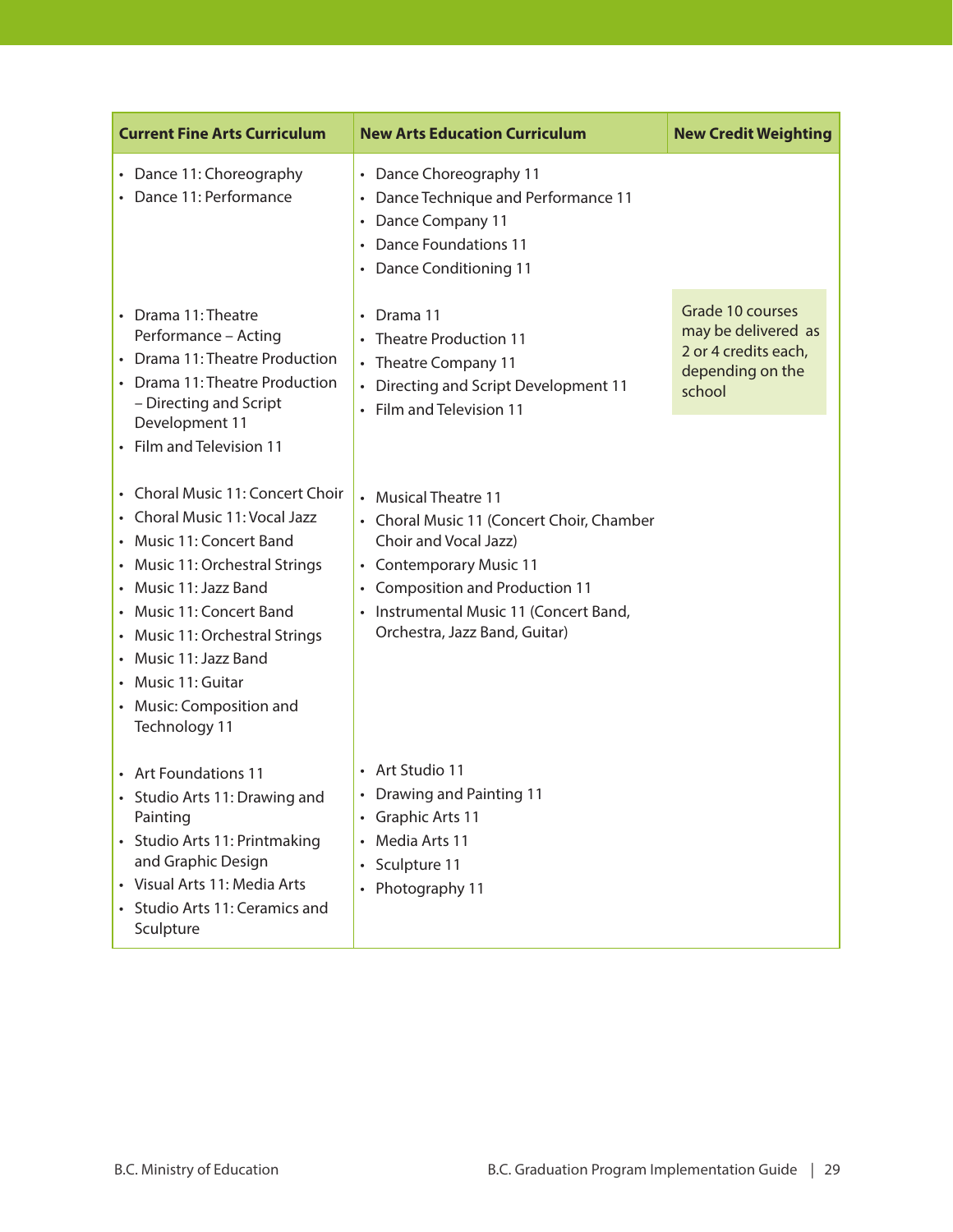| <b>Current Fine Arts Curriculum</b>                                                                                                                                                                                       | <b>New Arts Education Curriculum</b>                                                                                                                                                                        | <b>New Credit Weighting</b>                                                                   |
|---------------------------------------------------------------------------------------------------------------------------------------------------------------------------------------------------------------------------|-------------------------------------------------------------------------------------------------------------------------------------------------------------------------------------------------------------|-----------------------------------------------------------------------------------------------|
| • Dance 12: Choreography<br>• Dance 12: Performance                                                                                                                                                                       | • Dance Choreography 12<br>Dance Technique and Performance 12<br>• Dance Company 12<br><b>Dance Conditioning 12</b><br><b>Dance Foundations 12</b>                                                          |                                                                                               |
| • Drama 12: Theatre<br>Performance - Acting<br>• Drama 12: Theatre Production<br>- Technical Theatre                                                                                                                      | Drama 12<br>$\bullet$<br>Theatre Company 12<br>Theatre Production 12<br>Directing and Script Development 12                                                                                                 |                                                                                               |
| • Drama 12: Theatre Production<br>- Theatre Management<br>• Drama 12: Theatre Production<br>- Directing and Script<br>Development<br>• Film and Television 12                                                             | Film and Televisions 12<br><b>Musical Theatre 12</b>                                                                                                                                                        | Grade 12 courses<br>may be delivered as<br>2 or 4 credits each,<br>depending on the<br>school |
| • Choral Music 12: Concert Choir<br>• Choral Music 12: Vocal Jazz<br>• Music: Composition and<br>Technology 12<br>• Music 12: Concert Band<br>• Music 12: Orchestral Strings<br>Music 12: Jazz Band<br>• Music 12: Guitar | • Choral Music 12 (Concert Choir, Chamber<br>Choir and Vocal Jazz)<br>• Composition and Production 12<br>• Instrumental Music 12 (Concert Band,<br>Orchestra, Jazz Band, Guitar)<br>• Contemporary Music 12 |                                                                                               |
| • Art Foundations 12<br>• Studio Arts 12: Drawing and<br>Painting<br>· Studio Arts 12: Printmaking<br>and Graphic Design<br>• Visual Arts 12: Media Arts<br>• Studio Arts 12: Ceramics and<br>Sculpture                   | • Art Studio 12<br>Drawing and Painting 12<br>Graphic Arts 12<br>Media Arts 12<br>$\bullet$<br>Sculpture 12<br>$\bullet$<br>• Photography 12                                                                |                                                                                               |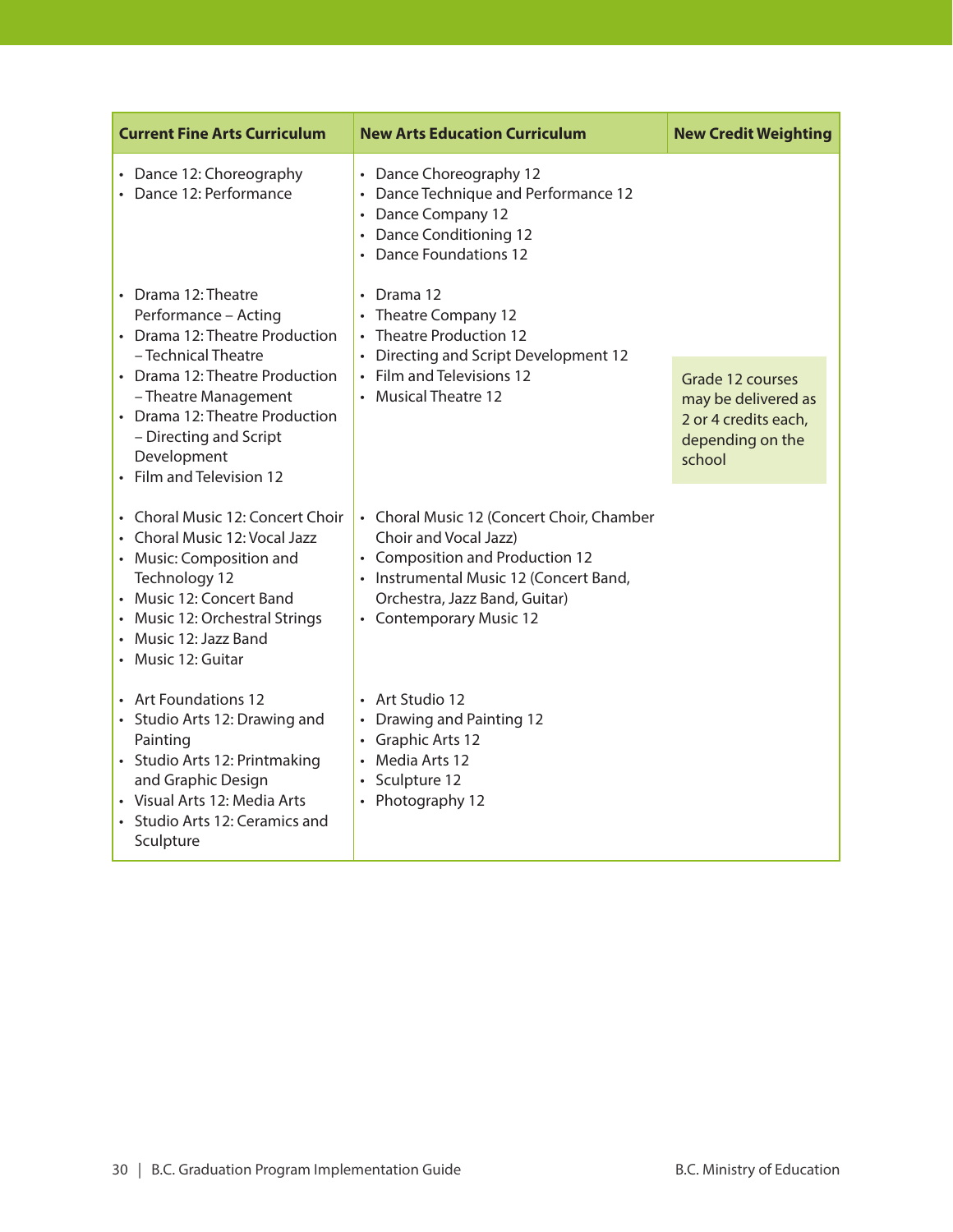# <span id="page-36-0"></span>**Applied Design, Skills, and Technologies**

#### **HIGHLIGHTS**

Require 4 credits for graduation in either Applied Design, Skills, and Technologies or Arts Education. New Media Design 10, 11 and 12. Redesigned Business Education, Home Economics, Culinary Arts, Technology Education, and Information and Communications Technology courses. Large increase in provincial course offerings in Grades 10-12.

The Applied Design, Skills, and Technologies (ADST) curriculum builds on students' natural curiosity, inventiveness and desire to create and work in practical ways. It provides learning opportunities through which students can discover their interests and develop their competence through the application of design thinking principles.

ADST includes skills and concepts from Business Education, Home Economics, Information and Communications Technology, and Technology Education, as well as opportunities for crosscurricular work and new and emerging areas, such as Media Design.

Learning in Applied Design, Skills, and Technologies provides firm foundations for lifelong learning and, for some, specialized study and a diverse range of careers.

**Students must take 4 credits of Applied Design, Skills, and Technologies 10, 11, or 12 and/or Arts Education 10, 11, or 12 to graduate.** 

Grade 10, 11 and 12 Arts Education and ADST courses may be delivered as 2 or 4 credits, depending on the length of the course and offerings at each school. Students can also meet the Arts Education/ADST requirement with BAA courses.

#### **Business Education**

Business Education builds an understanding of business skills and concepts in the context of current technology, ethical standards and a global economy.

| <b>Current Business Curriculum</b>   | <b>New Business Curriculum</b>                 | <b>New Credit</b><br><b>Weighting</b> |
|--------------------------------------|------------------------------------------------|---------------------------------------|
| <b>Business Communications 10</b>    | Entrepreneurship and Marketing 10<br>$\bullet$ | Grade 10 courses                      |
| $\cdot$ Finance 10                   |                                                | may be delivered as                   |
| Economics 10                         |                                                | 2 or 4 credits each,                  |
| • Entrepreneurship 10                |                                                | depending on the                      |
| • Marketing 10                       |                                                | school                                |
| • Marketing 11                       | • Entrepreneurship 11                          |                                       |
| • Accounting 11                      | Marketing and Promotion 11<br>$\bullet$        |                                       |
| • Business Computer Applications 11  | • Accounting 11                                | Grade 11 and 12                       |
| • Entrepreneurship 12                | E-Commerce 12<br>$\bullet$                     | courses may be                        |
| • Marketing 12                       | Accounting 12<br>$\bullet$                     | delivered as 2 or                     |
| • Accounting 12                      | <b>Financial Accounting 12</b>                 | 4 credits each,                       |
| • Financial Accounting 12            | • Economics 12                                 | depending on the                      |
| • Business Information Management 12 |                                                | school                                |
| • Data Management 12                 |                                                |                                       |
| • Economics 12                       |                                                |                                       |
| • Management Innovation 12           |                                                |                                       |
| • Tourism 11                         | Tourism 11                                     |                                       |
| • Tourism 12                         | Tourism 12                                     |                                       |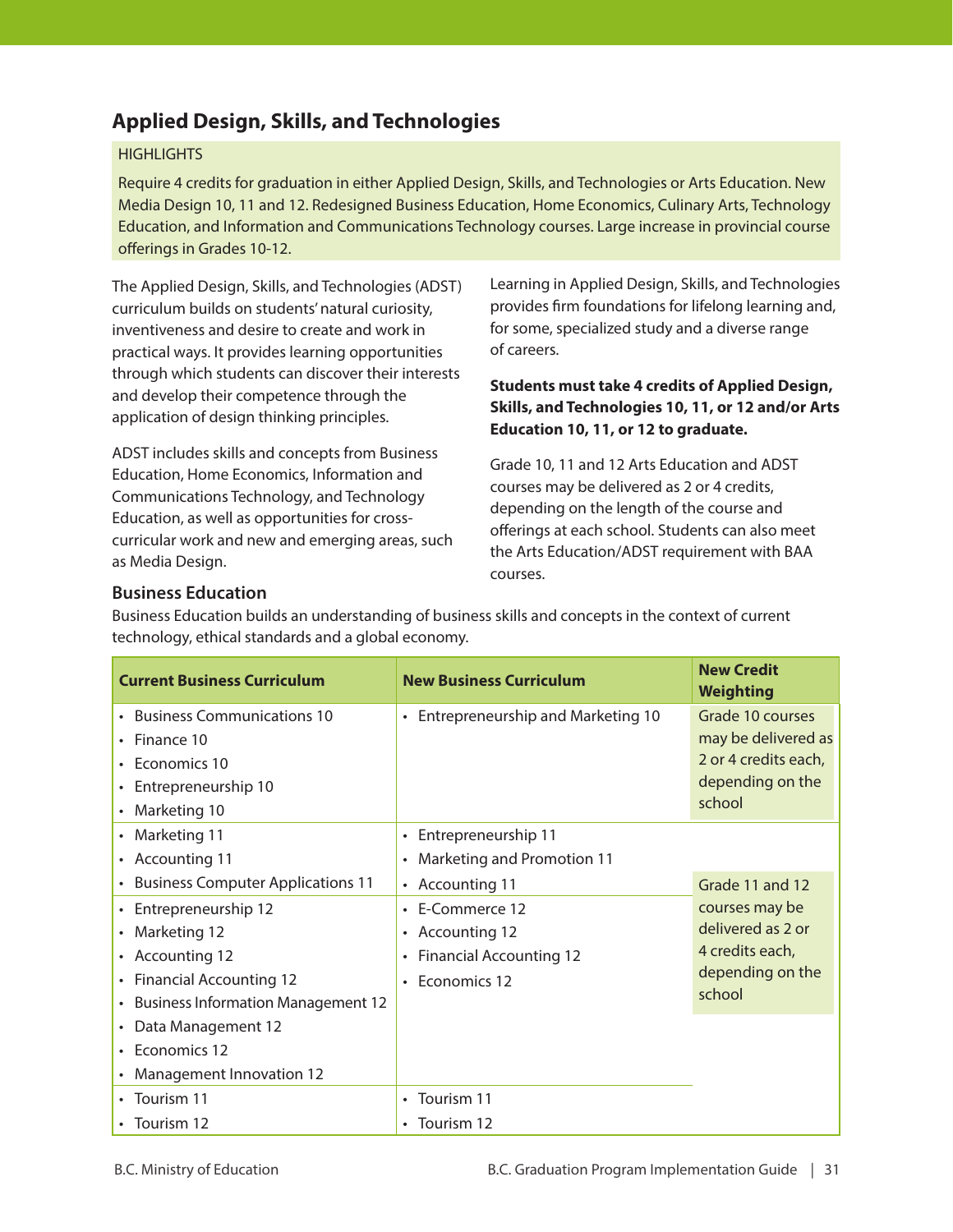#### **Home Economics**

Home Economics focuses on fundamental needs and practical concerns of individuals and families in a changing and challenging world. It integrates knowledge, processes and skills from the areas of foods, textiles and family studies.

- Cafeteria 11 and 12 has been renamed Culinary Arts 11 and 12, and a new Culinary Arts 10 course has been developed to allow earlier specialization.
- Human Services 11 and 12 have been combined with content from Family Studies 11 and 12 to create new courses called Child Development and Caregiving 12 and Housing and Living Environments 12.

| <b>Current Home Economics Curriculum</b>                                                | <b>New Home Economics Curriculum</b>                                                                                                                                      | <b>New Credit</b><br><b>Weighting</b>                                                                   |
|-----------------------------------------------------------------------------------------|---------------------------------------------------------------------------------------------------------------------------------------------------------------------------|---------------------------------------------------------------------------------------------------------|
| • Family Studies 10<br>Foods and Nutrition 10<br>• Textiles 10                          | • Family and Society 10<br>Food Studies 10<br>$\bullet$<br>• Textiles 10                                                                                                  | Grade 10<br>courses may<br>be delivered<br>as $2$ or $4$<br>credits each,<br>depending on<br>the school |
| • Family Studies 11<br>• Human Services 11                                              | Interpersonal and Family Relationships 11<br>$\bullet$<br>Food Studies 11<br>$\bullet$                                                                                    |                                                                                                         |
| • Foods and Nutrition 11<br>• Textiles 11                                               | • Textiles 11                                                                                                                                                             | Grade 11 and<br>12 courses may<br>be delivered<br>as $2$ or $4$                                         |
| • Family Studies 12<br>• Human Services 12<br>• Foods and Nutrition 12<br>• Textiles 12 | • Housing and Living Environments 12<br>• Child Development and Caregiving 12<br><b>Food Studies 12</b><br>$\bullet$<br>Fashion Industry 12<br>$\bullet$<br>• Textiles 12 | credits each,<br>depending on<br>the school                                                             |
| • Cafeteria Training 11<br>• Cafeteria Training 12                                      | • Culinary Arts 10<br><b>Culinary Arts 11</b><br>$\bullet$<br><b>Culinary Arts 12</b><br>$\bullet$                                                                        |                                                                                                         |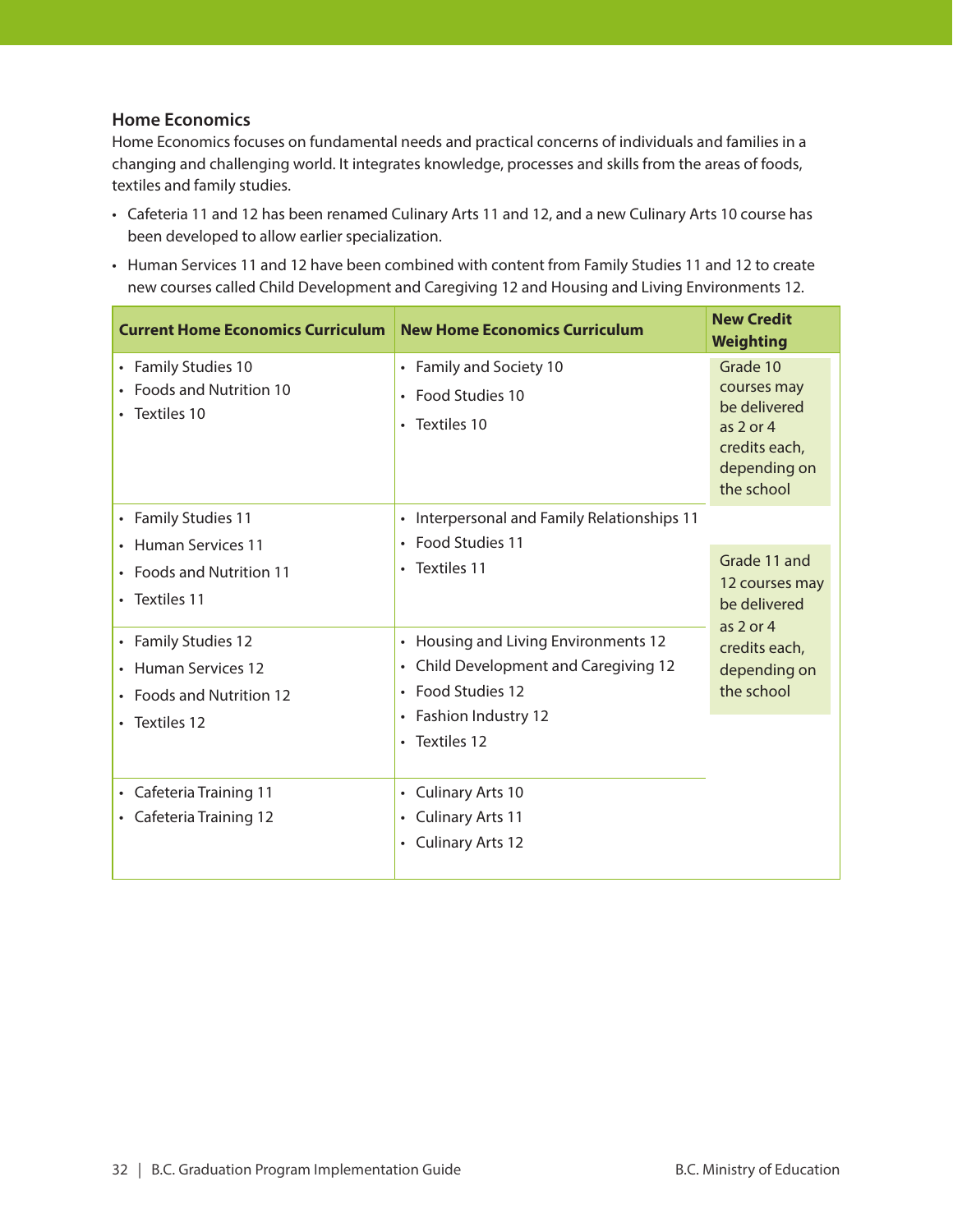#### **Information and Communications Technology**

Information and Communications Technology encompasses processes, systems and tools for creating, storing, retrieving and modifying information. It helps students gain perspective on life in a digital, connected world.

- Information and Communications Technology (ICT) courses have been updated and two new courses, Computer Science 11 and 12, have been developed as Mathematics courses.
- Media Design 10-12, with a focus on the application of digital technologies, has been created under the Applied Design, Skills, and Technologies learning area.

| <b>Current Information Technology</b><br><b>Curriculum</b>                                                                              | <b>New Information and</b><br><b>Communications Technology</b><br><b>Curriculum</b>                                                                                                                                                         | <b>New Credit</b><br><b>Weighting</b>                                                                   |
|-----------------------------------------------------------------------------------------------------------------------------------------|---------------------------------------------------------------------------------------------------------------------------------------------------------------------------------------------------------------------------------------------|---------------------------------------------------------------------------------------------------------|
| • Information Technology 10                                                                                                             | • Web Development 10<br>• Computer Studies 10                                                                                                                                                                                               | Grade 10<br>courses may<br>be delivered<br>as $2$ or $4$<br>credits each,<br>depending on<br>the school |
| • Applied Digital Communications 11<br>• Digital Media Development 11                                                                   | <b>Digital Communications 11</b><br>$\bullet$<br>• Computer Information Systems 11                                                                                                                                                          |                                                                                                         |
| • Computer Information Systems 11<br>• Computer Programming 11                                                                          | <b>Computer Programming 11</b><br>$\bullet$<br><b>Graphic Production 11</b><br>$\bullet$                                                                                                                                                    | Grade 11 and<br>12 courses<br>may be<br>delivered                                                       |
| • Applied Digital Communications 12<br>• Digital Media Development 12<br>• Computer Information Systems 12<br>• Computer Programming 12 | Digital Media Development 12<br>$\bullet$<br><b>Computer Information Systems 12</b><br>$\bullet$<br><b>Computer Programming 12</b><br>$\bullet$<br><b>Computer Programming 12</b><br>$\bullet$<br><b>Graphic Production 12</b><br>$\bullet$ | as $2$ or $4$<br>credits each,<br>depending on<br>the school                                            |
| • No ADST Media Design courses in<br>current curriculum                                                                                 | Media Design 10<br>$\bullet$<br>Media Design 11<br>$\bullet$<br>• Media Design 12                                                                                                                                                           |                                                                                                         |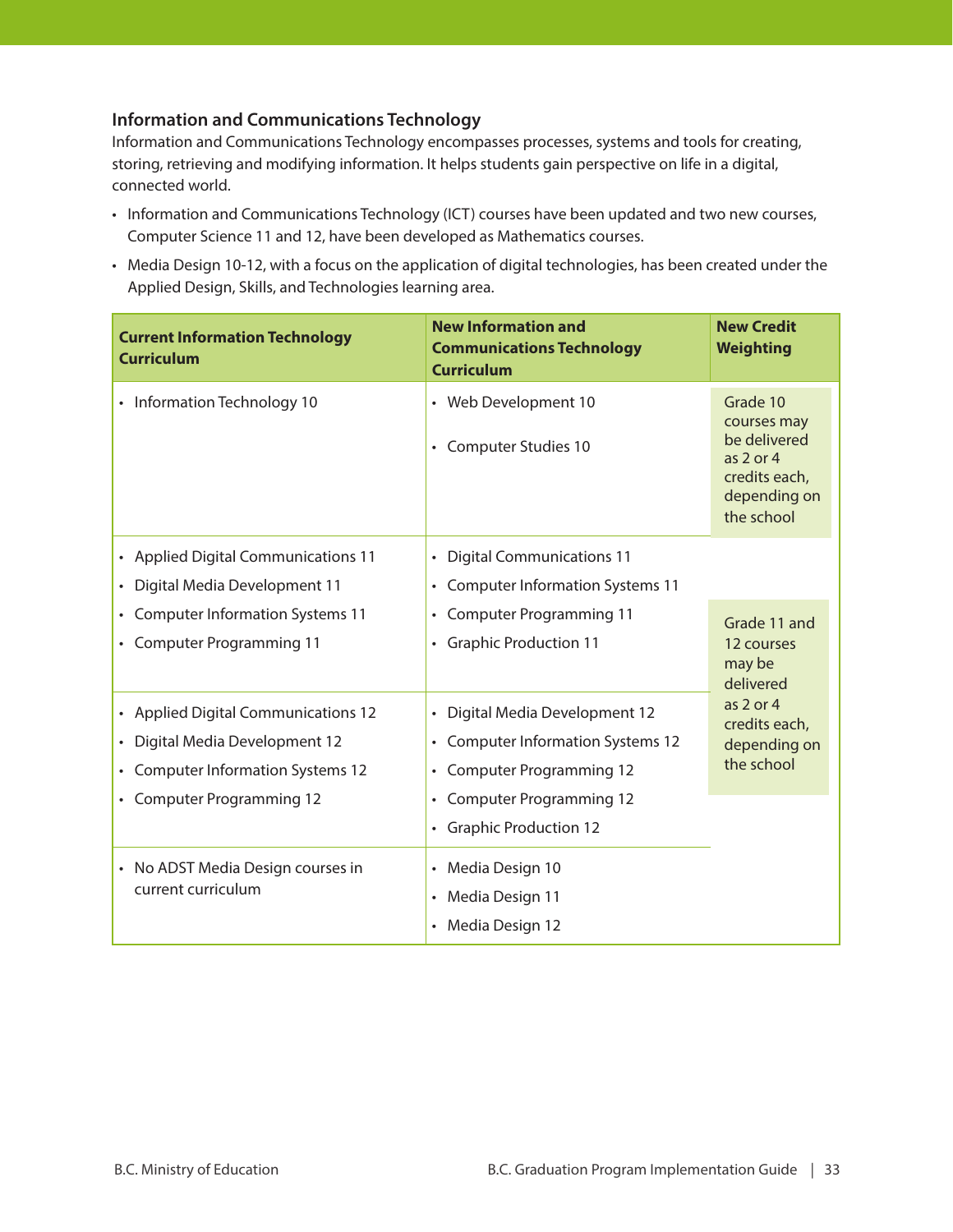#### **Technology Education**

Technology Education involves students in the design and fabrication of objects using a variety of materials, methods, technologies, and tools in order to develop their ability to shape and change the physical world.

• Technology Education courses have been reorganized. Some courses have been combined, and some courses have been eliminated. New courses, such as Industrial Coding and Design 12 , Mechatronics 12, and ROVs and Drones 12, have been added to reflect developments in the discipline.

| <b>Current Technology Education</b><br><b>Curriculum</b>                                                                                                      | <b>New Technology Education</b><br><b>Curriculum</b>                                                                                                                                                                                                                                                                                                                                                           | <b>New Credit</b><br><b>Weighting</b>                                                         |
|---------------------------------------------------------------------------------------------------------------------------------------------------------------|----------------------------------------------------------------------------------------------------------------------------------------------------------------------------------------------------------------------------------------------------------------------------------------------------------------------------------------------------------------------------------------------------------------|-----------------------------------------------------------------------------------------------|
| • Drafting and Design 10<br>• Electronics 10<br>Mechanics 10<br>Metalwork 10<br>• Woodwork 10                                                                 | • Drafting 10<br><b>Electronics and Robotics 10</b><br>Power Technology 10<br>$\bullet$<br>Metalwork 10<br>Woodwork 10<br><b>Technology Explorations 10</b>                                                                                                                                                                                                                                                    | Grade 10 courses<br>may be delivered<br>as 2 or 4 credits<br>each, depending<br>on the school |
| • Industrial Design 11<br>• Automotive Technology 11<br>• Carpentry and Joinery 11<br>• Drafting 11<br>Electronics 11<br>• Metal Fabrication and Machining 11 | • Automotive Technology 11<br>Woodwork 11<br>Drafting 11<br>Electronics 11<br>$\bullet$<br>Robotics 11<br>Metalwork 11<br>• Engineering 11                                                                                                                                                                                                                                                                     | Grade 11 and 12<br>courses may be                                                             |
| • Industrial Design 12<br>• Automotive Technology 12<br>• Carpentry and Joinery 12<br>Drafting 12<br>Electronics 12<br>• Metal Fabrication and Machining 12   | • Industrial Coding and Design 12<br>• Automotive Technology 12<br>• Engine and Drivetrain 12<br>Woodwork 12<br><b>Furniture and Cabinetry 12</b><br>• Drafting 12<br><b>Electronics 12</b><br>$\bullet$<br>Robotics 12<br>$\bullet$<br><b>Mechatronics 12</b><br>$\bullet$<br>Metalwork 12<br>• Art Metal and Jewellery 12<br>Machining and Welding 12<br>$\bullet$<br>Engineering 12<br>• ROVs and Drones 12 | delivered as 2 or<br>4 credits each,<br>depending on the<br>school                            |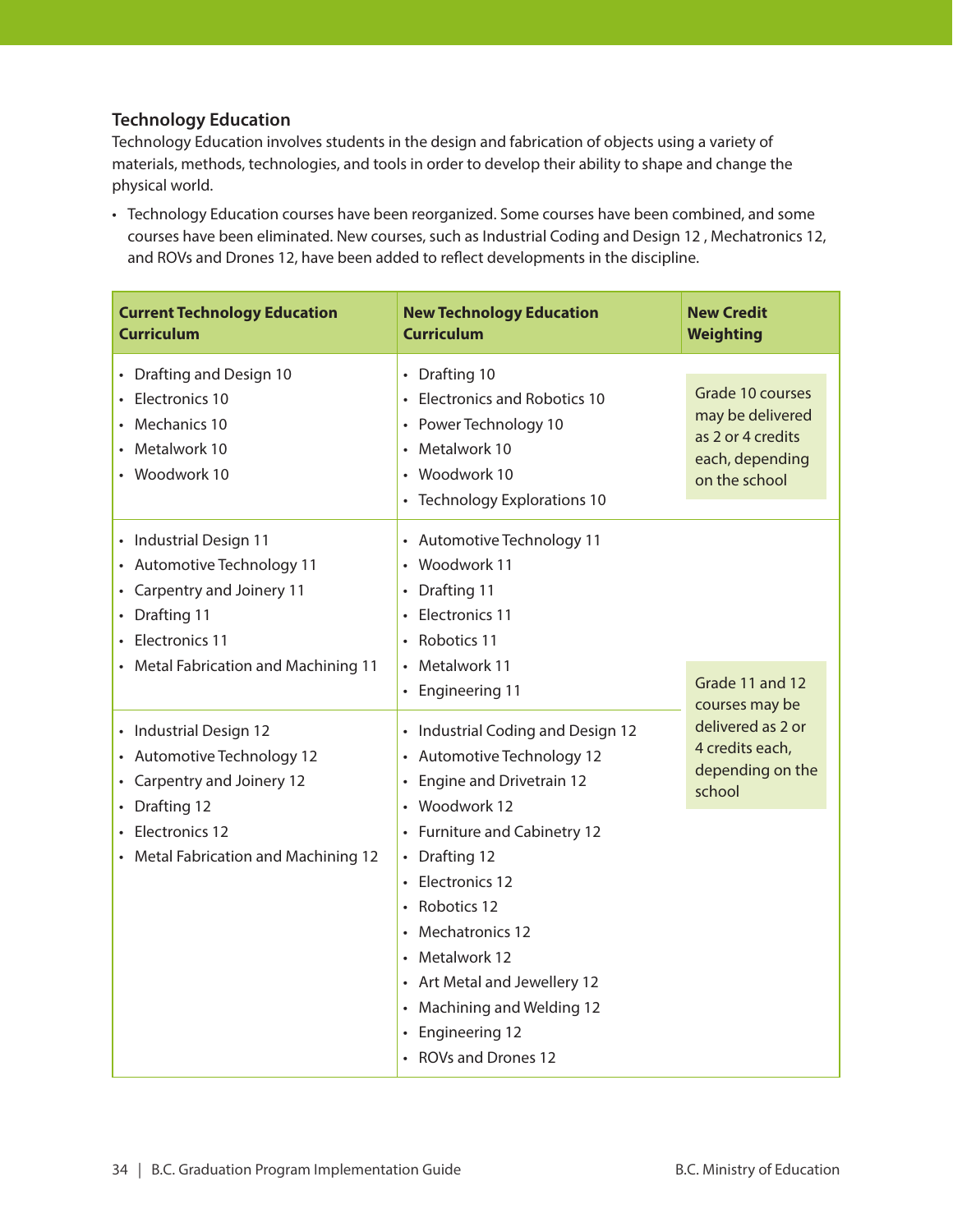### <span id="page-40-0"></span>**Career Life Education**

**HIGHLIGHTS** 

- **•** 8 credits of Career Education are being Introduced Career Life Education (CLE) and Career Life Connections (CLC).
- **•** CLE and CLC do not have a designated grade level, allowing flexible delivery.
- **•** Courses can be taken as a single 4-credit course, or as two 2-credit courses.
- **•** A final grade will be provided for CLC (compared to a Requirements Met used in Graduation Transitions).
- 30 hours of work experience will be rebranded as "career explorations" allowing for a broadened view of experiential learning in CLC.
- **•** A Capstone Project will also be an expectation for CLC.

Today's graduates need to be able to adapt to ongoing change in their lives and careers. Students need opportunities to explore and research a multitude of education and career pathways, and they need to develop the knowledge and the personal and social competencies to manage their career and life transitions. Career Life Education (CLE) and Career Life Connections (CLC) equip students with the knowledge and competencies necessary for success in school, in the workplace and in their daily lives.

This redesigned career curriculum will take the place of the current Planning 10 course and Graduation Transitions requirement. It will broaden the student learning focus to include:

- evaluating and planning for successful career-life roles and pathways;
- community networking;
- pursuing a healthy balance between work and personal life;
- building the skills of lifelong learning; and
- mentorship opportunities that enable ongoing career-life development conversations with CLE and CLC educators.

Career Life Education offers students opportunities to identify and develop personal interests, passions and competencies. Students will also explore learning opportunities, post-graduation options, and career and life path possibilities. Career Life

Education encourages community-based learning by facilitating community networking, preparing for real-life contexts and exploring experiences outside the school environment.

Career Life Connections continues the career learning journey by applying the skills and competencies that students develop through their education. Students will build and put into action personal and professional skills and strategies that help them in self-promotion and networking as they map out their preferred career-life pathways and take the next steps in their post-secondary journey. CLC culminates in a Capstone Project, where students will showcase current accomplishments and plans for the future.

Career Life Education and Career Life Connections comprise a total of 8 credits that may be distributed across the graduation years, to allow for flexibility of delivery to suit student interests and needs. Students will typically complete their Capstone Project in their final year.

Career Life Education and Career Life Connections do not have designated grade levels. They may be taken at any time in the graduation years and delivered in flexible ways. The new curriculum has been designed to be as flexible as possible to accommodate differences in school structures and grade groupings. Career education may also be clustered with other courses for larger-impact career exploration.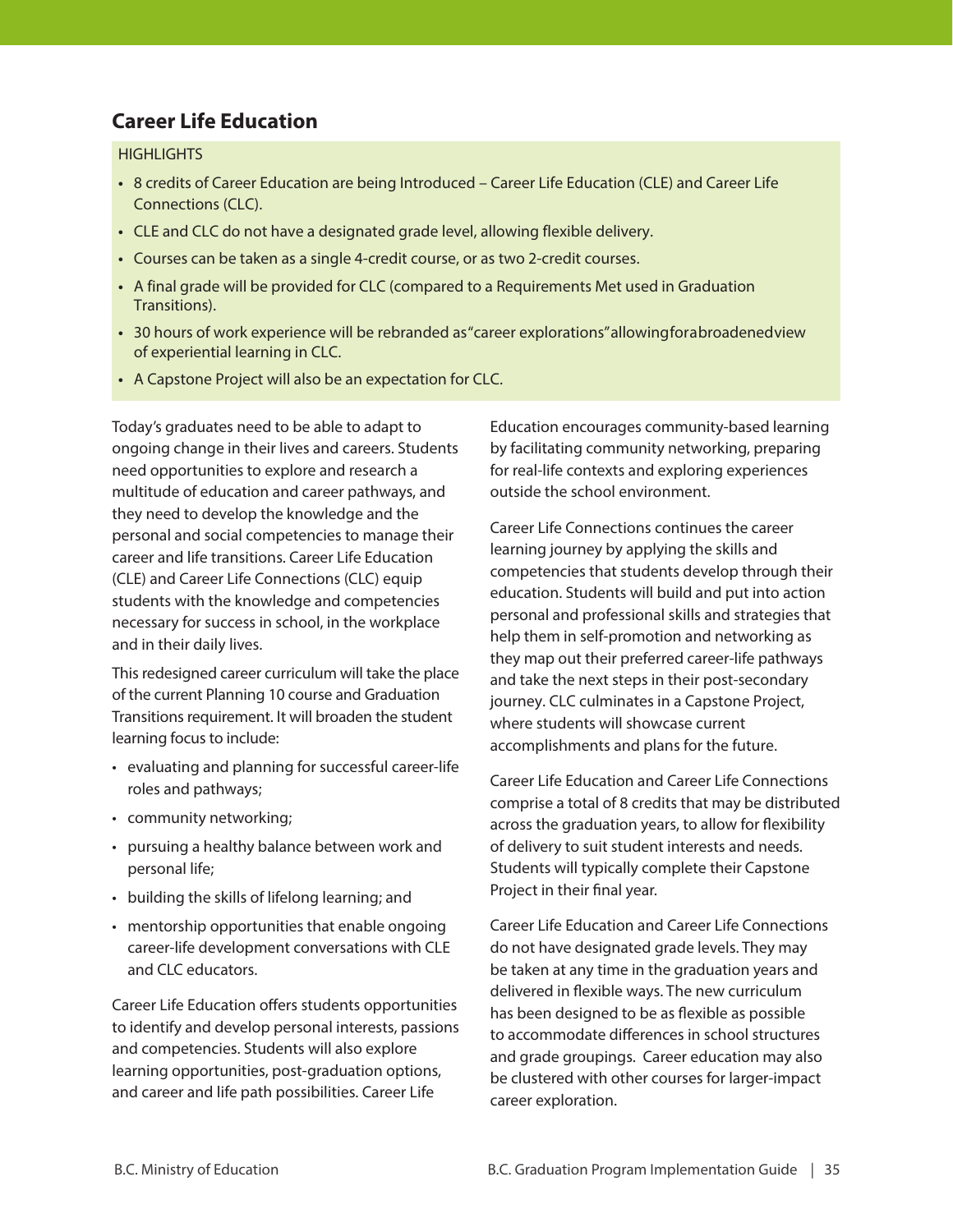Reporting progress in Career Life Education courses will be consistent with the reporting policy for other courses. For students on the Adult Dogwood program, there will be an equivalent course (and code) available to enable students to use this as an elective course on the Adult Dogwood.

#### **Capstone Project**

Career Life Connections includes a Capstone Project where students have the opportunity to design, assemble and present to an audience. The Capstone Project includes reflection on personal learning and achievement (in and out of school), growth in the core competencies and proposes a post-graduation plan.

The Capstone Project is incorporated into the learning standards of the Career Life Connections curriculum. To assist teachers and students in addressing the Capstone Project, the ministry will also develop supporting guidelines. Performance on the Capstone Project will be incorporated into the overall grade for Career Life Connections.

#### **Career-life readiness and explorations are also a graduation requirement**

Experiential learning is also a component of Career Life Connections. Participating in **career-related explorations**, such as work experience, service learning, field work projects and entrepreneurship, recognizes that an important part of preparing students for life after secondary school is about providing opportunities to pursue passions and to engage with the broader community.

| <b>Current Career Education Curriculum   New Career Education Curriculum</b> |                                                      | <b>New Credit Weighting</b>                                                                                         |
|------------------------------------------------------------------------------|------------------------------------------------------|---------------------------------------------------------------------------------------------------------------------|
| $\cdot$ Planning 10<br>$\cdot$ Graduation Transitions                        | • Career Life Education<br>• Career Life Connections | CLE & CLC may each be<br>delivered as a 4-credit<br>course, or two 2-credit<br>courses, depending on<br>the school. |

Note: Students in the new Graduation Program will be able to meet this graduation requirement with any of the following combinations:\*

- Planning 10/Grad Transitions
- Planning 10/Career Life Connections + Capstone
- Career Life Education/Graduation Transitions
- Career Life Education/Career Life Connections + Capstone

\* Note: A Grade 12-level course equivalent (with corresponding course code) will be made available for students on the Adult Dogwood program.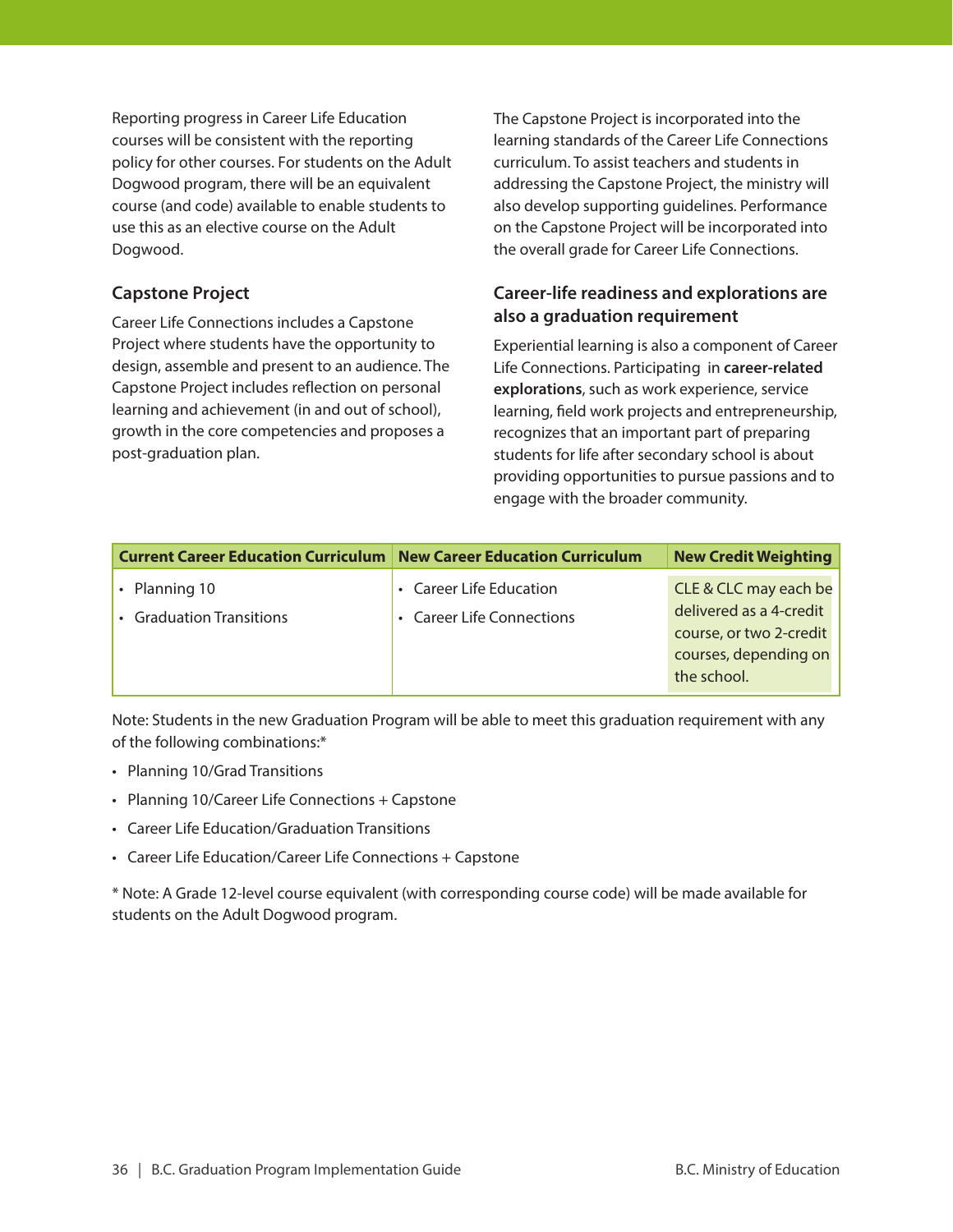# <span id="page-42-0"></span>**Work Experience and Apprenticeship Training**

#### **HIGHLIGHTS**

Allows students to earn graduation credit for work-based hours in a real-world setting, including where students' paid and unpaid work employment aligns with their career/educational path. Program guides being updated to align with new curriculum, including redesigned learning standards and greater flexibility.

The B.C. Career Education curriculum provides students from Kindergarten to Grade 12 the opportunity to learn about a variety of career options through a range of funded courses and programs. The career curriculum takes into account personal development, abilities, interests and selfawareness. Students are involved in investigating, exploring and experiencing the world of work and the various pathways within in it. Ministry courses such as Youth Explore Trade Skills (STX), Youth Work in Trades (WRK) and Work Experience (WEX) help to inform students' decision-making and transition planning while providing real-world hands-on experiences. While STX and WRK are trades-focused, WEX enables students to learn employment skills in a range of employment sectors and is not limited to traditional trades.

The Ministry of Education is a partner with the Industry Training Authority (ITA), which introduces students to careers in trades and apprenticeship pathways. ITA's youth programming lets students get started in a trade while still in secondary school. Students can work in their field, learn from experts and earn a paycheque before graduation. Through the ministry's dual credit policy, students can earn credits that count toward secondary school graduation and Level 1 of technical trades training, as well as the work-based training hours required for trades certification.

Both school-sponsored career exploration and community-based work experience are intended to help students prepare for the transition from secondary school to the world of work or further education and training. Through work experience, students have the opportunity to observe and practise employability skills required in the workplace, as well as acquire technical and applied skills relating to specific occupations or industries. Work Experience courses are not required for graduation but are taken as elective credits.

### **Ministry-Authorized Courses**

#### **Work Experience 12A/12B**

Students aged 14 and older can participate in elective work experience programming and earn Grade 12 credits in Work Experience (WEX) 12A and 12B. These are ministry-authorized courses and the work-based hours can be applied to other courses for credit. These might include Youth Work in Trades (WRK), Youth Train in Trades (TRN), other industry training/work programs approved by the Industry Training Authority (ITA), or individual situations in which students' paid employment coincides with their career/educational pathway.

WEX 12A and 12B primarily take place outside the school setting, and a minimum of 90 hours of course time must consist of actual work placements. All students participating in WEX 12A and 12B must have an in-school orientation to prepare them for the workplace. The orientation includes instruction on worksite safety awareness, the transferability of workplace skills, workers' rights and responsibilities, and employers' expectations. The ministry's Work Experience Program Guide lays out administrative and placement requirements for reporting WEX students for funding and credit recognition.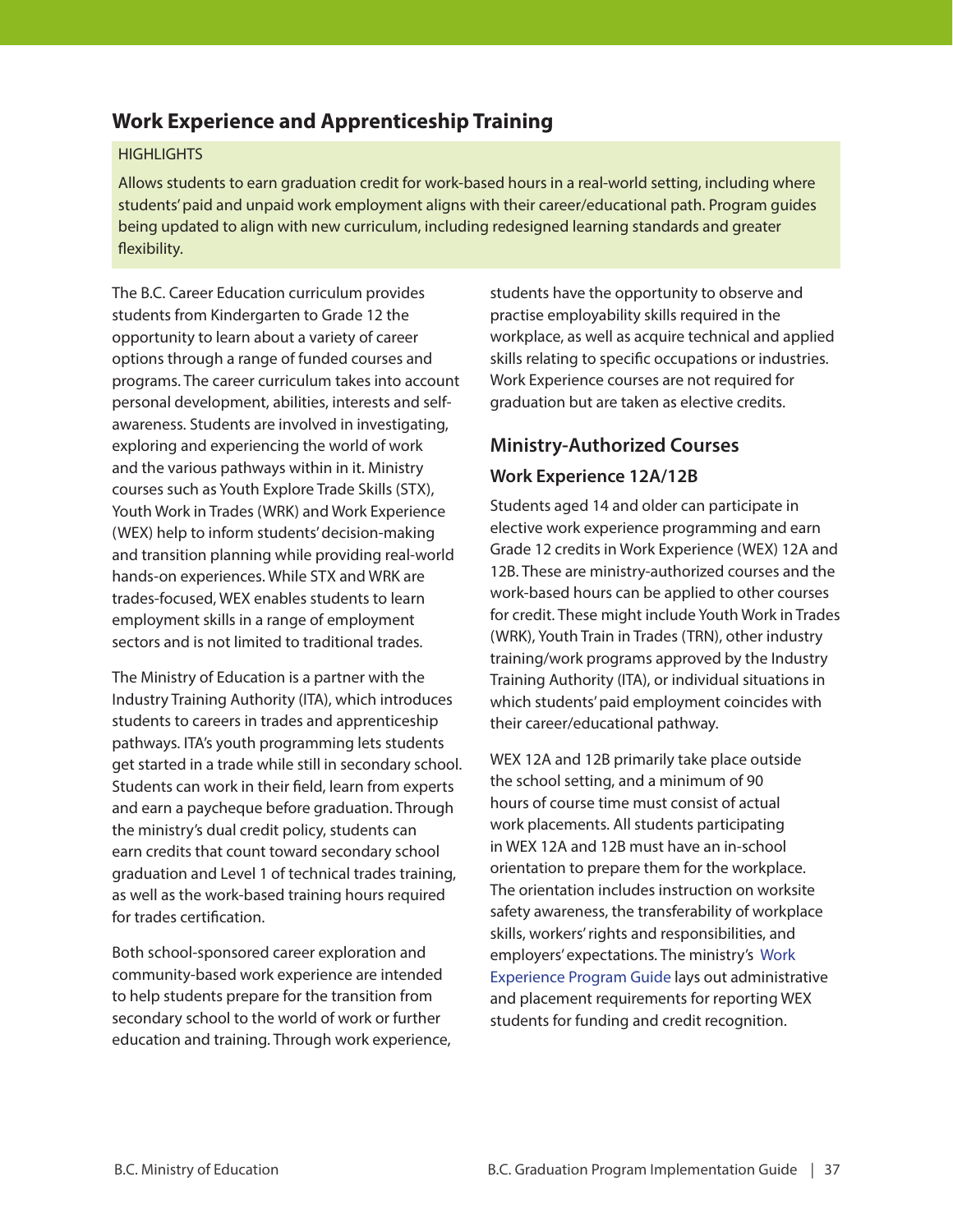### **Youth Explore Trade Skills (STX) (formerly Skills Exploration 10-12)**

[Youth Explore Trade Skills 10-12](https://mytrainingbc.ca/skills-exploration/dwnld/Backgrounder.pdf)\* (STX) provides students the opportunity to explore a variety of trades within a secondary school setting. The course has been designed in modules and includes resources available for teachers. The course includes a required core module, and tradespecific modules in carpentry, plumbing, design and drafting, and electronics and robotics. New modules are in development.

There are 2-credit and 4-credit options for Youth Explore Trades Skills 10-12. Both must include the core module but the number of credits awarded depend on course duration. Students can earn up to 8 credits in Youth Explore Trades Skills provided they are completing different modules. STX is a ministry-authorized course and the ITA provides school districts \$100 for each STX enrollment.

(\*Note: The Youth Explore Trades Skills website is being updated to reflect ITA's program rebranding.)

#### **Youth Work in Trades (WRK)**

The Youth Work in Trades (WRK) program gives students the opportunity to earn up to 16 secondary school credits and be credited for work-based training hours towards future ITA apprenticeship training requirements. WRK students are registered as Youth Apprentices with the ITA. The program consists of workbased training (up to 480 hours) with some accompanying assignments and employer evaluations. The program is open to students aged 14-19, and the work must be paid and in a recognized trade.

### **Workforce Training Certificates 12 (WTC 12) – (pilot)**

There are many certificates that are industryrecognized and some are required before an employer will hire a student. Workforce Training Certificates 12 is a pilot program that allows short,

industry-recognized courses (e.g., FoodSafe, WHMIS, First Aid) to be "bundled" and allow students to receive credit for such courses. In addition, short courses being offered by CompTIA, Microsoft and other online technology courses help students access employment in the tech sector.

### **ITA Courses**

### **Youth Explore Trades Sampler (TST) – ITA/Post-Secondary Institution Course**

Youth Explore Trades Sampler (TST) is an ITAauthorized suite of courses delivered by postsecondary institutions and/or other ITA-authorized trainers. It is restricted to three courses (12 credits) as part of these delivery partnerships.

TST lets students build on their Youth Explore Trades Skills learning and further their experiences and explorations of multiple trades. Over 300 hours in duration, TST enables students to gain practical skills and complete certifications that employers in the trades sector are seeking. The program is a good way for students to prepare for apprenticeship programs such as Youth Train in Trades (TRN) and Youth Work in Trades (WRK).

### **Youth Train in Trades (TRN) (formerly ACE IT) – ITA Course**

The Youth Train in Trades program is a dual credit program and is the in-class component of secondary school trades training. The programs are usually offered as partnerships between school districts and post-secondary institutions with on-site training at either location. TRN students are registered as youth apprentices with the ITA. Students who successfully complete the TRN program earn credits toward both secondary school graduation and a post-secondary credential.

See next page for a summary of current and new ministry-authorized and ITA courses.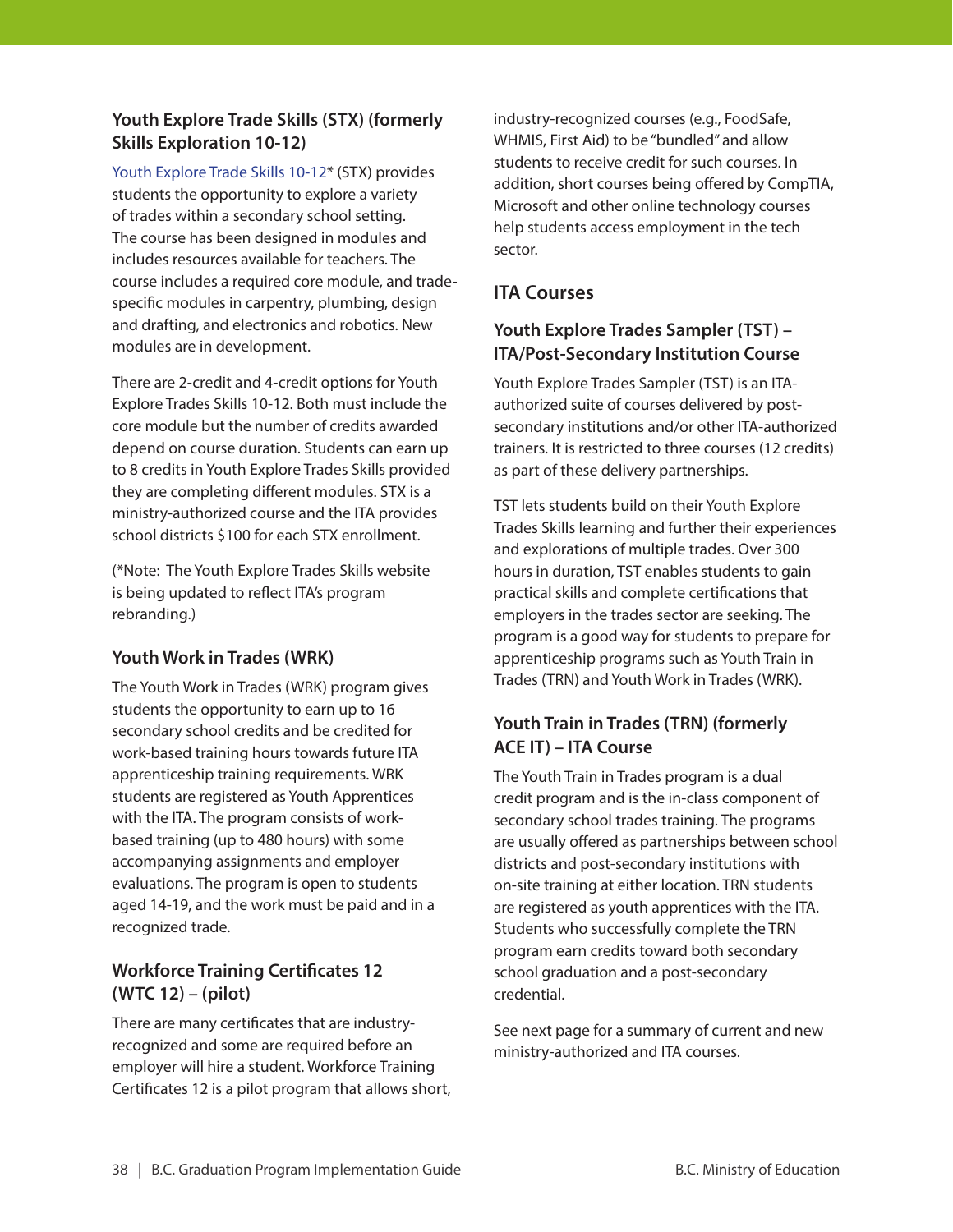| <b>Current Work Experience</b><br>and Trades Courses                                                                                                                         | <b>New Work Experience</b><br>and Trades Courses                                                                                | <b>New Credit Weighting</b>                                                                                                                                                                  |
|------------------------------------------------------------------------------------------------------------------------------------------------------------------------------|---------------------------------------------------------------------------------------------------------------------------------|----------------------------------------------------------------------------------------------------------------------------------------------------------------------------------------------|
| • Work Experience 12A<br>• Work Experience 12B                                                                                                                               | • Work Experience 12A<br>• Work Experience 12B                                                                                  | 4 credits each                                                                                                                                                                               |
| • Skills Exploration 10-12 A/B                                                                                                                                               | • Youth Explore Trade Skills 10-12A<br>Youth Explore Trade Skills 10-12B<br>$\bullet$                                           | 2 or 4 credits each,<br>depending on the school                                                                                                                                              |
| • Secondary school apprenticeship<br>11A<br>• Secondary school apprenticeship<br>11B<br>• Secondary school apprenticeship<br>12A<br>• Secondary school apprenticeship<br>12B | • Youth Work in Trades 11A<br>• Youth Work in Trades 11B<br>• Youth Work in Trades 12A<br>• Youth Work in Trades 12B            | 4 credits each<br>Up to 16 credits can be<br>earned                                                                                                                                          |
| • Accelerated Credit Enrolment in<br><b>Industry Training</b>                                                                                                                | • Youth Train in Trades*                                                                                                        | Variable credit values<br>available, depending on<br>course duration. Based<br>on 1 credit equating<br>to approx. 30 hours of<br>instruction                                                 |
|                                                                                                                                                                              | Youth Explore Trades Sampler 12A*<br>$\bullet$<br>Youth Explore Trades Sampler 12B*<br>٠<br>• Youth Explore Trades Sampler 12C* | 4 credits each<br>Up to 3 courses (12<br>credits) can be taken                                                                                                                               |
|                                                                                                                                                                              | • Workforce Training Certificates 12                                                                                            | 1-4 credit options<br>available, depending on<br>course duration and the<br>school. Based on 1 credit<br>equating to approx. 30<br>hours of instruction<br>Up to 12 credits can be<br>earned |

\*Industry Training Authorized / Post-Secondary Course Offering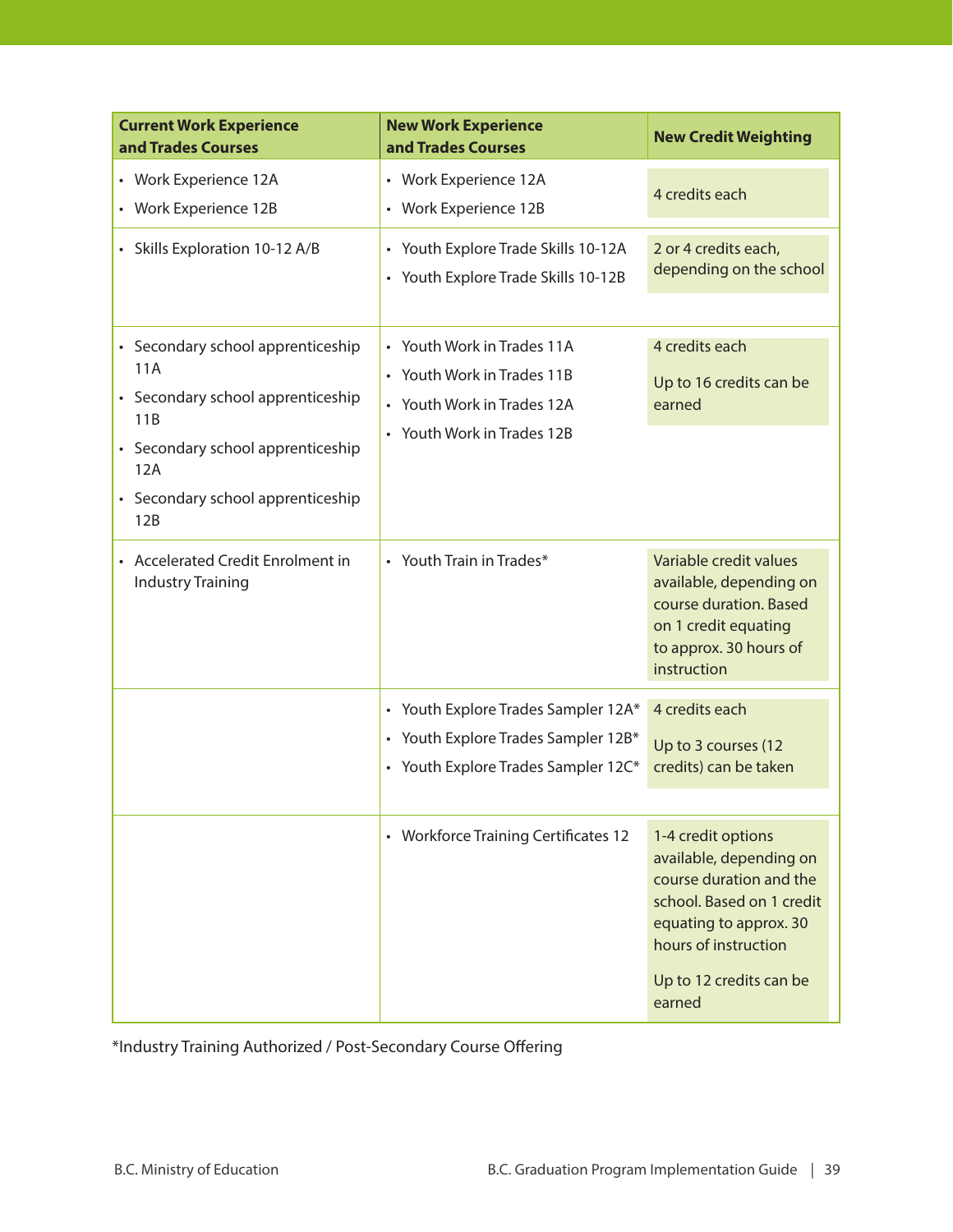# <span id="page-45-0"></span>**Physical and Health Education**

#### **HIGHLIGHTS**

Health Education has been combined with Physical Education. PHE courses in Grades 11 and 12 have expanded from one to three selections each, including Active Living 12. Daily Physical Activity is embedded in PHE10. Daily Physical Activity is no longer a stand-alone graduation requirement.

Physical and Health Education (PHE) is designed to help students acquire the knowledge, skills and understandings they need to be safe, active and healthy citizens throughout their lives. The curriculum brings together two areas of learning – physical education and health education – to promote and develop all aspects of well-being.

The curriculum is linked to the personal awareness and responsibility core competency and addresses the skills and strategies to help students to stay healthy and active, set goals, monitor progress, regulate emotions, respect their own rights and the rights of others, manage stress and persevere in difficult situations.

Physical education focuses on the development of physical literacy students will need to participate in a variety of activities and environments throughout their lives. Health education focuses on the development of knowledge, skills, attitudes and beliefs related to health literacy and includes health and safety topics such as nutrition, prevention of illness and injury, decision-making skills, healthy relationship skills, mental well-being, sexual health and substance use.

A focus on lifelong safety, physical activity and health is valuable for both the individual student and society as a whole. The knowledge, skills and competencies students develop in PHE will help them improve their physical health and will promote mental and emotional well-being.

#### **New Health Components**

Students are encouraged to develop a healthy lifestyle, both in and out of school. This includes healthy eating, daily physical activity and making healthy choices that influence health and wellbeing.

Students learn that the overall health and safety of ourselves and others is directly influenced by our surroundings, including the physical environment and interpersonal relationships.

Students learn about the factors in our lives that influence mental well-being and explore various pressures and influences on mental health.

#### **Daily Physical Activity**

Daily physical activity was incorporated into the PHE curriculum for Grades K-9 as of July 2016.

As part of the implementation of the Grade 10 curriculum in July 2018, students will no longer be required to document 150 minutes per week of daily physical activity. The expectations of daily physical activity are now included as part of the required Physical and Health Education curricula K-10.

**Students will be required to take Physical and Health Education 10 as part of their graduation requirements. The PHE curriculum includes topics on sexual health. All students – including those learning under the Alternative Delivery Policy – should be able to demonstrate their knowledge of the associated learning standards or outcomes in this area.** 

**Physical and Health Education curricula courses at the Grades 11 and Grade 12 levels are not graduation requirements, but are available for elective credit.**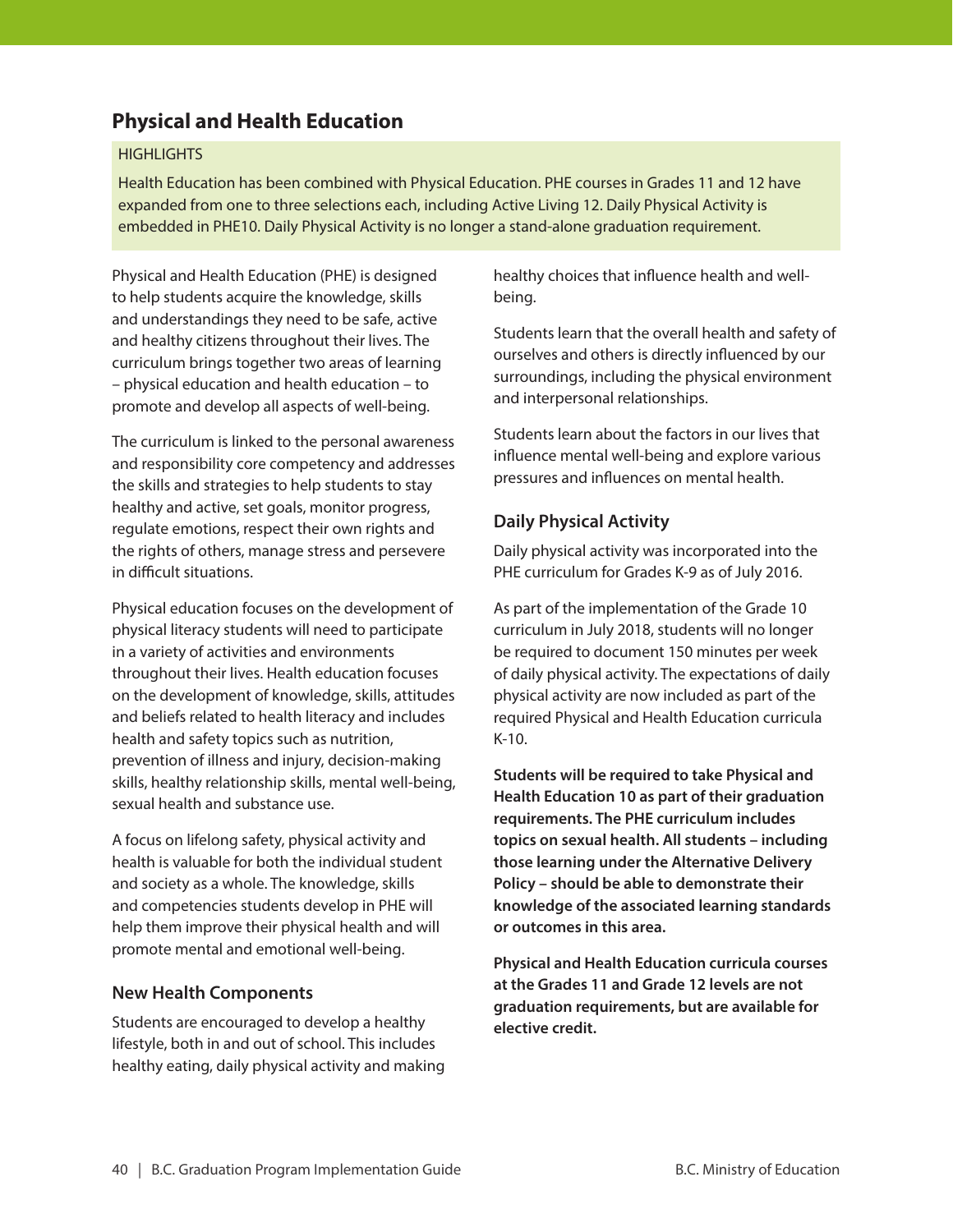| <b>Current PHE Curriculum</b>             | <b>New PHE Curriculum</b>                                                                       | <b>New Credit</b><br><b>Weighting</b> |
|-------------------------------------------|-------------------------------------------------------------------------------------------------|---------------------------------------|
| <b>Physical Education 10</b><br>$\bullet$ | • Physical and Health Education 10                                                              |                                       |
| <b>Physical Education 11</b>              | • Active Living 11<br>• Fitness and Conditioning 11<br><b>Outdoor Education 11</b><br>$\bullet$ | 4 credits each                        |
| <b>Physical Education 12</b>              | • Active Living 12<br>• Fitness and Conditioning 12<br><b>Outdoor Education 12</b><br>$\bullet$ |                                       |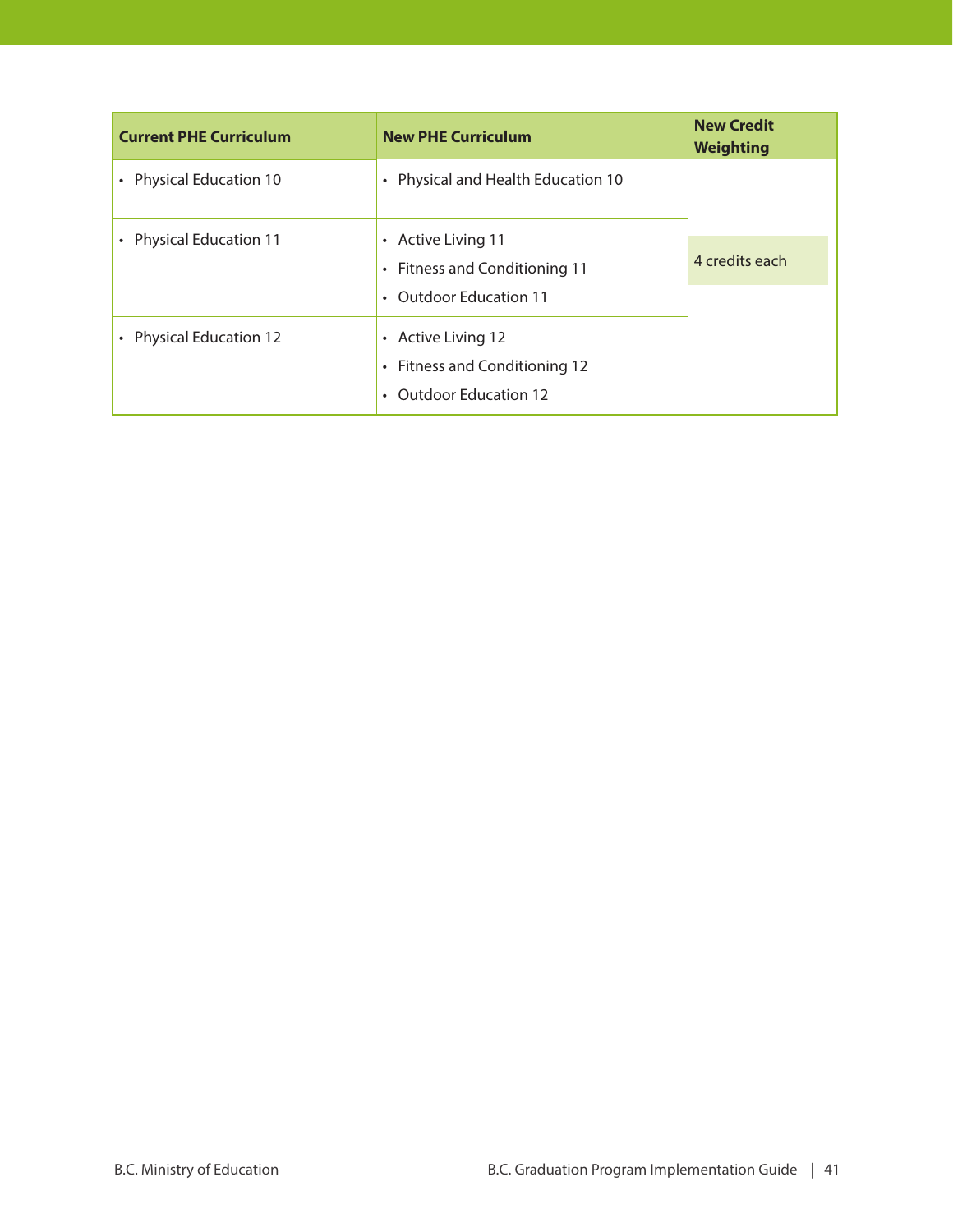# <span id="page-47-0"></span>**Appendix 3**

# **Other Means of Obtaining Credit Toward Graduation**

The following credit options continue to align with the principles of personalized learning, flexibility and choice for students and help provide inclusive opportunities for students to follow their interests and passions as part of their learning.

#### **Board/Authority Authorized (BAA) courses**

BAA courses will still be part of elective graduation requirements. However, these courses developed by districts and approved by boards of education and independent school authorities will need to align with the new ministry curriculum and reflect the new curriculum structure.

- Grade 10 BAA courses that boards/authorities want to offer in 2018/19 must be revised by July 1, 2018.
- Grade 11 and 12 BAA courses that boards/ authorities want to offer in 2019/20 must be revised by July 1, 2019.

As well as earning credits by successfully completing courses in B.C., public and independent school students can earn credits toward graduation in a variety of other ways.

#### **Post-Secondary Courses for Credit (Dual Credit)**

Dual credit programs and courses let students earn secondary school and college credits at the same time.

Dual credit opportunities are available in trades, technology, health and human services, business, sport and exercise, and arts and science. Each school district offers a variety of options.

The policy that governs dual credit continues to be enabling in nature and allows schools, districts and post-secondary institutions to work out arrangements that meet the needs of students within the provincial framework. As a result, there are no planned policy changes at this time.

There is a funding review in process and dual credit is in scope as part of this review. The dual credit option policy will be reviewed again once the funding review is complete and any recommendations are implemented.

### **Independent Directed Studies (IDS)**

Students can initiate their own area of learning and receive credit toward graduation. IDS credits may be awarded by boards of education or independent school authorities to students who have successfully completed independent work based on the content of Grades 10, 11 or 12 ministry-developed courses or BAA courses.

IDS credits can only be used to satisfy elective requirements. The maximum value for a single IDS course is four credits and there is no limit to the total number of IDS credits a student can earn. Grade 12 IDS credits may count toward the minimum of 16 Grade 12 credits needed for graduation.

The policy that governs Independent Directed Studies continues to be aligned with the principles of providing students with the opportunity for flexibility and choice in their graduation learning years. As a result, there are no planned policy changes at this time.

#### **External Credentials**

The External Credentials program allows Grades 10-12 students an opportunity to earn credit towards graduation for documented learning completed with the ministry-accredited external organizations (e.g., Royal Conservatory of Music, Cadets, Driver's Education).

The Ministry of Education has the sole authority to set standards for approval of external credentials and assessments. It provides an official list of these approved credentials and assessments to schools. This list is published in the ministry's online [Course Registry.](http://www.bced.gov.bc.ca/datacollections/course_registry_web_search/search-home.en.php)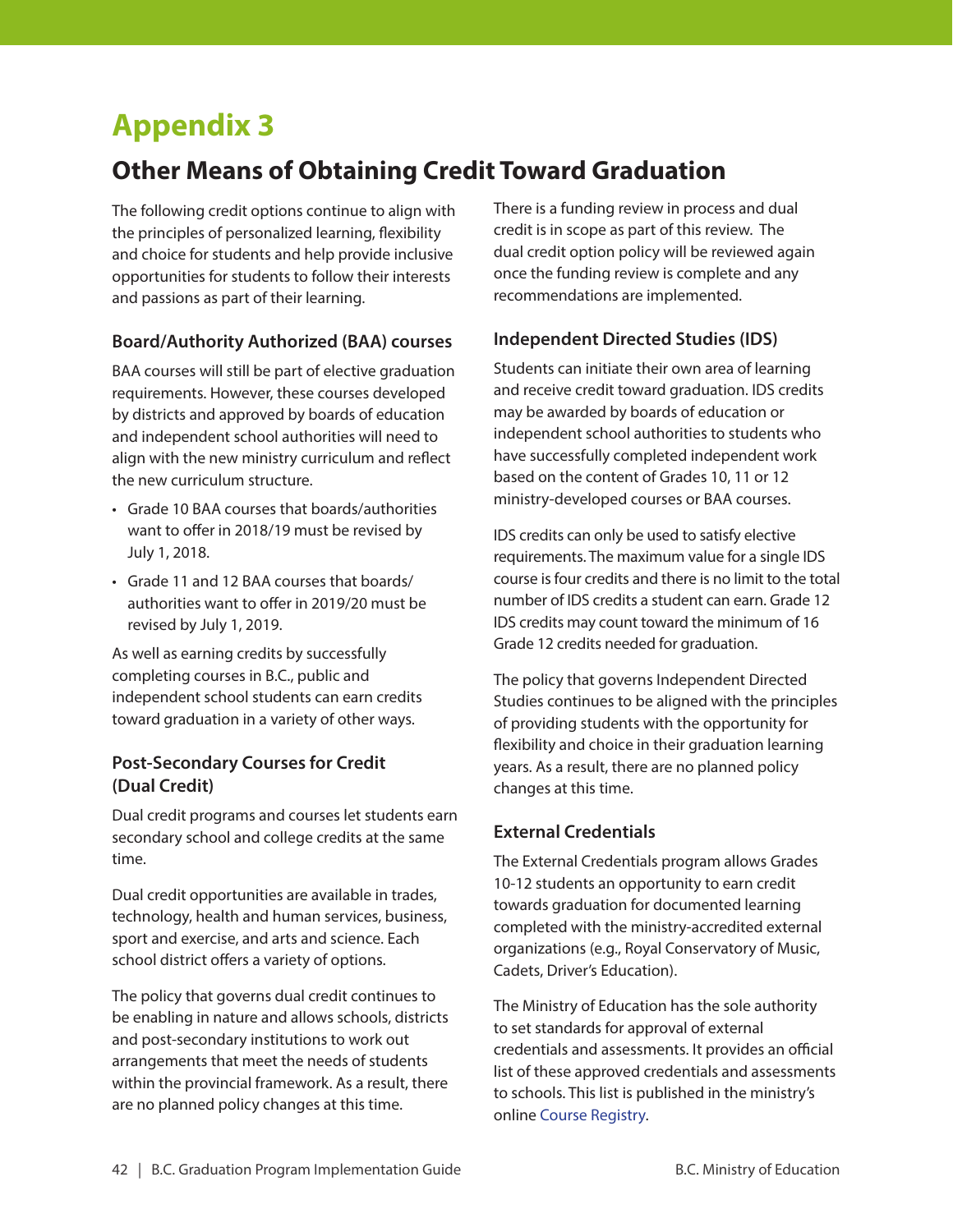Some external credentials can meet graduation requirements and others as elective courses. Grade 12 level external credentials count towards the required number of Grade 12 level credits needed to meet graduation requirements.

There is no limit to the number of credits a student may earn by using external credentials.

The policy that governs external credit has been reviewed and continues to be enabling in nature, allowing students the opportunity for flexibility and choice in their graduation learning years. As a result, there are no planned policy changes at this time. The focus is on refreshing the existing credentials in the program and expanding it, allowing for new credentials that uphold education rigour, student exploration and choice.

As an outcome of the review of the existing program, the ministry is determining a new process for inviting future applications to be considered as new External Credentials. Further discussions with educators and partners will help inform any future additions to the External Credentials program, to align with the introduction of new Grades 11 and 12 curriculum in 2019.

#### **Equivalency**

Courses taken outside B.C. may be eligible for equivalency credit if they closely match the content of existing Grades 10, 11 or 12 courses. A student who completes a course in another province may receive credit for a comparable course in B.C. through equivalency. Courses taken outside of the B.C. school system may qualify for equivalency credit if:

- sufficient content has been covered to enable the student to be successful in further learning in the content area. For a Grade 11 or 12 course, there should be a match of approximately 80 percent or more of learning outcomes
- the student provides documentation that the learning outcomes of the course were successfully completed

#### **Challenge**

With some exceptions, all students can undertake a free challenge process to assess their prior learning for any ministry-developed graduation program course.

Prior to engaging in a challenge process, schools will review any documentation of prior learning presented by the student in order to determine if credit can be awarded through equivalency.

There is no limit to the number of credits that may be awarded through challenge.

Awarding credit through challenge will be based on the same standards used for students who have taken the course through enrollment. A challenge is considered successful when a student has achieved at least a C- and 50 percent.

#### **Scholarships**

The Provincial Scholarships program recognizes student achievement and encourages students to pursue post-secondary education.

The program includes the BC Excellence Scholarship, the B.C. Achievement Scholarship, the District/Authority Scholarship and the Pathway to Teacher Education Scholarship.

Recipients must meet the basic eligibility requirements and the specific requirements for each scholarship. For more information, see the [Handbook of Procedures for the Graduation](https://www2.gov.bc.ca/assets/gov/education/administration/kindergarten-to-grade-12/graduation/handbook_of_procedures.pdf)  [Program.](https://www2.gov.bc.ca/assets/gov/education/administration/kindergarten-to-grade-12/graduation/handbook_of_procedures.pdf)

#### **Honours Standing**

Students are entitled to receive a transcript of their grades marked with the phrase "Achievement with Honours" where the student has successfully completed the graduation requirements, and obtained a greater than 3.0 grade point average.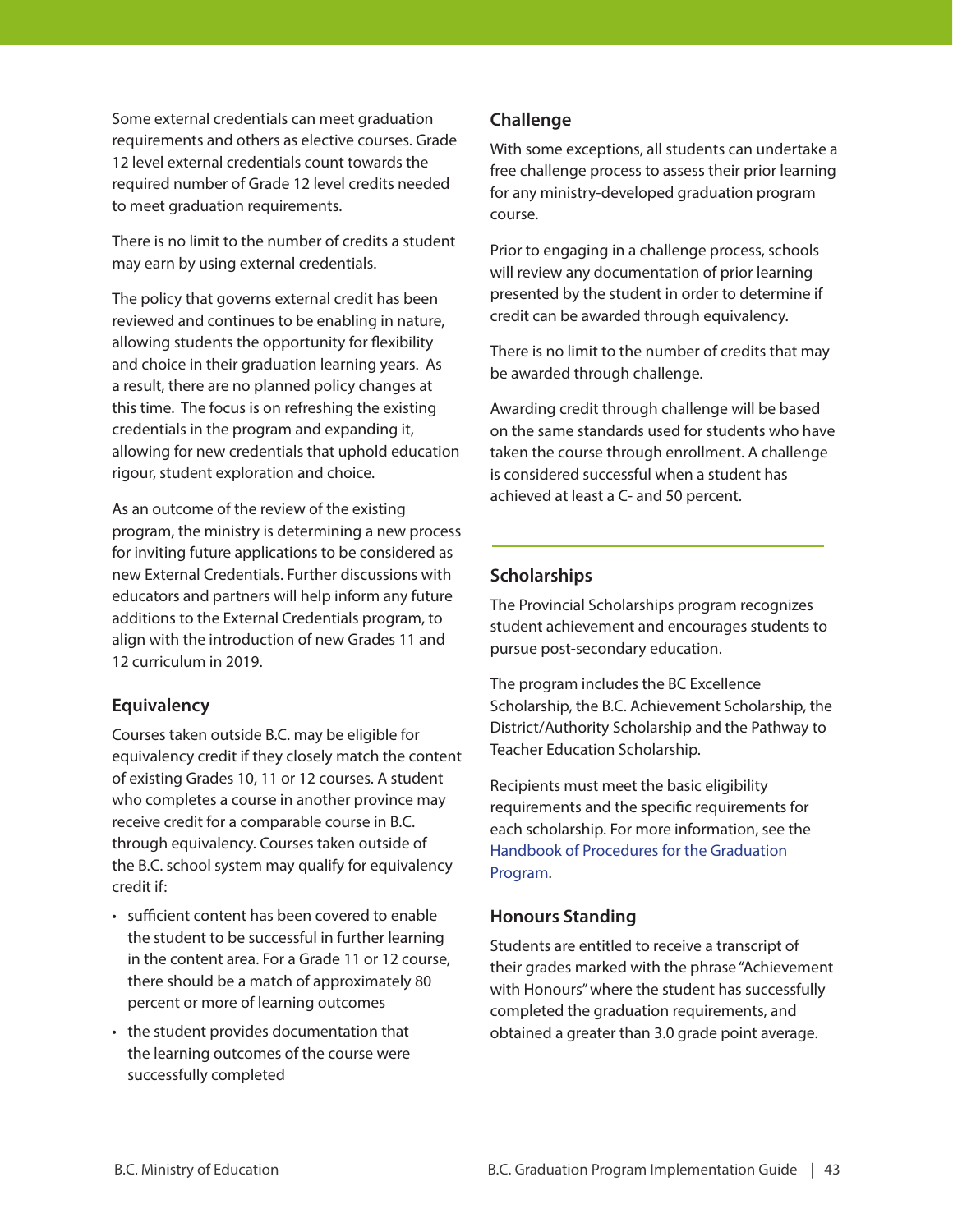# <span id="page-49-0"></span>**Appendix 4**

# **Options for Schooling**

In B.C., children between the ages of 5 and 18 attend Kindergarten to Grade 12 programs at either an elementary or secondary school. Parents can choose to enroll their child in either a public or independent school that offers these programs. There are approximately 350 independent schools and about 1,600 public schools.

#### **Public Schools**

B.C. is divided into 60 school districts which administer publicly funded education until the end of Grade 12 in local areas or, in the case of francophone education, across the province.

B.C.'s public Kindergarten to Grade 12 education system is managed by local **boards of education** with elected trustees.

The Province has the statutory and constitutional right to determine public education policy for the province; boards of education represent the public interest by governing school districts in accordance with legislation and in response to local and provincial values and priorities.

The **Ministry of Education** sets policies for B.C.'s public school system, ensuring that students have a quality education, provided in a cost-effective manner. It sets standards and directions for the education system, provides leadership and encouragement to all educational agencies in the province and co-operates with provincial agencies to deliver non-educational support services to students. The ministry provides a high-level focus on:

- finance and facilities
- program direction, development and implementation
- student access and achievement
- teaching performance
- system evaluation and public accountability

**Boards of education** ensure that schools provide a high-quality education for students and provide leadership and encouragement, meeting both community aspirations and provincial guidelines. They also cooperate with the community and social service agencies to deliver non-educational support services to students. Boards of education focus on:

- implementation of provincial and local education programs
- school finance and facilities
- student access and achievement
- teaching performance
- accountability to parents, taxpayers, community and the Province

#### **Independent Schools**

B.C.'s independent schools offer an alternative to public school education. Their programs range from Kindergarten to Grade 12. Parents and students often choose these schools for their specific philosophical, religious or educational approach.

Independent schools are regulated under separate legislation, the *Independent School Act*. Independent schools follow their own specific procedures, policies funding guidelines and teacher certification.

Independent schools have a responsibility to register with the Ministry of Education and to provide the ministry with appropriate information, and the ministry has a responsibility to ensure that these regulations and policies are implemented.

#### **First Nations Schools**

First Nations schools are funded by the federal government and operated by local First Nations. Schools in B.C. are supported by the [First Nations](http://www.fnesc.ca)  [Education Steering Committee](http://www.fnesc.ca) (FNESC) and the [First Nations Schools Association](http://www.fnsa.ca/) (FNSA).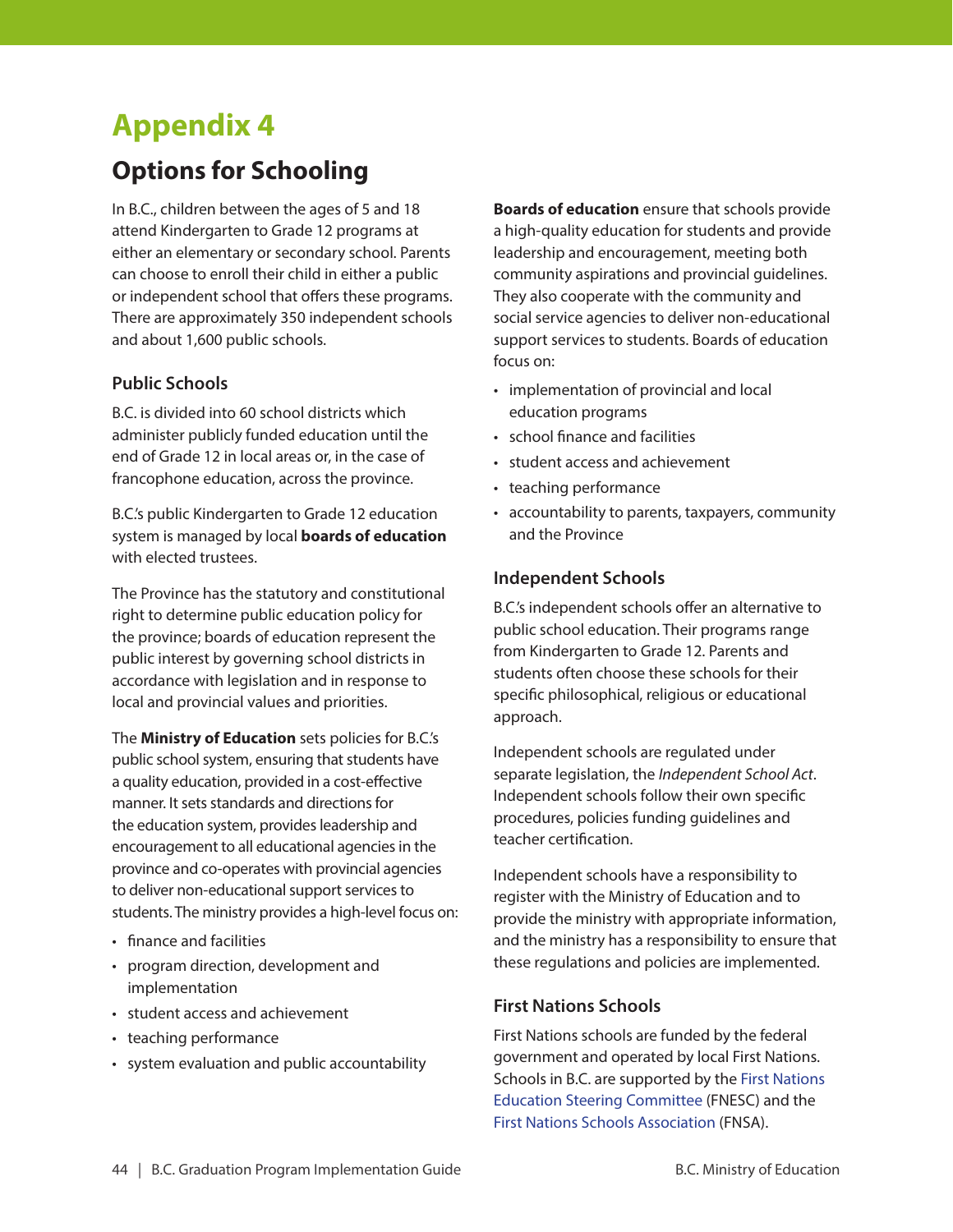<span id="page-50-0"></span>Most First Nations schools are outside of the Province's jurisdiction. Some choose to also become B.C. certified independent schools.

B.C. works in partnership to help build capacity in the First Nations school system. B.C. has:

- consulted on changes to provincial education legislation, policy, standards and funding;
- shared expertise, learning resources and bulk purchasing opportunities; and
- given on-reserve schools access to B.C. provincial exams and the Dogwood Diploma.

To fulfill commitments in the Tripartite Education Framework Agreement, the ministry has been working directly with the FNSA to deliver assessments and to graduate students in First Nations schools under federal jurisdiction.

#### **French Immersion Studies**

French Immersion studies provide the opportunity for non-francophone students to become bilingual in English and French. Instruction of the basic curriculum is given entirely in French during the first years, depending on late or early French immersion, and English is still taught in most elementary programs to some extent. Once students have a firm base in French, instruction in English language arts is added, and instruction in the English language gradually increases. Students continue learning certain subjects in French so that proficiency is achieved in both languages by the end of Grade 12.

French Immersion programs must parallel the regular English program in structure and content.

#### **Home Schooling**

Home schooling is an alternative method of teaching offered outside the B.C. educational system. Typically, a family member delivers the entire educational program to children at home. Home schooling is not:

- supervised by a B.C.-certified teacher
- required to meet provincial standards
- inspected by the Ministry of Education

#### **Offshore Schools**

The B.C. Offshore Schools Program makes it possible for schools in other countries (offshore schools) to offer the B.C. curriculum to international students.

In order to qualify as a B.C. offshore school, specific standards must be met. For example, schools must employ B.C.-certified teachers, maintain adequate facilities and undergo regular inspections.

Getting into a Canadian university or postsecondary program is easier for students who have a graduation diploma from B.C.

Through the B.C. Global Education Program, international students can complete British Columbia curriculum in English and earn a Certificate of Graduation (Dogwood Diploma). The program is available at schools in B.C. (onshore schools) and in some other countries (offshore schools).

### **Other Pathways to Graduation**

#### **Alternate Education**

Alternate education programs focus on the educational, social and emotional issues of students whose needs are not being met in a traditional school program. An alternate education program provides support and responds to students' individual needs through different ways of instruction, specialized program delivery and enhanced counselling services while still offering both the 2018 Graduation Program and the Adult Graduation Program.

#### **Distributed Learning**

Distributed learning lets students learn at a distance from their teacher via the Internet or a blend of some classroom instruction. It offers flexibility and opportunity for students to learn outside of the traditional classroom setting or schedule. Students must meet the same standards and follow the same curriculum as in public schools.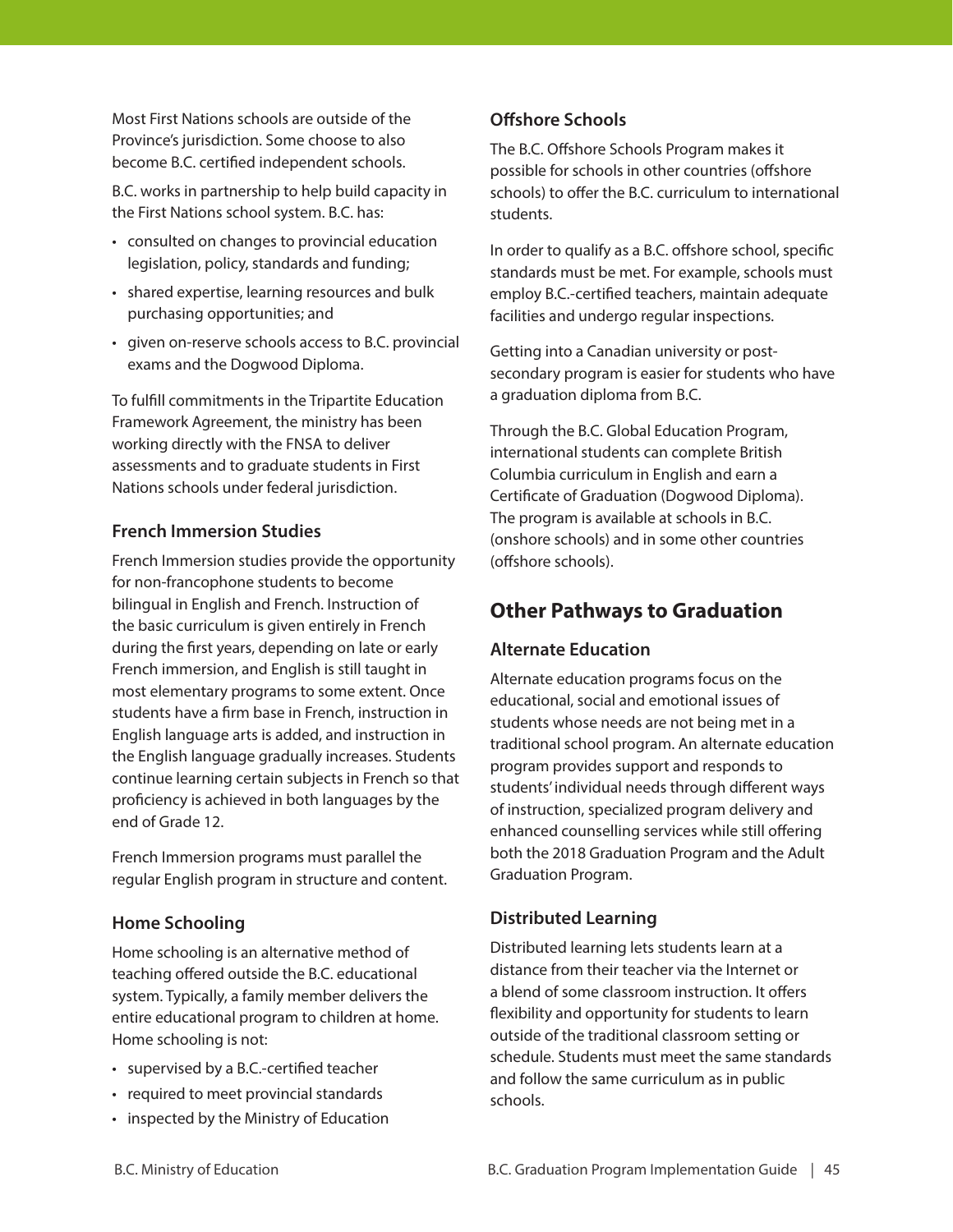# <span id="page-51-0"></span>**Appendix 5**

# **Associated Ministerial Orders and Policies that Support Changes to the B.C. Graduation Program**

- [Board Authorized Course Order](https://www2.gov.bc.ca/gov/content/education-training/administration/legislation-policy/manual-of-school-law/school-act-ministerial-orders)
- [British Columbia Adult Graduation Requirements Order](http://www.bclaws.ca/civix/document/id/mo/mo/2015_m065)
- [Educational Program Guide Order](https://www2.gov.bc.ca/assets/gov/education/administration/legislation-policy/legislation/schoollaw/e/m333_99.pdf)
- [Graduation Program Order](https://www2.gov.bc.ca/assets/gov/education/administration/legislation-policy/legislation/schoollaw/e/m302_04.pdf)
- [Permanent Student Record Order](https://www2.gov.bc.ca/gov/content/education-training/administration/kindergarten-to-grade-12/assessment/classroom/permanent-student-record)
- [Provincial Examinations Order](https://www2.gov.bc.ca/assets/gov/education/administration/legislation-policy/legislation/schoollaw/e/m410_04.pdf)
- [Provincial Letter Grades Order](https://www2.gov.bc.ca/assets/gov/education/administration/legislation-policy/legislation/schoollaw/e/m192_94.pdf)
- [Student Credentials Order](https://www2.gov.bc.ca/assets/gov/education/administration/legislation-policy/legislation/schoollaw/e/m164_96.pdf)
- [Student Progress Report Order](https://www2.gov.bc.ca/assets/gov/education/administration/legislation-policy/legislation/schoollaw/e/m191_94.pdf)
- [Alternative Delivery in the Physical and Health Education and Planning 10 Curricula Policy](https://www2.gov.bc.ca/gov/content/education-training/administration/legislation-policy/public-schools/alternative-delivery-in-the-physical-and-health-curriculum)
- [Board/Authority Authorized Courses Policy](https://www2.gov.bc.ca/assets/gov/education/kindergarten-to.../baa_requirements.pdf)
- [Career Development Policy](https://www2.gov.bc.ca/gov/content/education-training/administration/legislation-policy/public-schools/career-development)
- [Daily Physical Activity Policy](https://www2.gov.bc.ca/gov/content/education-training/administration/legislation-policy/public-schools/daily-physical-activity)
- [Earning Credit through Equivalency, Challenge, External Credentials, Post-Secondary Credit and](https://www2.gov.bc.ca/gov/content/education-training/administration/legislation-policy/public-schools/earning-credit-through-equivalency-challenge-external-credentials-post-secondary-credit-and-independent-directed-studies) [Independent Directed Studies Policy](https://www2.gov.bc.ca/gov/content/education-training/administration/legislation-policy/public-schools/earning-credit-through-equivalency-challenge-external-credentials-post-secondary-credit-and-independent-directed-studies)
- [Elective Work Experience Courses and Workplace Safety Policy](https://www2.gov.bc.ca/gov/content/education-training/administration/legislation-policy/public-schools/elective-work-experience-courses-and-workplace-safety-policy)
- [Graduation Requirements Policy](https://www2.gov.bc.ca/gov/content/education-training/administration/legislation-policy/public-schools/graduation-requirements)
- [International Student Graduation Credit Policy](https://www2.gov.bc.ca/gov/content/education-training/administration/legislation-policy/public-schools/international-student-graduation-credit?keyword=international&keyword=student&keyword=graduation&keyword=credit&keyword=policy)
- [Large-Scale Assessment Policy](https://www2.gov.bc.ca/gov/content/education-training/administration/legislation-policy/public-schools/large-scale-assessment)
- [Provincial Scholarship Program Policy](https://www2.gov.bc.ca/gov/content/education-training/administration/legislation-policy/public-schools/provincial-awards-program)
- [Student Reporting Policy](https://www2.gov.bc.ca/gov/content/education-training/administration/legislation-policy/public-schools/student-reporting)
- [Recognition of Post-Secondary Transition Programs for Funding Purposes](https://www2.gov.bc.ca/gov/content/education-training/administration/legislation-policy/public-schools/recognition-of-post-secondary-transition-programs-for-funding-purposes) Policy
- [Work Experience or Community Service Requirement for Graduation Policy](https://www2.gov.bc.ca/gov/content/education-training/administration/legislation-policy/public-schools/work-experience-or-community-service-requirement-for-graduation)